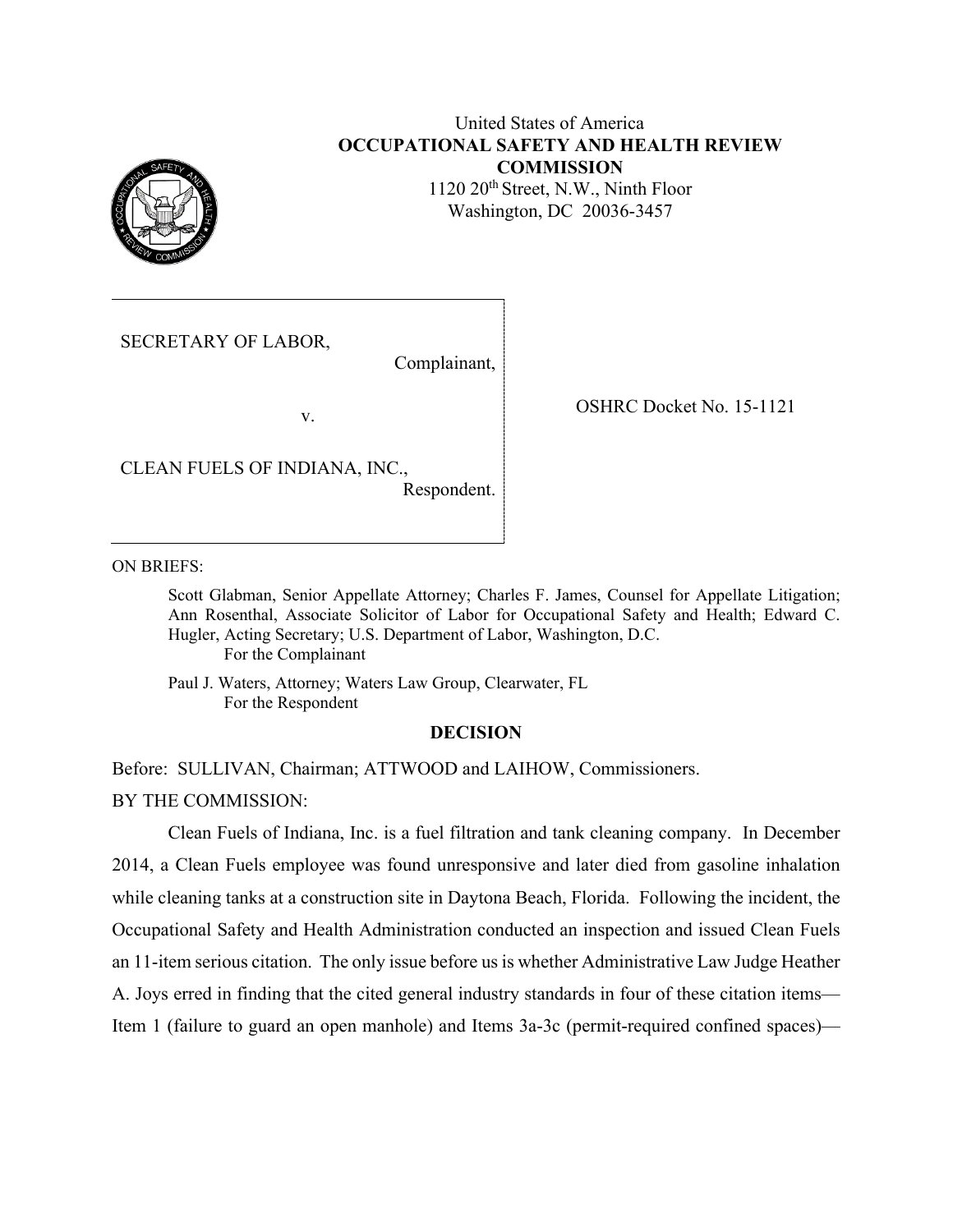apply to Clean Fuels' work at the construction site.<sup>[1](#page-1-0)</sup> Specifically, the judge rejected the company's argument that it was engaged in construction work and affirmed all but one of these items as violations of the cited general industry standards with a penalty of \$6,600. For the following reasons, we reverse the judge and vacate all four citation items.<sup>[2](#page-1-1)</sup>

### **BACKGROUND**

RaceTrac, a large fuel retailer and convenience store operator, hired Clean Fuels to clean newly installed underground fuel tanks at a new RaceTrac being built in Daytona Beach, Florida. Under construction at the RaceTrac worksite was a retail store and a gas station. To prepare the fuel tanks for storing and dispensing fuel to customers, Clean Fuels removes any water, rust, and construction debris remaining inside the tanks as a result of the installation process.<sup>[3](#page-1-2)</sup> This requires a two-person crew to make three separate visits to the worksite.<sup>[4](#page-1-3)</sup>

<span id="page-1-0"></span> $1$  In the briefing notice, the Commission also requested that the parties "address whether—if the judge did not err in finding violations of the general industry standards cited in Citation 1, Items 3(b) and (c)—the violations should be grouped for penalty purposes." Because we vacate both items, this issue is moot.

<span id="page-1-1"></span> $2$  The judge vacated Item 3a on the basis that the Secretary failed to establish noncompliance with the cited provision. Because we find that the cited general industry standard does not apply, we vacate the item on that basis. However, we do not disturb the judge's findings with respect to Items 2a-2g. These items all involve alleged violations of the respiratory protection standard, 29 C.F.R. § 1910.134, which expressly states in its introductory language that it "applies to General Industry . . . and Construction" work. 29 C.F.R. § 1926.103 ("The requirements applicable to construction work under this section are identical to those set forth at 29 CFR 1910.134 of this chapter.").

<span id="page-1-2"></span> $3$  Clean Fuels refers to its work on a gas station under construction as a "construction project." The company also performs tank cleaning work that it refers to as a "retail project." Retail projects involve cleaning already operational tanks when they become contaminated by water or other impurities or, less often, when they are mistakenly filled with the wrong type of fuel by a supplier (e.g. a diesel tank is filled with gasoline). Retail projects are typically completed in one visit and involve cleaning only one tank.

<span id="page-1-3"></span> $4$  On the first visit, which occurs the day before the initial fuel delivery, the crew verifies that the tanks have been installed, a concrete tank pad has been poured over them, and any water has been removed. The following day, the fuel supplier partially fills the tanks and the crew then filters the fuel to remove construction debris (such as pea gravel), rust, and hard water stains. The third and final visit occurs during the week prior to opening, after the tanks have been filled with fuel. The crew again filters the fuel to remove any smaller, finer materials remaining in the tanks. In addition, the crew checks that each type of fuel is in the correct tank, and if not, transfers the fuel to the correct tanks.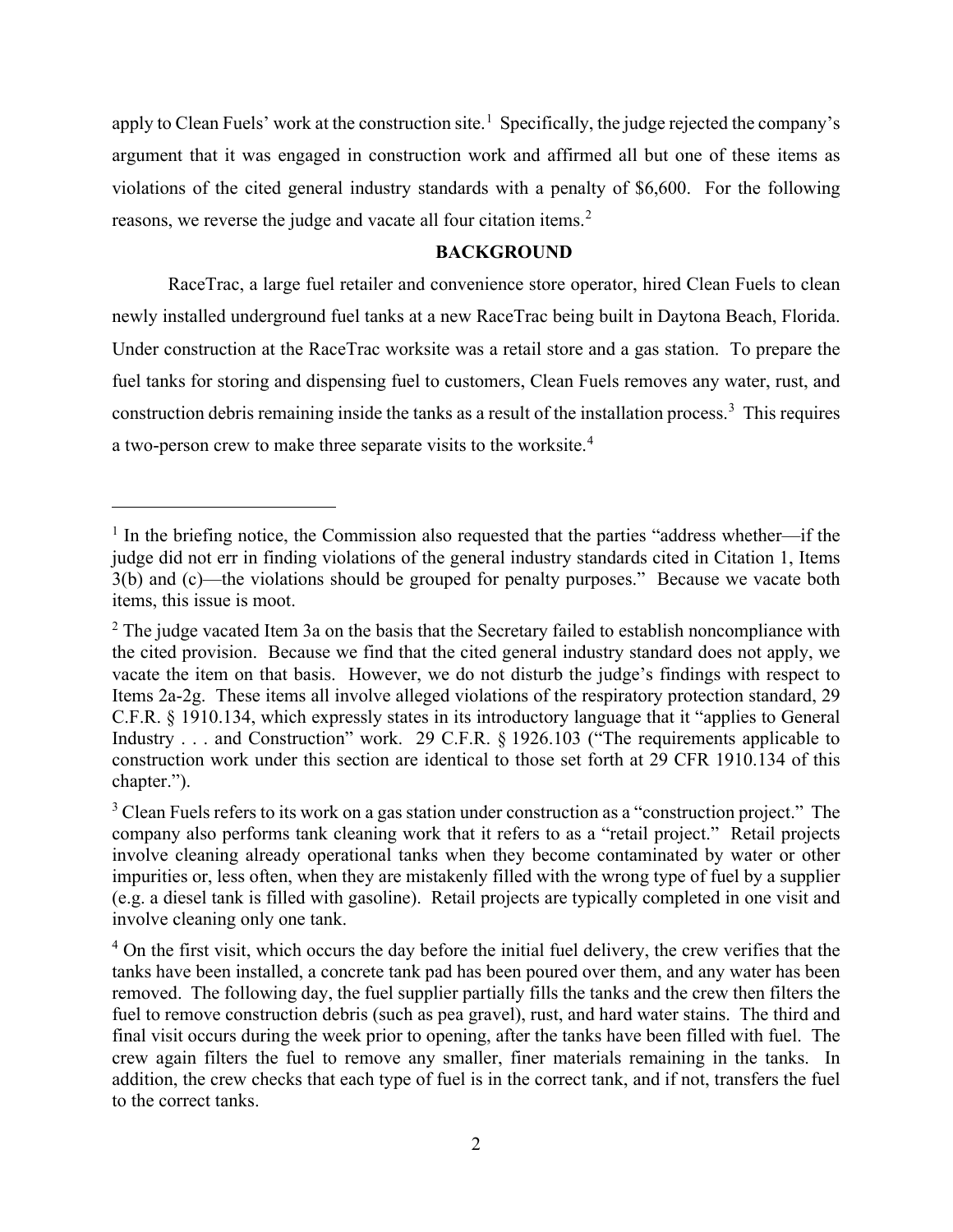During the crew's second visit to the RaceTrac worksite, one of the crew members was found unresponsive inside one of the regular fuel tank's subterranean, or submersible, turbine pump (STP) wells after apparently having fallen in, and he later died from the effects of gasoline inhalation.<sup>[5](#page-2-0)</sup> As a result of the accident, Clean Fuels did not finish cleaning the tanks, and the fuel in the unfinished tanks failed Florida state standards and could not be sold after the opening of the RaceTrac.<sup>[6](#page-2-1)</sup>

#### **DISCUSSION**

"It is well established that OSHA's construction standards, rather than any comparable general industry standards, cover activities that constitute 'construction work' under 29 C.F.R. § 1910.12." *Ryder Transportation Servs.*, 24 BNA OSHC 2061, 2062 (No. 10-0551, 2014). "Construction work," is defined as "work for construction, alteration, and/or repair, including painting and decorating." 29 C.F.R. § 1910.12(b). The Commission has consistently held that "construction work" also encompasses "related activities that are an integral and necessary part of construction work." *B.J. Hughes, Inc*., 10 BNA OSHC 1545, 1546-47 (No. 76-2165, 1982); *Active Oil Serv., Inc.*, 21 BNA OSHC 1184, 1186 (No. 00-0553, 2005) (removal of two oil tanks and oilburning equipment constituted construction work because it was an "integral part of [an] alteration that required excavating the ground around the underground [oil] tanks and physically removing them."). *Compare Snyder Well Serv., Inc.*, 10 BNA OSHC 1371, 1373 (No. 77-1334, 1982) (vacating construction standard violations where "swabbing [oil wells] was not shown to be either construction work by itself or to be integrally related to oil well drilling," when the well drilling had been completed and swabbing could be performed "years after a well is drilled and has begun production.").

<span id="page-2-0"></span><sup>&</sup>lt;sup>5</sup> The STP wells were five feet, five inches deep and approximately 26 inches in diameter. Although the crew accessed the tanks through the STP wells and other openings, they conducted all of their work from above on the surface of the tank pad. Based on the record, no one witnessed how exactly the crew member ended up in the well.

<span id="page-2-1"></span><sup>&</sup>lt;sup>6</sup> The RaceTrac opened sometime between February and early March 2015. In early March, the Florida Department of Agriculture inspected the quality of the gas station's fuel and determined that gasoline from the premium tank, which Clean Fuels had not yet cleaned, was not suitable for sale, and shut down both the premium grade and mid-grade gasolines for failing to meet the state's consumer protection standards for gasoline. The RaceTrac remained open but could not sell these gasoline grades until Clean Fuels returned to complete its work on the premium tank.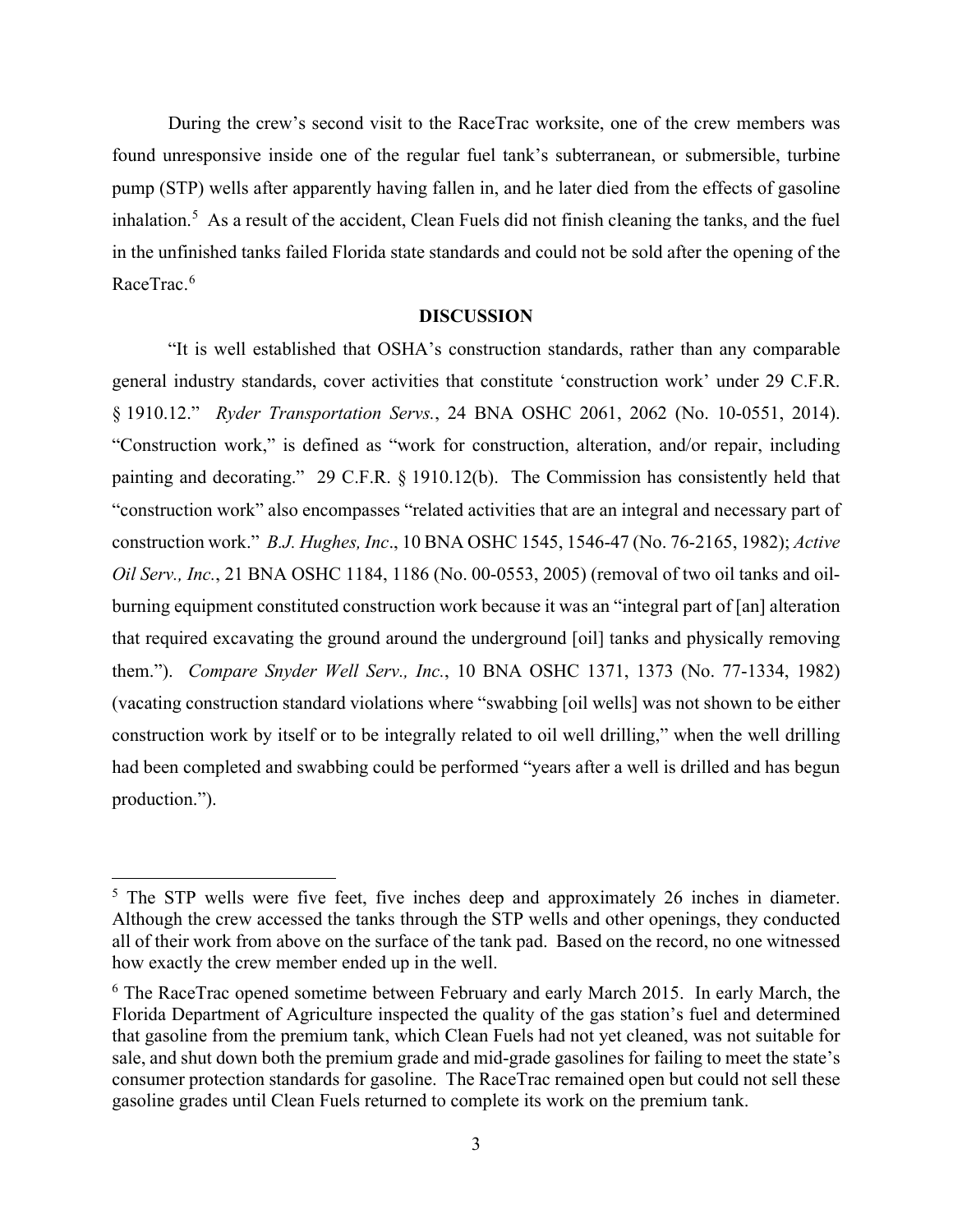Here, the judge concluded that Clean Fuels' work was neither necessary nor integral to the construction of the RaceTrac because, in her view, it could be completed after construction was finished, as demonstrated by the fact that the RaceTrac opened before Clean Fuels finished cleaning all of the tanks. *Id.* Relying on the Commission's decision in *Royal Logging Co.*, the judge also concluded that the company's work was not construction work because it was "ancillary to and in aid of a non[-]construction function"—specifically, selling fuel. 7 BNA OSHC 1744, 1750 (No. 15169, 1979) (road building activities in support of logging operation were ancillary to and in aid of the employer's non-construction logging function), *aff'd*, 645 F.2d 822 (9th Cir. 1981). On review, the Secretary defends these findings, while Clean Fuels maintains that "the entire purpose of constructing the [RaceTrac's] gas station [was] to sell fuel" and therefore its work was absolutely "an integral or necessary part of the construction" project.<sup>[7](#page-3-0)</sup>

We agree with the company. In determining that Clean Fuels' work was not "necessary and integral" to the construction of the RaceTrac, the judge conflated the opening of the RaceTrac "retail store" with completion of the construction project as a whole, which also included the gas station. But construction of the RaceTrac was not complete until Clean Fuels completed its "part of the total work." *United Tel. Co. of the Carolinas*, 4 BNA OSHC 1644, 1645 (No. 4210, 1976) (erecting and removing telephone poles found to be construction work in part because it was "incidental to subsequent construction and a part of the total work to be performed"). It is clear from the record that the gas station could not "beg[i]n production" until Clean Fuels finished cleaning all the tanks*.* [8](#page-3-1) *Snyder Well Serv., Inc.*, 10 BNA OSHC at 1373. Indeed, unrebutted

<span id="page-3-0"></span> $<sup>7</sup>$  Clean Fuels also argues that its work "altered and improved the condition of the tanks," and thus</sup> meets the definition of "construction work" under 29 C.F.R. § 1910.12(b). Because we conclude that Clean Fuels' work was "integral and necessary" to the ongoing construction project, we need not address this argument. *B.J. Hughes, Inc*., 10 BNA OSHC at 1546-47.

<span id="page-3-1"></span><sup>&</sup>lt;sup>8</sup> In *Snyder Well*, the Commission rejected the Secretary's contention that a "swabbing" process to remove materials clogging newly drilled oil wells constituted construction work. 10 BNA OSHC at 1373*.* In reaching this conclusion, the Commission emphasized that "oil well swabbing may be done years after a well is drilled and has begun production," and was thus "unconvinced that oil well swabbing is itself construction work or that it is integrally related to oil well drilling." *Id.*  Here, however, Clean Fuels' work was "integrally" related to the construction project because, as discussed above, the RaceTrac could not "beg[i]n production" until Clean Fuels completed its work on the tanks. Likewise, the very purpose of Clean Fuels' cleaning work was to remove contaminants directly tied to the construction process and therefore, it had to perform its work in conjunction with the construction project, not "years after" its completion. *Id.*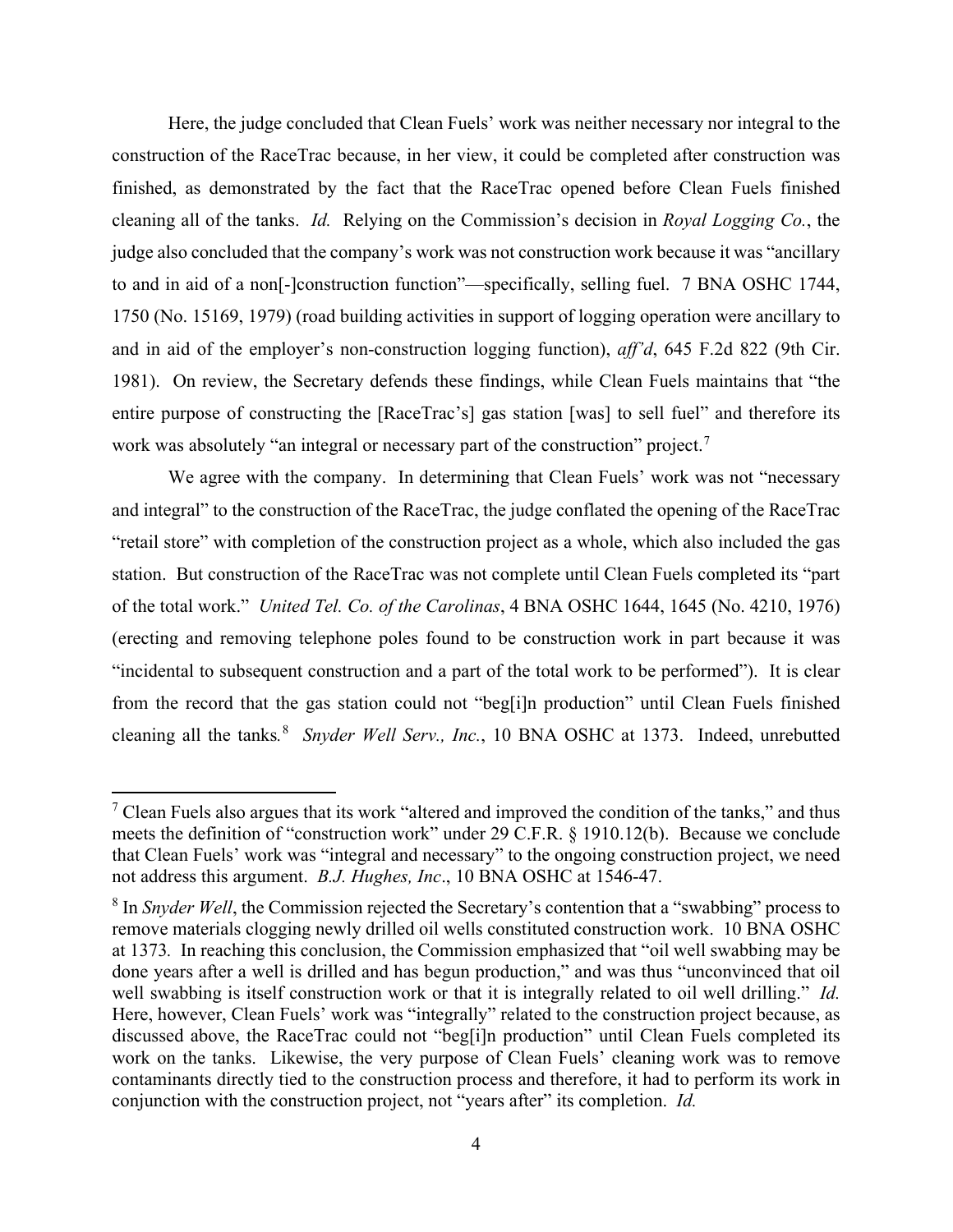testimony from multiple Clean Fuels employees, including the Safety Director, establishes that cleaning the tanks to remove rust, water, and construction debris is necessary to prepare them to properly store fuel prior to operation, and that until Clean Fuels completed this process, the RaceTrac could not lawfully dispense fuel from all the tanks.<sup>[9](#page-4-0)</sup>

We are also not persuaded by the judge's reasoning that Clean Fuels' work on the tanks was ancillary to the sale of fuel, which she viewed as a "non[-]construction function" akin to the work at issue in *Royal Logging*. In that case, the Secretary argued that "building trails, roads, and bridges" to effectuate the delivery of cut logs for a logging operation constituted construction work. 7 BNA OSHC at 1750. The Commission disagreed, finding that the logging operation itself was not construction and as such, there was no construction work to which the road building activity could be integrally related. *Id. See also B.J. Hughes, Inc.,* 10 BNA OSHC at 1546-57 (employer's cement service work for oil drilling companies not necessary and integral to construction where Commission determined that construction industry standards did not apply to oil well drilling)*. Cf. Active Oil Serv., Inc.*, 21 BNA OSHC at 1186 (employer's work removing tanks and equipment was construction because it was integral to heating system's conversion from oil to gas, which was found to be an alteration that constituted construction work)*.* In contrast, there is no dispute here that construction of the RaceTrac was ongoing at the time the alleged violations occurred. As the judge herself noted, Clean Fuels was performing its work "on an active construction site."<sup>10</sup>

<span id="page-4-0"></span> $9<sup>9</sup>$  The judge relies on testimony from the general contractor's superintendent to find that the timing of Clean Fuels' work would not "have an impact on the construction process." The Secretary similarly asserts that "Clean Fuels' cleaning of the tanks and fuel had no impact on the process of constructing the convenience store and gas station." These arguments fail for the reasons discussed above—Clean Fuels' work was required for the RaceTrac's gas station to operate as intended and therefore "impacted" its construction.

<span id="page-4-1"></span> $10$  On review, the Secretary urges us to adopt the same analytical framework as the judge, arguing that Clean Fuels' work was necessary "only to the *use* of the gas station *after* the construction project was finished." (Second emphasis added.) But as we have already found, the gas station was part of the RaceTrac construction project, so the project was not, in fact, finished until Clean Fuels finished the required tank cleaning work. We also note, however, that the Secretary's proposed framework would exclude coverage of numerous activities commonly performed in the course of a construction project. For example, cleaning newly installed windows, fixtures, cabinets, or floors during the construction of the RaceTrac would not, under this framework, qualify as construction activities. Put simply, the Commission has long held that that even a nonconstruction activity is considered construction when performed as a necessary part of a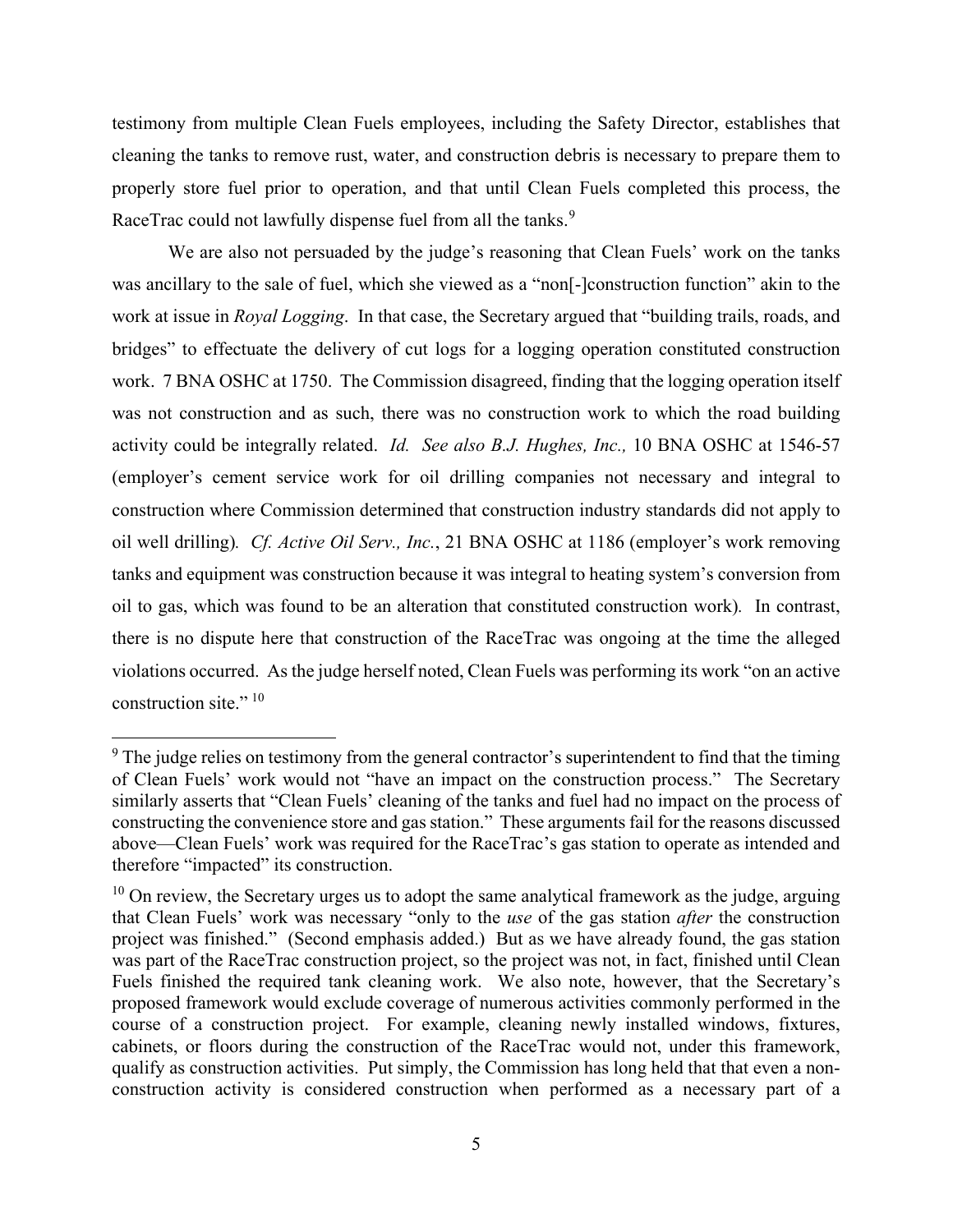In short, Clean Fuels' work did not occur in support of the RaceTrac's *existing* fuel operations. Rather, Clean Fuels performed its work so that the RaceTrac could *commence* fuel operations. Therefore, because Clean Fuels' work was "inextricably linked" to the construction of the RaceTrac, it qualifies as "construction work." *Anthony Crane Rental*, *Inc. v. Sec'y of Labor*, 70 F.3d 1298, 1303 (D.C. Cir. 1995) (holding that the Commission did not abuse its discretion in finding employer engaged in construction because "by providing mechanic services [for a crane] on an ongoing and regular basis, [the employer] engaged in activities which were inextricably linked to the construction project in question."); *A. A. Will Sand & Gravel*, 4 BNA OSHC 1442, 1443 (No. 5139, 1976) (finding employer's work of unloading gravel for roofing project onto conveyor and making adjustments to conveyor were "an integral part of and cannot be separated from the construction activities" at the worksite).

Accordingly, we conclude that the cited general industry standards do not apply to Clean Fuels' work and therefore vacate all four citation items at issue on review. SO ORDERED.

> /s/ James J. Sullivan, Jr. Chairman

/s/

Cynthia L. Attwood Commissioner

/s/

Dated: July 28, 2020 Commissioner

Amanda Wood Laihow

construction project. *See Anthony Crane Rental, Inc. v. Sec'y of Labor*, 70 F.3d 1298 (D.C. Cir. 1995); *A.A. Will Sand & Gravel Corp.*, 4 BNA OSHC 1442, 1443 (No. 5139, 1976).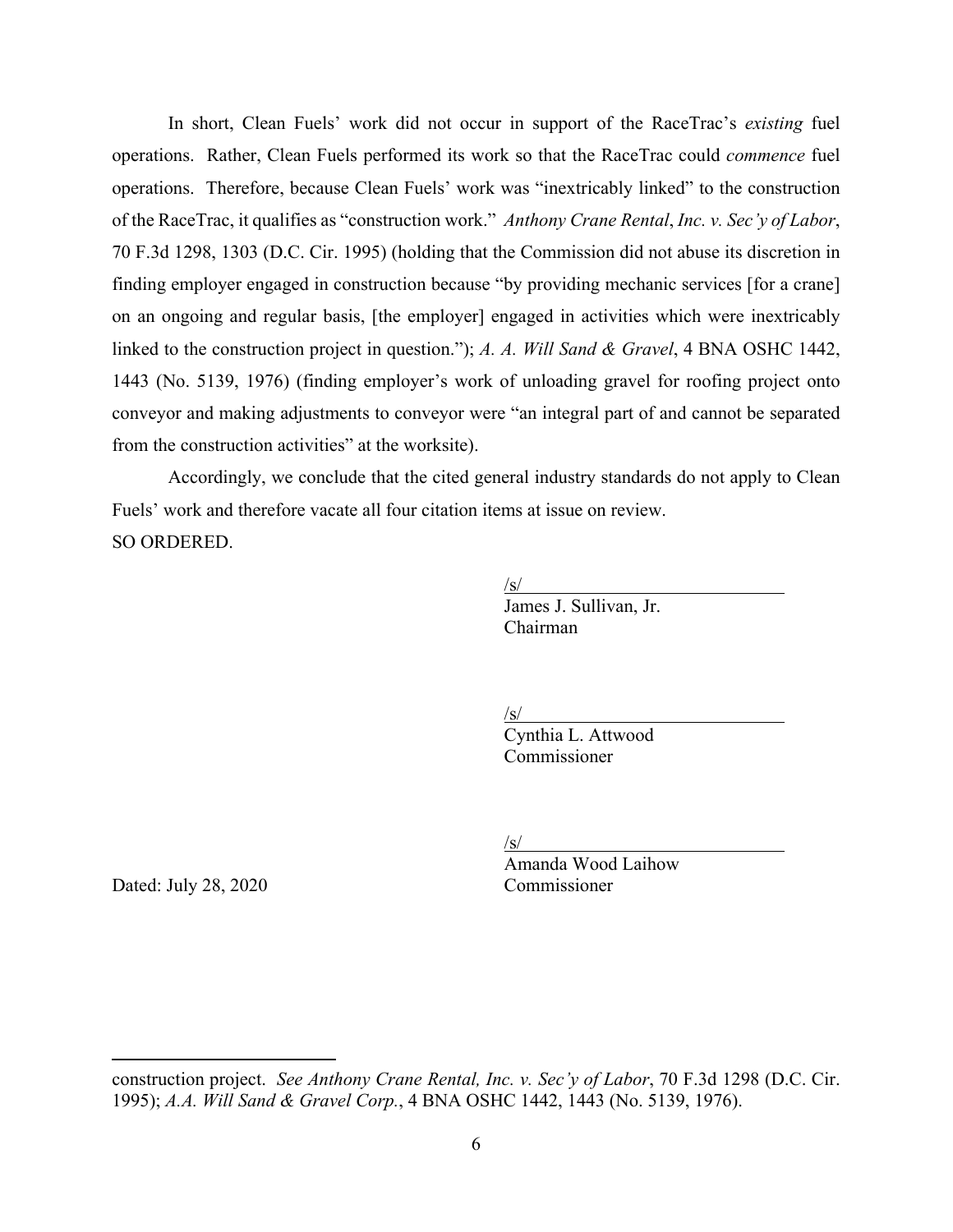# United States of America **OCCUPATIONAL SAFETY AND HEALTH REVIEW COMMISSION**

1924 Building – Room 2R90, 100 Alabama Street SW Atlanta, Georgia 30303-3104 [atlantaoshrcjudges@oshrc.gov](mailto:atlantaoshrcjudges@oshrc.gov)

Secretary of Labor,

Complainant,

v. OSHRC Docket No. **15-1121**

Clean Fuels of Indiana, Inc.,

Respondent.

Appearances:

Uche N. Egemonye, Esquire, U.S. Department of Labor, Office of the Solicitor, Atlanta, Georgia For the Secretary

Paul J. Waters, Esquire, Waters Law Group, Clearwater, Florida For the Respondent

BEFORE: Administrative Law Judge Heather A. Joys

### **DECISION AND ORDER**

This proceeding is before the Occupational Safety and Health Review Commission pursuant to § 10(c) of the Occupational Safety and Health Act of 1970, 29 U.S.C. § 651- 678 (the Act). Clean Fuels of Indiana, Inc. (hereinafter CFI) is a company that specializes in the cleaning of gasoline and gasoline tanks for gasoline retailers. On December 30 and 31, 2014, Occupational Safety and Health Administration Compliance Officer (CSHO) Jeffrey Lincoln conducted an inspection of CFI at 1510 South Ridgewood Avenue in Daytona Beach, Florida, following a fatal accident at that worksite. An employee of CFI died after being found unresponsive at the bottom of a well containing a submersible turbine pump (STP) at a RaceTrac retail store under construction. Based upon CSHO Lincoln's inspection, the Secretary of Labor, on May 14, 2015, issued a Citation and Notification of Penalty with three items (with subparts) to CFI alleging serious violations of 29 C.F.R. § 1910.23(a)(6) for failure to guard an open manhole; various subparts of § 1910.134 for deficiencies in its respirator program; and various subparts of § 1910.146 for failure to protect its employees from hazards associated with confined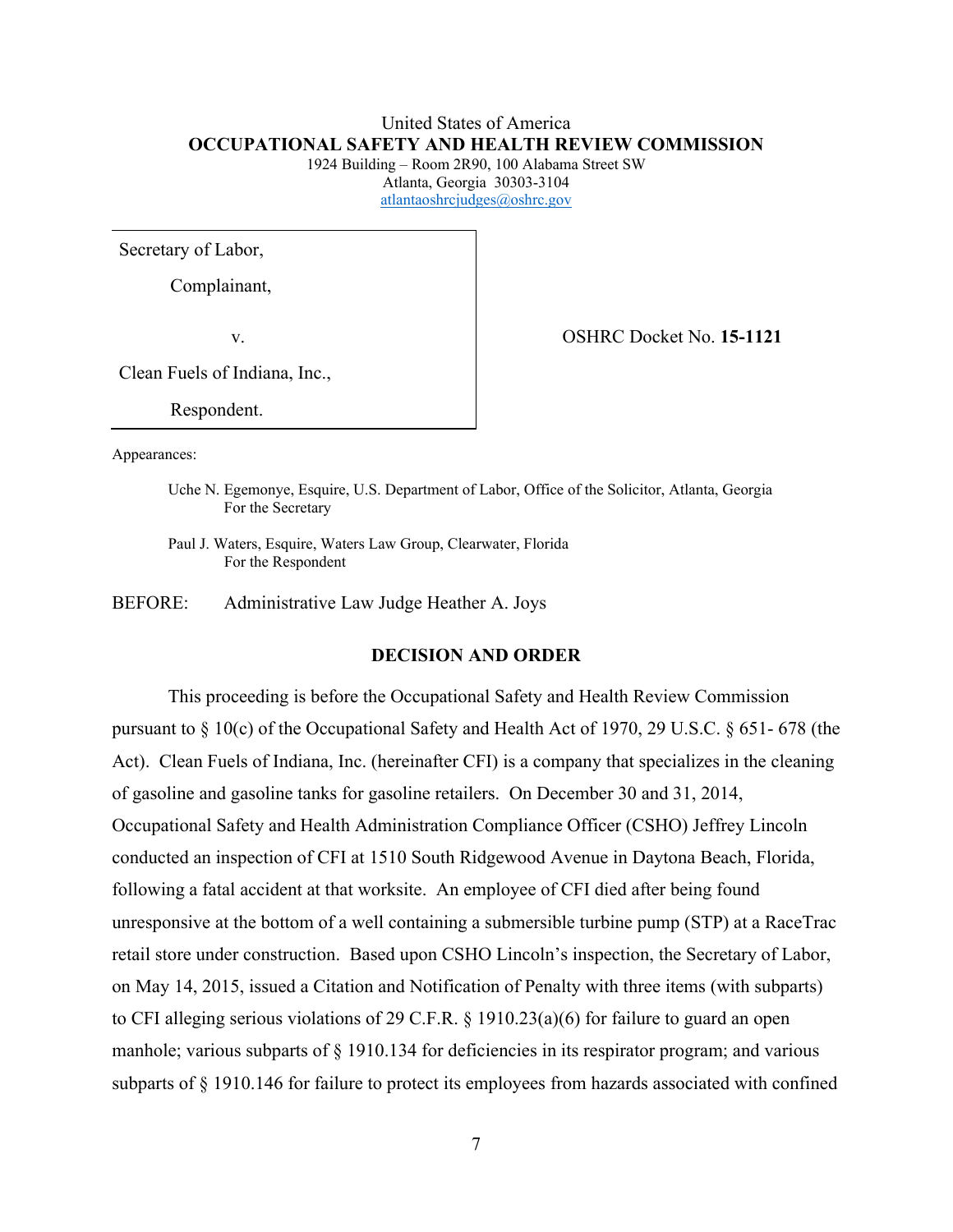spaces. The Secretary proposed a total penalty of \$13,600.00 for the Citation. CFI timely contested the Citation. All of the violations are at issue.

 I held a hearing in this matter on January 26 and 27, 2016, in Daytona Beach, Florida. The parties filed post-hearing briefs on April 29, 2016, and reply briefs on May 13, 2016.<sup>[11](#page-7-0)</sup>

For the reasons discussed below, Items 1, 2a, 2b, 2c, 2d, 2e, 2f, 3b, and 3c are affirmed; Items 2g and 3a are vacated; and a total penalty of \$11,600.00 is assessed.

# **Jurisdiction**

At the hearing, the parties stipulated jurisdiction of this action is conferred upon the Commission pursuant to  $\S 10(c)$  of the Act. The parties also stipulated at the hearing that at all times relevant to this action, CFI was an employer engaged in a business affecting interstate commerce within the meaning of  $\S 3(5)$  of the Act (Tr. 8). Based upon the evidence of record and the stipulation of the parties, I find the Commission has jurisdiction of this action and CFI is an employer covered under the Act.

#### **Background**

CFI is a small family-owned business with approximately 30 employees (Tr. 342). It performs fuel and tank cleaning services for fuel retailers and bulk storage fuel facilities (Tr. 7). The process used by CFI removes water and other contaminants from fuel. The purpose of the service is to ensure that the gasoline meets State consumer protection standards. A station whose gasoline does not meet these standards can be prohibited by the State from selling its gasoline.

# *The Fuel Cleaning Process*

CFI performs two services at retail sites. Prior to delivery of the initial supply of fuel at a newly constructed retail store, the tanks and fuel must be cleaned to remove water and

<span id="page-7-0"></span> $11$  In its Answer, CFI raised several affirmative defenses including isolated or unpreventable employee misconduct and infeasibility of compliance. It did not address those defenses in its posthearing brief. Contrary to the explicit direction of my Order of February 19, 2016, CFI indicated it was reserving "the right to argue that defense in a reply brief or otherwise before the Review Commission…" Respondent's Post-Hearing Brief at p. 35, n. 2. It did not address these affirmative defenses in its Reply Brief. Therefore, I am deeming those affirmative defenses not addressed in its briefs, and any other arguments not addressed in either party's brief, abandoned. *Georgia-Pacific Corp*., 15 BNA OSHC 1127, 1130 (No. 89-2713, 1991).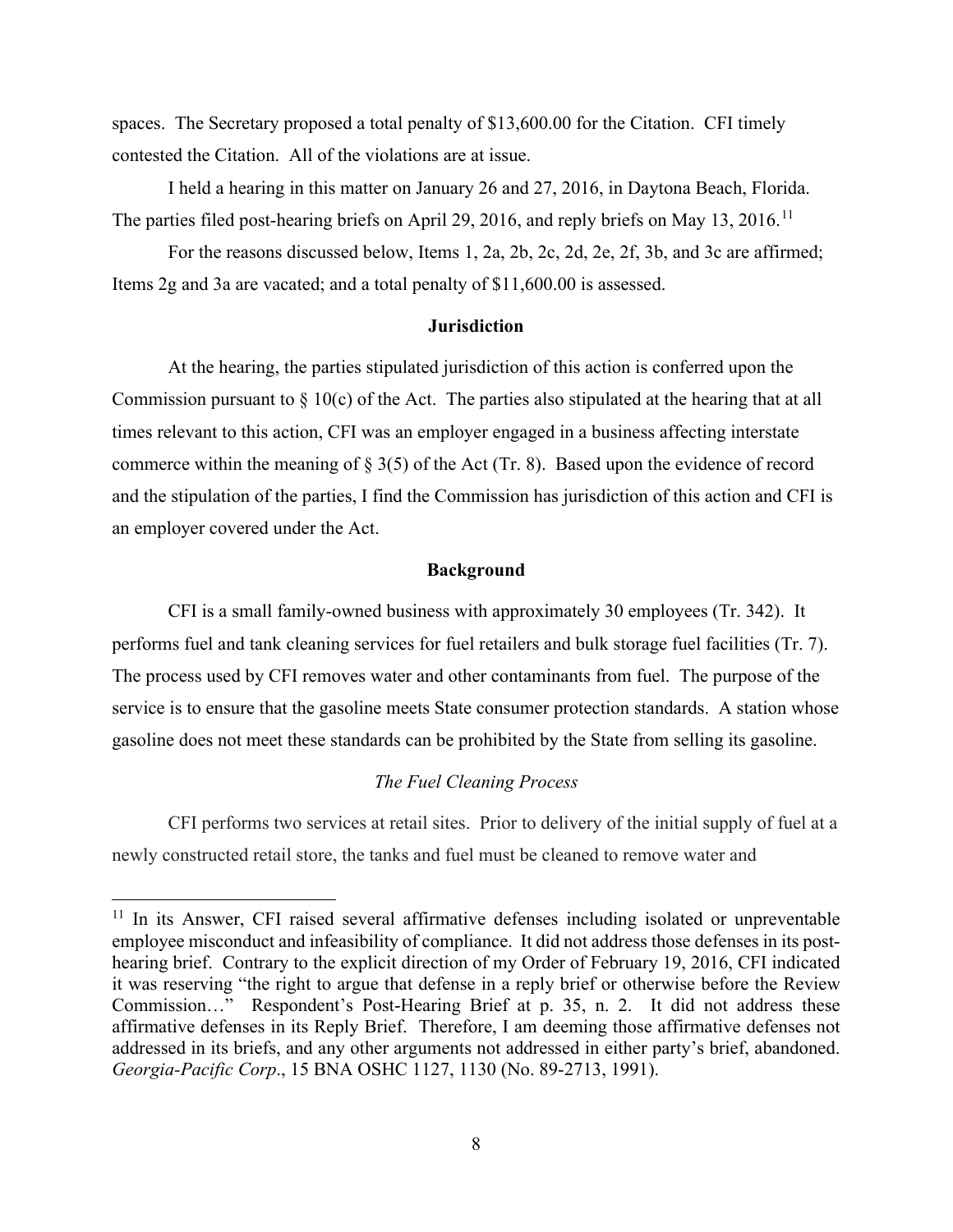construction debris. At existing stores, fuel can become contaminated and CFI performs a remediation service. The accident that precipitated the OSHA inspection in the instant matter arose during the former type of work. The same crew can perform either service and all equipment necessary for either service is contained in the same truck operated by the CFI crew.

The procedure for the services performed at new retail stores was described consistently by CFI employees as a three-day process. When the tanks are placed in the ground, they are filled with either water or gasoline to act as ballast, ensuring the tanks remain below grade (Tr. 274, 314). <sup>12</sup> Once the tanks are in place and the concrete tank pad has been laid over them, the water is removed (Tr. 275). CFI's first step in this process is to ensure the tanks are completely dry (Tr. 275, 315). This is done by removing the automatic tank gauge (which is not operational at the time) and manually checking the water level with a flashlight and stick (Tr. 315-16). If water remains in the tank, CFI removes it until the tank is dry. This first step is generally done the day before the gasoline has been scheduled to be delivered and, once complete, the tanks are ready to be filled with gasoline (Tr. 280).

The CFI crew returns to the site on the day gasoline is scheduled to be delivered. They inspect the equipment to ensure it is operating properly and bring any problems to the attention of the construction crew (Tr. 282). The supplier fills the tanks to approximately 50% capacity (Tr. 281, 320). The crew then cleans the tank of hard water stains, solids, or any construction debris that may have entered the tank (Tr. 281-82, 322). This is done by removing covers to the access ports, including the STP well, and removing the STP.<sup>[13](#page-8-1)</sup> Next a "stinger" or jet that circulates the fuel and blasts the residue off the sides of the tank is inserted into the tank (Tr. 322, 324-26, 332; Exhs. C-11 p. 10; R-18 p. 19). Fuel is pulled from one access port, run through the filtration system in the CFI truck, and returned through another (Tr. 325-28). During this process, the crew are watching the intake and output through "site glasses" on the filtration equipment (Tr. 326-28; Exh. C-11 p. 4). Once the intake is as clear as the output, the crew will sample the fuel from the bottom of the tank (Tr. 328). Samples are taken every 5 to 10 minutes

<span id="page-8-0"></span> $12$  Tanks set to contain E85 fuel (or gasoline that is 85% ethanol) are initially filled with gasoline of a lower grade (or E10 which is 10% ethanol) rather than water because there is no way to correct the degradation of the E85 fuel if contaminated with water (Tr. 277-78). The E10 fuel is transferred to another tank and E85 delivered after CFI's final visit to the worksite (Tr. 278).

<span id="page-8-1"></span> $13$  An STP is used to pump the fuel from the tank where it is stored to the dispenser (Tr. 321).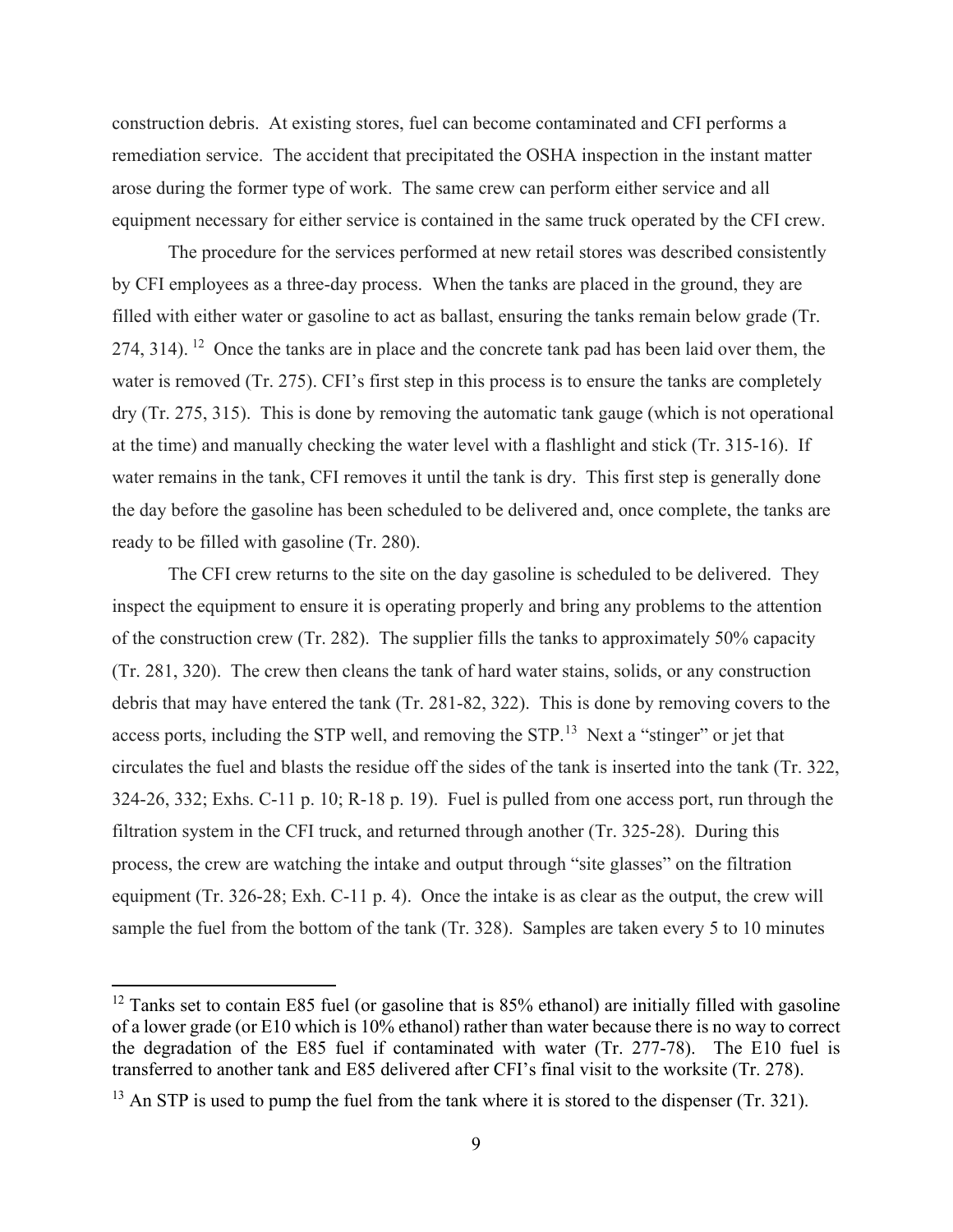until there is no visual particulate (Tr. 328). Once the fuel is visually clear, the crew replaces the covers and moves on to the next tank (Tr. 331). The process of cleaning one tank of gasoline takes approximately 2½ hours (Tr. 331).

The crew returns a third day. Any gasoline in the wrong tank (in a lower grade tank) is transferred to the correct tank, the tanks are topped off, the gasoline is run through the filtration process, and its quality is verified (Tr. 283-84, 334). Once these steps are complete, the gasoline is ready for inspection by the State Department of Agriculture.

This procedure was contrasted in the record with that performed on existing retail stores with contaminated fuel. Upon being notified by a store that there is a problem with its gasoline quality, CFI dispatches one of its two-man crews to the site. After assessing the work that needs to be done, CFI provides the retailer with an estimate of the cost for the services (Tr. 377).<sup>[14](#page-9-0)</sup> Once the scope of the work is determined, CFI begins the cleaning process in the same manner as performed during the second stage of the process described above with one exception. Because the fuel is often contaminated with water, water must be removed with a coalescer (Tr. 289-90). In contrast, because CFI has removed all the water from the tanks prior to delivery of new fuel, the water coalescer is not necessary at a newly constructed store (Tr. 290).

 Both processes are performed by a two-man crew consisting of a lead fuel technician and a side technician (Tr. 340). The lead fuel technician receives notice of the crew's assignment via email from John Baumgartner, CFI's operations manager (Tr. 392). The crew involved in the accident had performed both types of processes.

The lead fuel technician is the more experienced member of the crew and directs the work at the site. CFI requires an individual to go through on-the-job training to become a lead fuel technician. First, the employee performs the work of a side technician with another, more experienced, lead fuel technician. After a time, the employee is sent to company headquarters in Indiana to train with other lead fuel technicians (Tr. 373). Once that training is complete, the employee is sent out with his own two-man crew to worksites. The lead fuel technician does not

<span id="page-9-0"></span><sup>&</sup>lt;sup>14</sup> CFI presented evidence the contracting and billing process is different for existing stores and new construction (Tr. 252-58; Exhs. R-24 and R-25). While an existing store is charged a variable rate based upon the services needed (Tr. 255-56), the services performed at a newly constructed store are billed on a flat fee basis because the scope of work is known at the time CFI is hired (Tr. 257). With regard to RaceTrac, CFI deals with different divisions of that corporation depending on whether it is for an existing store or new construction (Tr. 257-58, 319).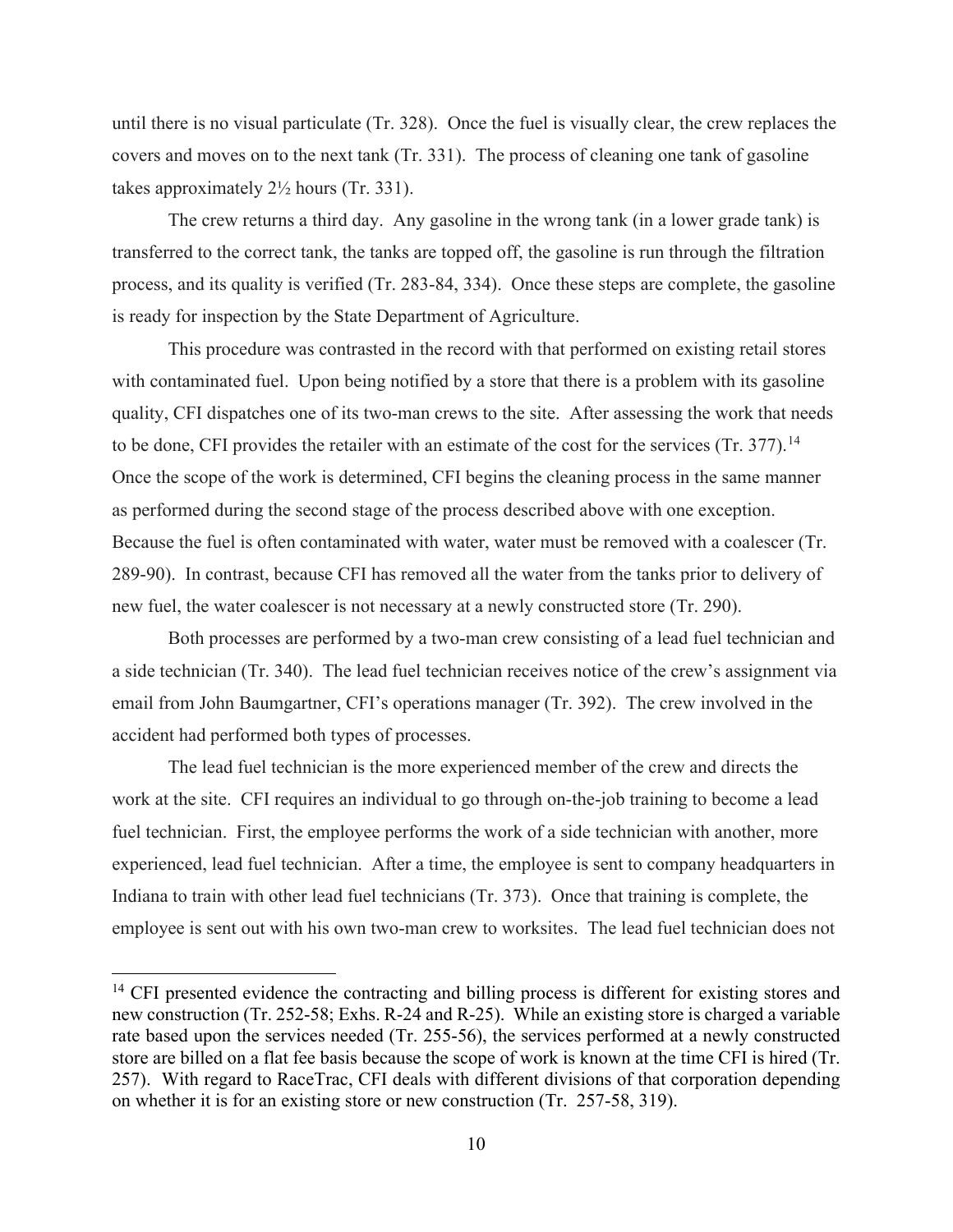have authority to hire, fire, or discipline the side technician (Tr. 340-41, 393). He does direct the work of the side technician and is considered the individual with oversight of the worksite, including addressing any safety issues (Tr. 341, 372-73, 391, 431-32, 490).

# *The Accident*

The worksite at issue was located at a RaceTrac retail store under construction on South Ridgewood Avenue in Daytona Beach, Florida. Venture Construction had contracted to construct the store (Tr. 51). At the time of the accident, construction was largely complete with only finishes to the interior of the store, some caulking of the tank pads, and landscaping left to be completed (Tr. 51-52, 54). The gasoline tanks, tank pad, covers, and gasoline lines were complete (Tr. 52, 54-55 ). The electricity had not been turned on (Tr. 195, 335).

CFI had contracted directly with RaceTrac to perform the tank preparation and fuel cleaning service six months prior. CFI was notified via email on December 17, 2014, gasoline was to be delivered to the site on December 29, 2014 (Exh. C-2). Prior to the delivery day, CFI needed to ensure the tanks were ready to receive fuel.

On December 28, 2014, CFI dispatched a two-man crew consisting of the Lead Fuel Technician<sup>15</sup> and the Side Technician<sup>[16](#page-10-1)</sup> to the South Ridgewood Avenue worksite. According to the Lead Fuel Technician, who testified at the hearing, the crew checked the tanks to ensure they were ready for fuel delivery and then left the worksite (Tr. 447). They returned early on December 29, 2014, and waited for the gasoline delivery (Tr. 447). The gasoline was not delivered until late in the afternoon (Tr. 447-48). At this point in the day, it was growing dark and the crew used their truck lights to illuminate their work (Tr. 195). Once the gasoline was delivered, the crew began the process of cleaning the tank. The first tank cleaned contained regular gasoline (Tr. 459). The crew completed the process on that tank and had begun the process of moving the hoses and other equipment to the next tank (Tr. 134,460-62). The Lead Fuel Technician testified after taking a reading, he went to the cab of the truck to record the tank level (Tr. 462). He believed this process took him only a few minutes (Tr. 468). In the meantime, the Side Technician was moving hoses. The men had left the covers off the tank

<span id="page-10-1"></span><span id="page-10-0"></span><sup>&</sup>lt;sup>15</sup> The Lead Fuel Technician testified he had been with the company since June 2014 (Tr. 444). <sup>16</sup> At the time of his death, the Side Technician had been with the company for less than one year (Tr. 396).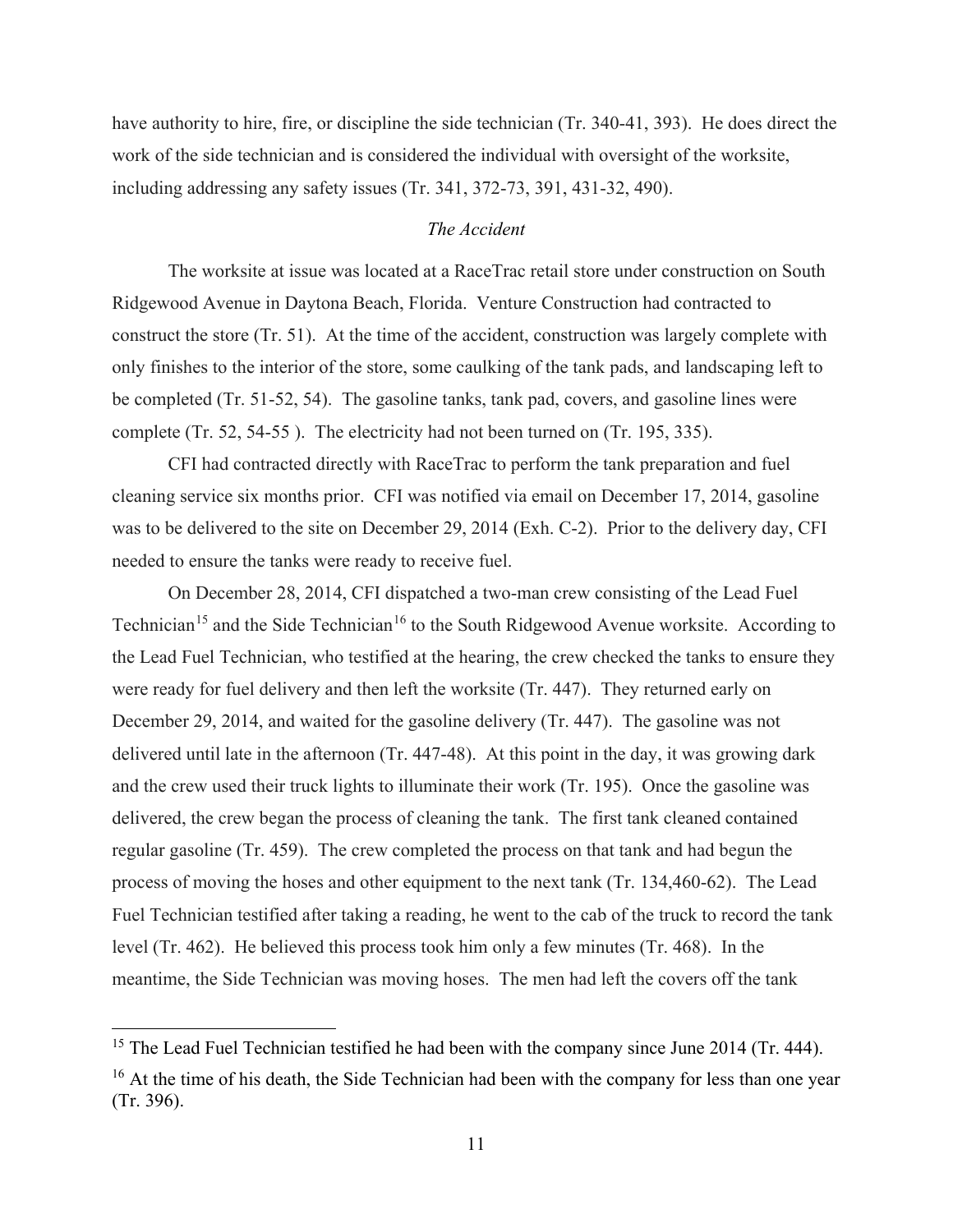openings because they had noticed the odor of gasoline and wanted to allow the tanks to "air out." (Tr. 134, 465-66). Neither had donned a respirator. The Lead Fuel Technician testified they opted to let the tanks vent because putting on respirators would have taken time and "time is money." (Tr. 470).

 Once he had completed his paperwork, the Lead Fuel Technician went to continue to assist in setting up for the next tank. He did not immediately see the Side Technician and assumed he had gone to the restroom (Tr. 137, 472). He testified he found that unusual because the crew generally would let one another know if they were leaving the area for any reason (Tr. 472). At some point, the Lead Fuel Technician decided to look for the Side Technician (Tr. 473). As he walked past the well containing the STP, he saw the Side Technician lying in the well with his legs wrapped around the STP (Tr. 137, 437). The Side Technician was unresponsive (Tr. 137). The Lead Fuel Technician entered the STP well and attempted to pull the Side Technician out, but was unable to do so (Tr. 137, 473). Someone called 911.

The Daytona Beach Fire Department was dispatched to the worksite and arrived at 6:24 p.m.<sup>17</sup> (Tr. 79). A firefighter wearing fire retardant clothing and a self-contained breathing apparatus (SCBA), entered the tank and removed the Side Technician (Tr. 81, 84). The Side Technician was transported to the hospital where he died. The autopsy revealed the Side Technician had toxic levels of benzene, toluene, xylene, and ethylbenzene in his system (Tr. 160; Exh. C-14).

Battalion Chief Robert Turner of the Daytona Beach Fire Department was at the scene of the rescue and testified at the hearing. He stated it was dark at the worksite at the time they arrived (Tr. 80). The rescue team noticed the odor of gasoline coming from the tank in which the Side Technician was found (Tr. 84). Chief Turner used a four-gas meter<sup>[18](#page-11-1)</sup> to test the atmosphere in the tank (Tr. 96). According to Chief Turner, the alarm on the meter sounded, indicating a hazardous atmosphere of less than 19.5 percent oxygen (Tr. 96-97, 112). After the Side

<span id="page-11-0"></span> $17$  The Daytona Beach Police Department was also dispatched to the RaceTrac following the rescue attempts (Tr. 38). Crime Scene Technician Thomas Youngman was called to the scene and took the photographs that are in the record at Exhibits C-1 and R-18 (Tr. 37-48).

<span id="page-11-1"></span> $18$  Chief Turner testified the meter tests for oxygen, carbon monoxide, sewer gas or methane, and explosives (Tr. 102).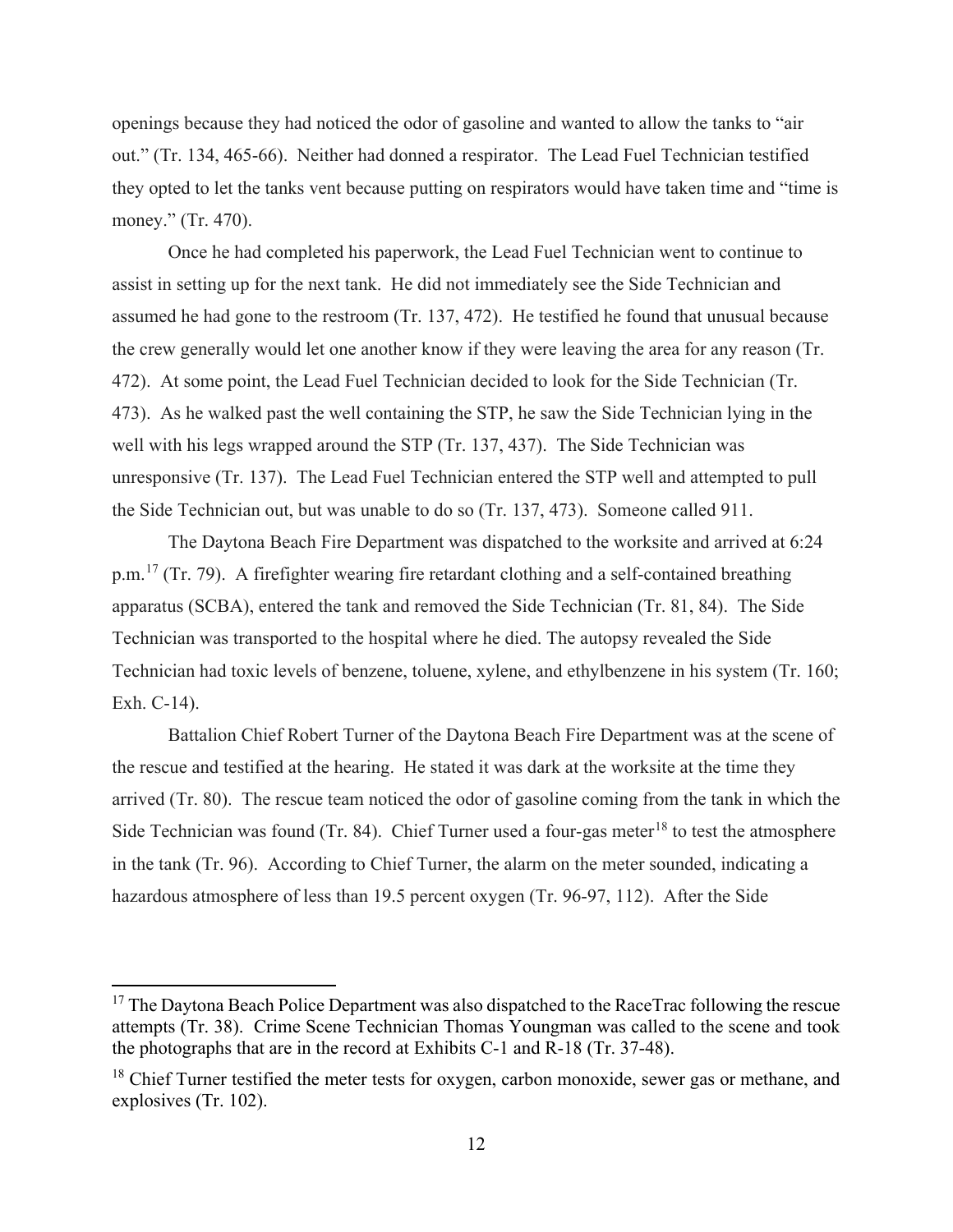Technician was transported to the hospital, Chief Turner turned the worksite over to CFI (Tr. 97).

 Due to the accident, CFI was not able to complete the fuel and tank cleaning process (Tr. 337). The store opened with one of the tanks not having been cleaned or the fuel filtered. Upon testing by the State, the fuel failed to meet consumer protection regulatory standards and the store was prohibited from selling it (Tr. 291, 339). The store remained open. CFI came later and completed its work, allowing the store to resume sale of all the fuel (Tr. 338).

# *The Inspection*

The Daytona Beach Fire Department notified the OSHA Jacksonville Area Office of the accident the same day (Tr. 118). CSHO Lincoln<sup>[19](#page-12-0)</sup> was assigned to perform the inspection. He went to the worksite the following morning (Tr. 118). He observed the worksite was still under construction, with work being done inside the store and grading being performed outside (Tr. 118-19, 193). CSHO Lincoln first contacted Norman Higgins, the construction site superintendent for Venture Construction (Tr. 119). He next contacted Robert Vanover, CFI's safety and human resources director via telephone (Tr. 120). He later met with Addam Vanover<sup>20</sup>, a lead fuel technician with CFI. At the time of the hearing, Addam Vanover held the position of auditor, responsible for inspecting CFI worksites for compliance with company policy. CSHO Lincoln interviewed Addam Vanover, Robert Vanover, and the Lead Fuel Technician involved in the accident (Tr. 121, 132).

 During his inspection, CSHO Lincoln took photographs and measurements of the worksite (Tr. 122; Exh. C-11). He measured the depth of the STP well at 5 feet, 5 inches (Tr. 128; Exh. C-11, p. 8). The outer rim of the hole was 39 inches; the inner rim was 26 inches (Tr.

<span id="page-12-0"></span><sup>&</sup>lt;sup>19</sup> CSHO Lincoln has been with OSHA as a CSHO for  $6\frac{1}{2}$  years (Tr. 115). Prior to that, he served for 20 years as a naval aviator (Tr. 115). He holds a Bachelor's Degree in mechanical engineering and a Master's Degree in aeronautical engineering. He is also a graduate of the Navy's Aviation Safety Officer Course (Tr. 117). During his military service, CSHO Lincoln had experience with use of half-face-piece respirators and SCBA (Tr. 115-16). He was also authorized to and performed permit required confined space entry (Tr. 117).

<span id="page-12-1"></span> $20$  Addam Vanover was at the worksite the night of the accident after being dispatched there by his father, Greg Vanover (Tr. 342). Greg Vanover held the position of vice president with CFI. The relationship between Addam Vanover and Robert Vanover was not clarified on the record.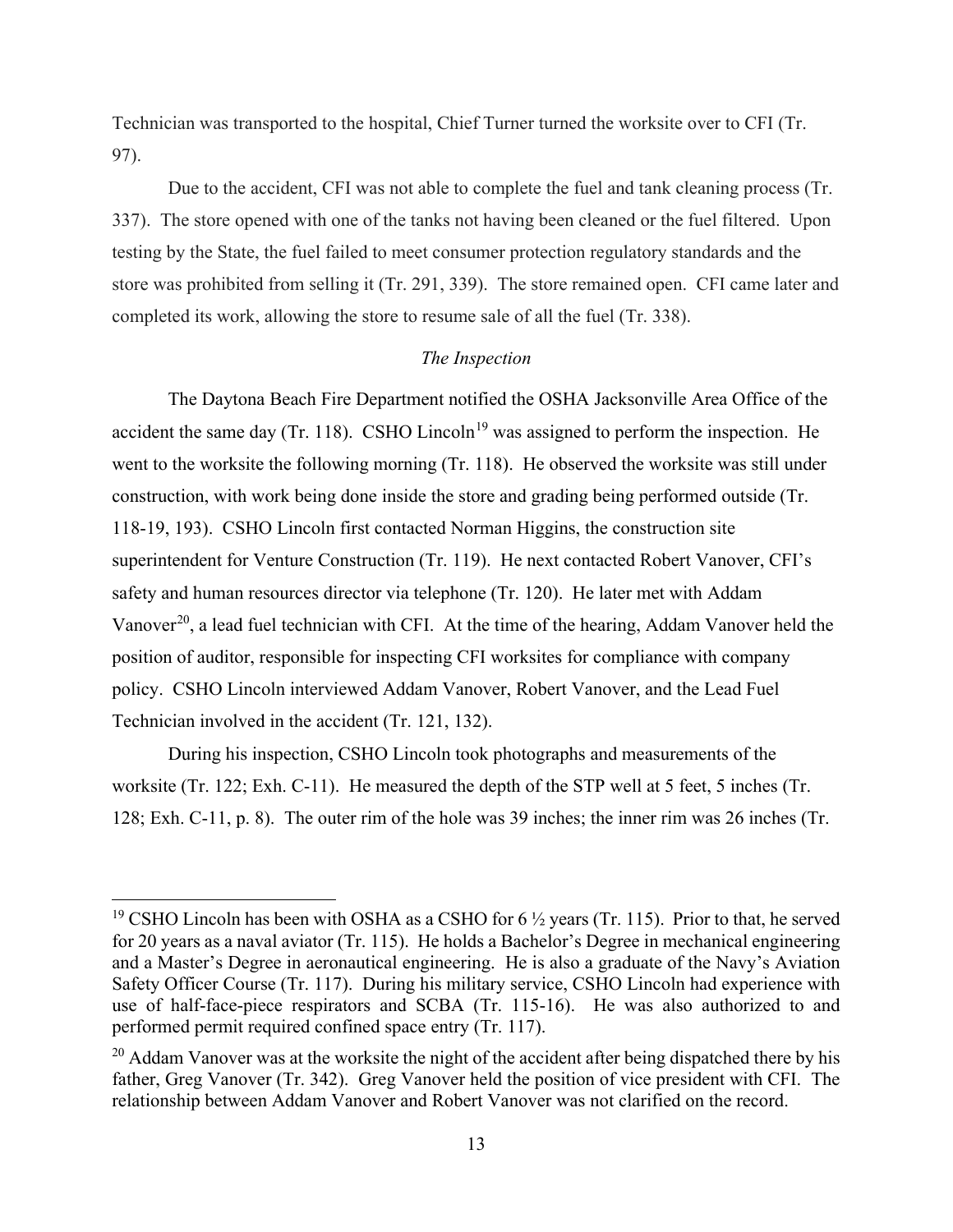128-29; Exh. C-11 p. 9). CSHO Lincoln did not perform any air sampling in or around the STP well (Tr. 129).

During his interview with Addam Vanover and the Lead Fuel Technician, CSHO Lincoln asked about CFI's use of respirators. According to CSHO Lincoln, he was informed CFI uses half-face tight fitting respirators with 3M brand organic vapor cartridges (Tr. 138, 164; Exh. C-11, p. 5). The Lead Fuel Technician told CSHO Lincoln both he and the Side Technician had used the respirators during their fuel filtration process, but had taken them off just prior to the accident (Tr. 138-39). CSHO Lincoln noted Addam Vanover had facial hair and asked whether he was able to use a respirator with it (Tr. 140-41). CSHO Lincoln requested CFI provide him with the company's safety program, the OSHA 300 logs, and, later, the respiratory protection program and medical screening forms (Tr. 143). Although CFI provided him with a safety program and respirator fit test sign-in sheets, CSHO Lincoln testified he did not receive a respiratory protection program or medical evaluations (Tr. 143). CSHO Lincoln also inquired about the company's confined space entry program. CSHO Lincoln testified he was informed CFI had a policy not to allow entry into any well deeper than 4 feet.

 Based upon his inspection, CSHO Lincoln recommended citations be issued to CFI. CSHO Lincoln recommended a citation alleging a violation of  $\S$  1910.23(a)(6) be issued for failure to guard the open access port to the STP well. He recommended citations for violations of various subparts of § 1910.134 based upon his discussions with Addam Vanover and the Lead Fuel Technician which led him to conclude CFI did not have an adequate respiratory protection program. He recommended citations for violations of various subparts of the standard at § 1910.146 for failure to protect employees from the hazards associated with confined spaces based on his conclusion employees were exposed to the toxic vapors in the STP well during their work duties. CFI timely contested the citations. CFI argues the cited general industry standards do not apply to the conditions at the worksite because CFI was engaged in construction work. To the extent any of the cited standards would apply to the conditions at the worksite, CFI argues it was not in violation of those standards.

### **DISCUSSION**

#### **The Secretary's Motion to Amend**

Post-hearing, the Secretary moved to amend Item 3c, Citation 1. The amendment sought would change the date of the alleged violation in the violation description from December 23,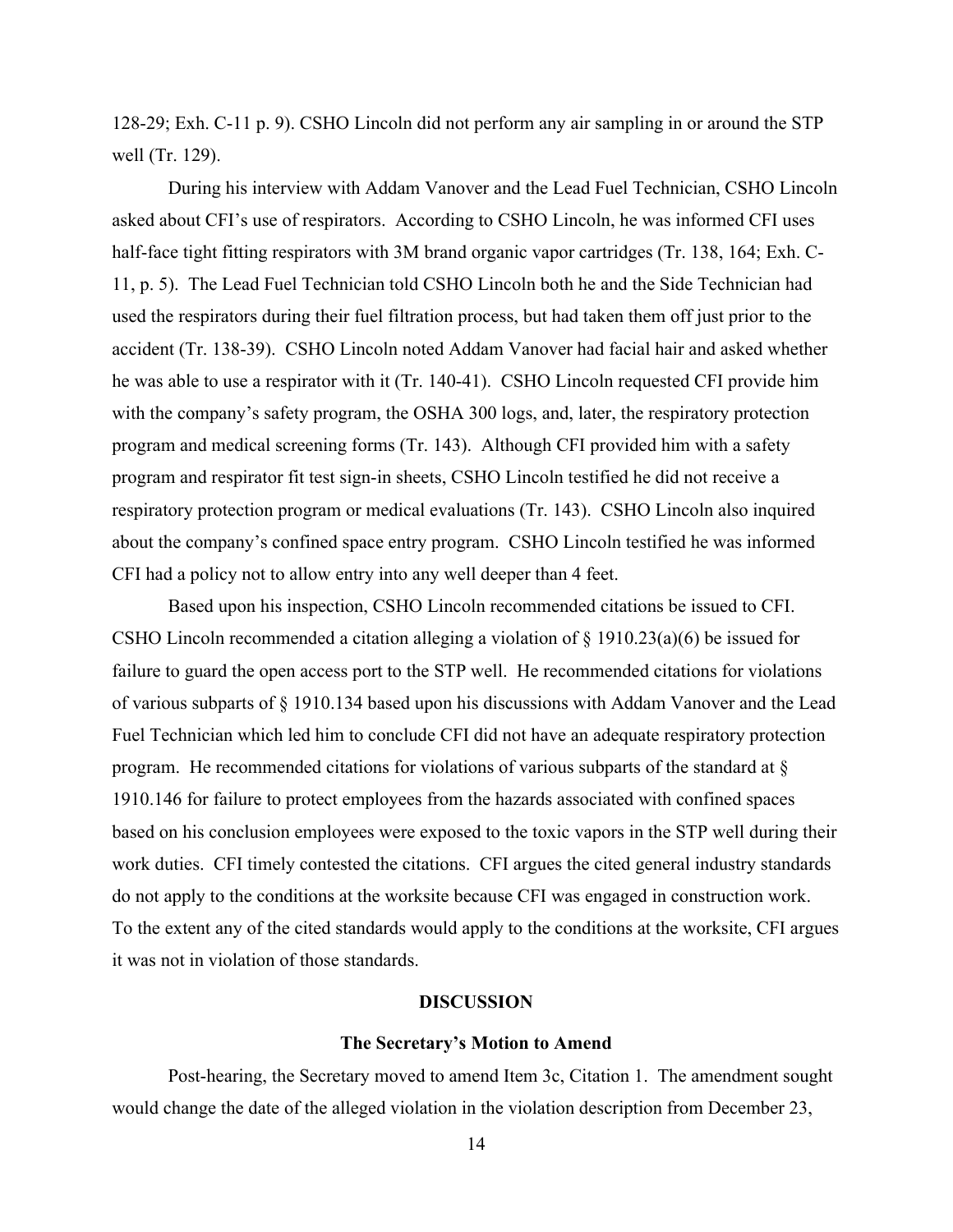2014, to December 29, 2014. The Secretary contends the change is intended to conform to the evidence and does not change the underlying legal theories or factual allegations. CFI did not oppose the motion and has not alleged any prejudice should amendment be permitted.

It is well recognized Fed. R. Civ. Pro. 15 governs the amendment of pleadings before the Commission*. Miller Brewing Co.*, 7 BNA OSHC 2155 (No. 78-3216, 1980); *Brown & Root, Inc.*, 8 BNA OSHC 1055 (No. 76-3942, 1980). Rule 15(a) directs that leave to amend should be freely given where justice so requires. An amendment is not prejudicial where it does not change the cause of action. The test of whether an amendment changes a cause of action is whether the "original and amended charges arise out of the same conduct, transaction, or occurrence." *Id., citing, Miller Brewing Co*., 7 BNA OSHC 2155. The Secretary's proposed amendment does not change the alleged conduct or conditions. Rather, it seeks only to correct the date to allege conduct on the night of the accident. Evidence adduced at trial by both parties addressed conditions and conduct on the night of the accident or December 29, 2014. CFI never raised a defense based on an allegation it had no employees on site on December 23, 2014. It did not raise an objection to the Secretary's motion to amend nor claim any prejudice. Therefore, I find the amended allegation was tried by consent. The Secretary's motion to amend Item 3c is GRANTED.

### **Applicability of the General Industry Standards**

A threshold issue to be resolved in this matter is whether the General Industry Standards at 29 C.F.R. § 1910 apply to the conditions at the worksite.<sup>[21](#page-14-0)</sup> CFI contends the work being performed by its employees was construction work as that term is defined in 29 C.F.R. § 1910.12(b) and under Commission precedent because it was integral and necessary to completion of construction of the RaceTrac. Therefore, CFI asserts, the Construction Standards at 29 C.F.R. § 1926, rather than the General Industry Standards, apply. Although conceding the RaceTrac was still under construction at the time of the accident and inspection, the Secretary contends the work being performed at the worksite was the same as work performed at existing retail stores and not integral to construction of the store. Consequently, the work does not fall

<span id="page-14-0"></span><sup>&</sup>lt;sup>21</sup> The provisions of 29 C.F.R. § 1910.134 cited in Items  $2a - 2g$  apply to construction work. 29 C.F.R. §§ 1926.103 and 1910.134 ("This Section applies to ….construction (1926)"). A determination of whether CFI was engaged in construction or general industry work is not necessary for finding applicability of those standards.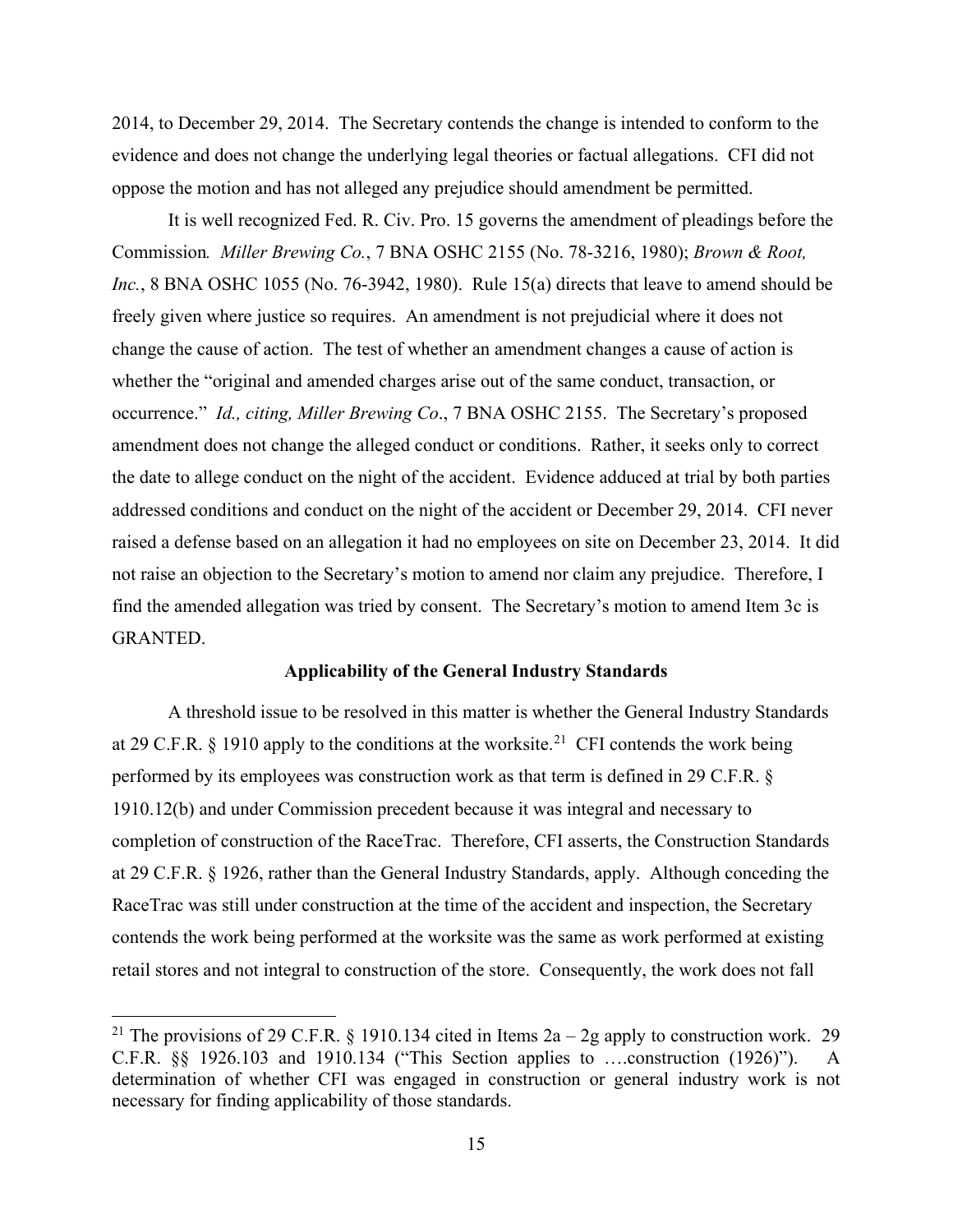within the definition of construction work. For the following reasons, I determine the work was not construction work and the General Industry Standards are applicable to the work performed by employees of CFI.

 The definition of construction work is found at 29 C.F.R. § 1910.12(b) which states, "For purposes of this section, *Construction Work* means work for construction, alteration, and/or repair, including painting and decorating. See discussion of these terms in § 1926.13 of this title." The Sixth Circuit has held that the "explicit reference to section 1926.13 in 1910.12(b) mandates that the interpretation of the terms 'construction, alteration, and repair' in the Construction Safety Act, Davis-Bacon Act, and Miller Act should 'have considerable precedential value' in defining the term 'construction work' in section 1910.12." *Brock v. Cardinal Indus.*, 828 F.2d 373, 377 (6<sup>th</sup> Cir. 1987).

The Secretary's regulations implementing the Davis-Bacon Act state:

The terms "construction" or "repair" mean all types of work done on a particular building or work at the site thereof..., all work done in the construction or development of the project, including without limitation, altering, remodeling, installation (where appropriate) on the site of the work of items fabricated off-site, painting and decorating, the transporting of materials and supplies to and from the building or work by the employees of the construction contractor or construction subcontractor, …or work…by persons employed by the contractor or subcontractor.

29 C.F.R.  $\S$  5.2(j). The term "subcontractor" is defined in 29 C.F.R.  $\S$  1926.13(c) as "a person who agrees to perform any part of the labor or material requirements of a contract for construction, alteration or repair." The Commission has held the regulations at 29 C.F.R. § 1926 apply to "employers who are actually engaged in construction work or who are engaged in operations that are an integral and necessary part of construction work." *Snyder Well Serv. Inc*., 10 BNA OSHC 1371, 1373 (No. 77-1334, 1982).

Based on a review of the totality of the circumstances, I conclude the work performed by CFI employees was not construction work. Although performed while the construction project was underway, the service performed by CFI was not integral and necessary to completion of the construction work. CFI was not a subcontractor of Venture Construction, but contracted directly with RaceTrac (Tr. 52). While I am mindful a certain amount of coordination between Venture Construction and CFI was necessary for CFI to perform its service, I find nothing in the record to suggest the timing of CFI's service would have an impact on the construction process. The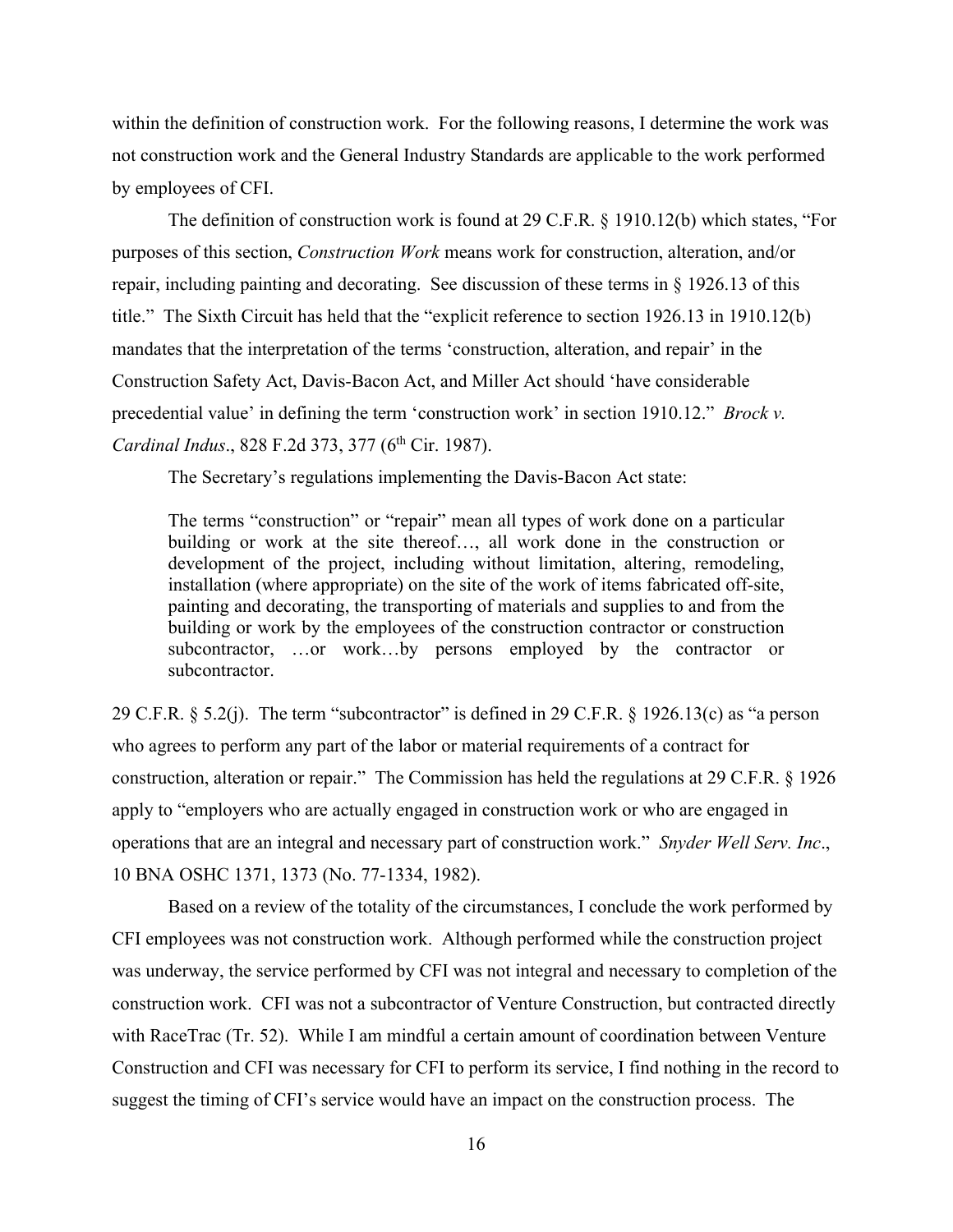testimony of Venture's site superintendent is consistent with my finding (Tr. 59-60). CFI's service could have been performed after construction of the RaceTrac was complete and, therefore, was not a necessary part of the construction process. *See Snyder Well Serv*., 10 BNA OSHC at 1373. In fact, the store did open and was operating for some time after the accident, even though CFI had not completed its work (Tr. 291, 337).

It is undisputed CFI was performing its services on an active construction site. Uninstalled equipment remained in boxes and the electricity had not yet been turned on. Although a nexus to a construction site is necessary to find activities are construction work, such a finding is not dispositive. Rather, the work performed must also be integral to the construction work. To rely strictly on a finding of a nexus to a construction site would lead to absurd results. For example, were this the case, a retail establishment's salesforce could be found to be performing construction work if that store remained open during a renovation project. Because CFI's activities were not integral to completion of the construction project, its activities on the worksite were not construction work.

In so finding, I am guided by the Commission's holding in *Royal Logging Company*, 7 BNA OSHC 1744 (No. 15169, 1979). In *Royal Logging*, the Commission held the employer's road building activities, which would normally be considered construction, were not construction because they were "ancillary to and in aid of its primary nonconstruction function." *Id*. at 1750. The service performed by CFI was necessary for RaceTrac to sell fuel – a nonconstruction purpose. It was not necessary to complete the construction of the store itself. CFI was not performing construction work because the services it performed were ancillary to and in aid of a nonconstruction function.

Nor am I persuaded that the distinction between the process used at existing sites to clean contaminated fuel and that used on construction sites renders one service construction and the other not. Commission precedent is clear the factors to consider are those that relate to the activities' impact on the completion of the construction project, not the construction project's impact on the activities at issue.

17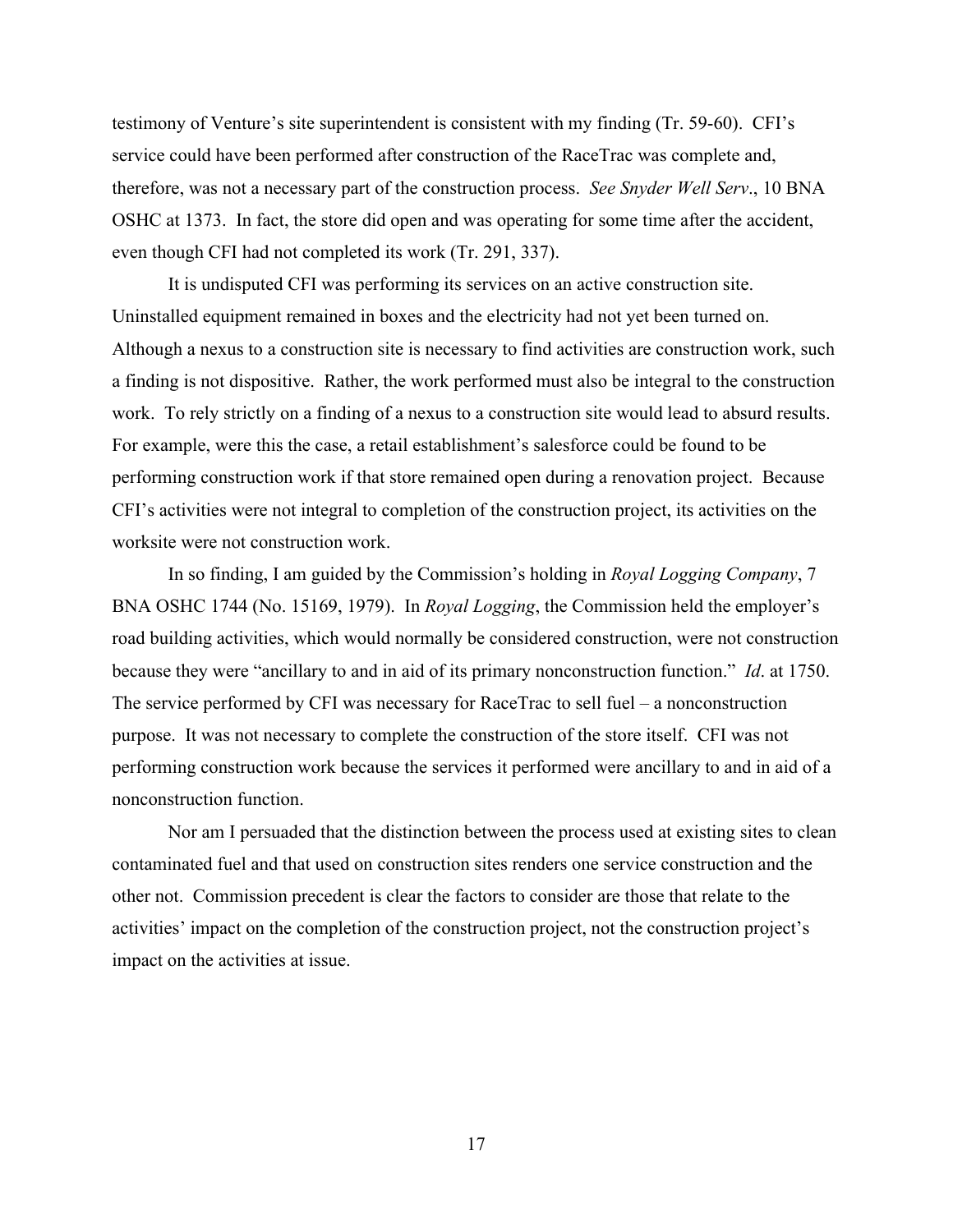For the foregoing reasons, I find CFI was not engaged in construction work and the general industry standards cited by the Secretary apply to the work performed at the worksite.<sup>22</sup>

# **The Citation**

The Secretary has the burden of establishing the employer violated the cited standard. To prove a violation of an OSHA standard, the Secretary must show by a preponderance of the evidence that (1) the cited standard applies; (2) the employer failed to comply with the terms of the cited standard; (3) employees had access to the violative condition; and (4) the cited employer either knew or could have known with the exercise of reasonable diligence of the violative condition. *JPC Group, Inc.*, 22 BNA OSHC 1859, 1861 (No. 05-1907, 2009).

# **Item 1: Alleged Serious Violation of 29 C.F.R. § 1910.23(a)(6)**

Item 1 alleges:

On or about December 29, 2014, at the pump well manhole, a removable standard railing was not installed, exposing employees to a 5 feet and 5 inches fall hazard. An employee died after fall[ing] into the unprotected opening.

The standard at 29 C.F.R. § 1910.23(a)(6) reads:

Every manhole floor opening shall be guarded by a standard manhole cover which need not be hinged in place. While the cover is not in place, the manhole opening shall be constantly attended by someone or shall be protected by removable standard railings.

# *Applicability of the Standard*

The cited standard falls under subpart D of the General Industry Standards which covers walking and working surfaces. Section 1910.23 covers generally "guarding floor and wall openings and holes." The standard at  $\S$  1910.23(a)(6) mandates an employer protect employees from falls into any "manhole floor opening." To apply to CFI worksite, the opening to the STP well opening, depicted in Exhibits C-1 and R-18, must meet the definition of a "manhole floor opening."

<span id="page-17-0"></span> $^{22}$  I note CFI's safety and health program at Exhibit C-9 as well as all its training records (Exh. R-17), reference the General Industry Standards. Any claim CFI lacked notice of the applicability of those standards lacks merit.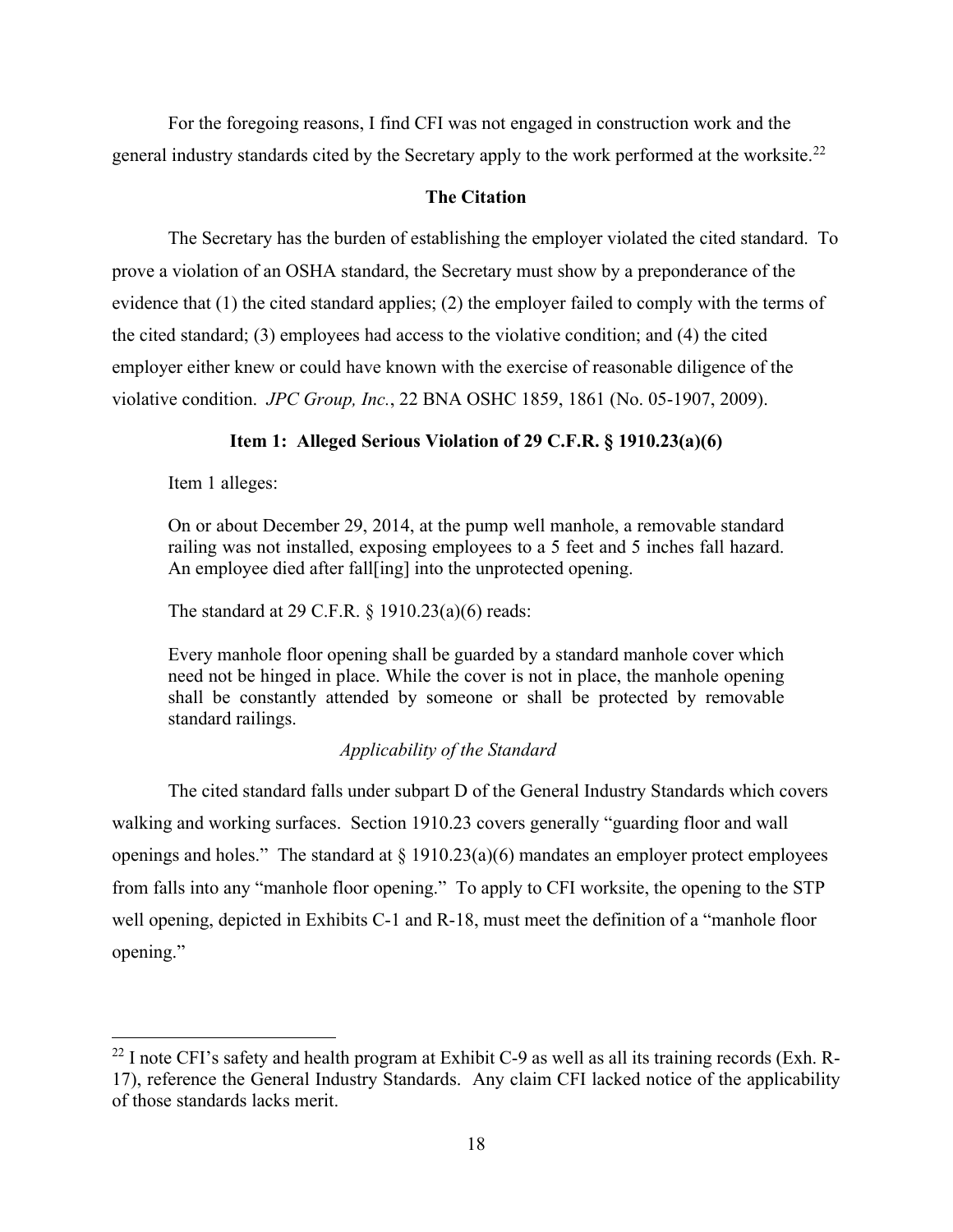The definitions applicable to  $\S$  1910.23 are found at  $\S$  1910.21. The standard at  $\S$  $1910.21(a)(2)$  defines "floor opening" as

An opening measuring 12 inches or more in its least dimension, in any floor, platform, pavement, or yard through which persons may fall; such as a hatchway, stair or ladder opening, pit, or large manhole. Floor openings occupied by elevators, dumb waiters, conveyors, machinery, or containers are excluded from this subpart.

There is no dispute the STP well opening met the size requirements of the standard's definition of a floor opening. In its Reply, CFI argues the STP well is occupied by the STP and, therefore, falls within the exception for those openings occupied by machinery. CFI's argument ignores Commission precedent. In *National Rolling Mills Co*., 4 BNA OSHC 1719, 1720 (No. 7987, 1976), the Commission held:

The clear intent of the exception is to exclude only those openings which are fully occupied by the listed items so that there is no hazard of falling into the opening. The inclusion of elevators and dumbwaiters, which totally cover a floor opening, strongly indicates that the terms 'machinery' and 'conveyors' should be interpreted as encompassing only those which completely occupy the opening. Respondent's interpretation of the exception would permit a pit filled only partially with a machine to be unguarded even though it presents the same or a greater hazard as a totally empty pit. We will not adopt such an unreasonable interpretation since it would be inconsistent with the purposes of the Act.

As evidenced by the Side Technician's position in the STP well, the STP does not so occupy the STP well as to prevent a fall into it. The STP well opening was a floor opening under the standard.

 The standards do not define "manhole." The parties both argue the definition that should be applied is the same dictionary definition of manhole found in the Merriam-Webster's Dictionary. That definition reads, "a hole through which a man may go esp. to gain access to an underground or enclosed structure." *Merriam Webster's New Collegiate Dictionary* (1981). The Secretary contends because the opening is a hole through which a man would go to access the STP well and the STP, it meets the definition of a manhole. CFI contends because its employees did not enter the STP well pursuant to its policy not to enter any well deeper than 4 feet, it is not a hole through which a man may go. I find CFI's definition overly narrow and not consistent with the intent of the standard. *Peavey Grain Co*., 15 BNA OSHC 1354, 1359, (No. 89–3046, 1991) (narrow definition rejected as incapable of effectuating standard's evident purpose).

Because the standard does not define the term manhole, it is reasonable to apply a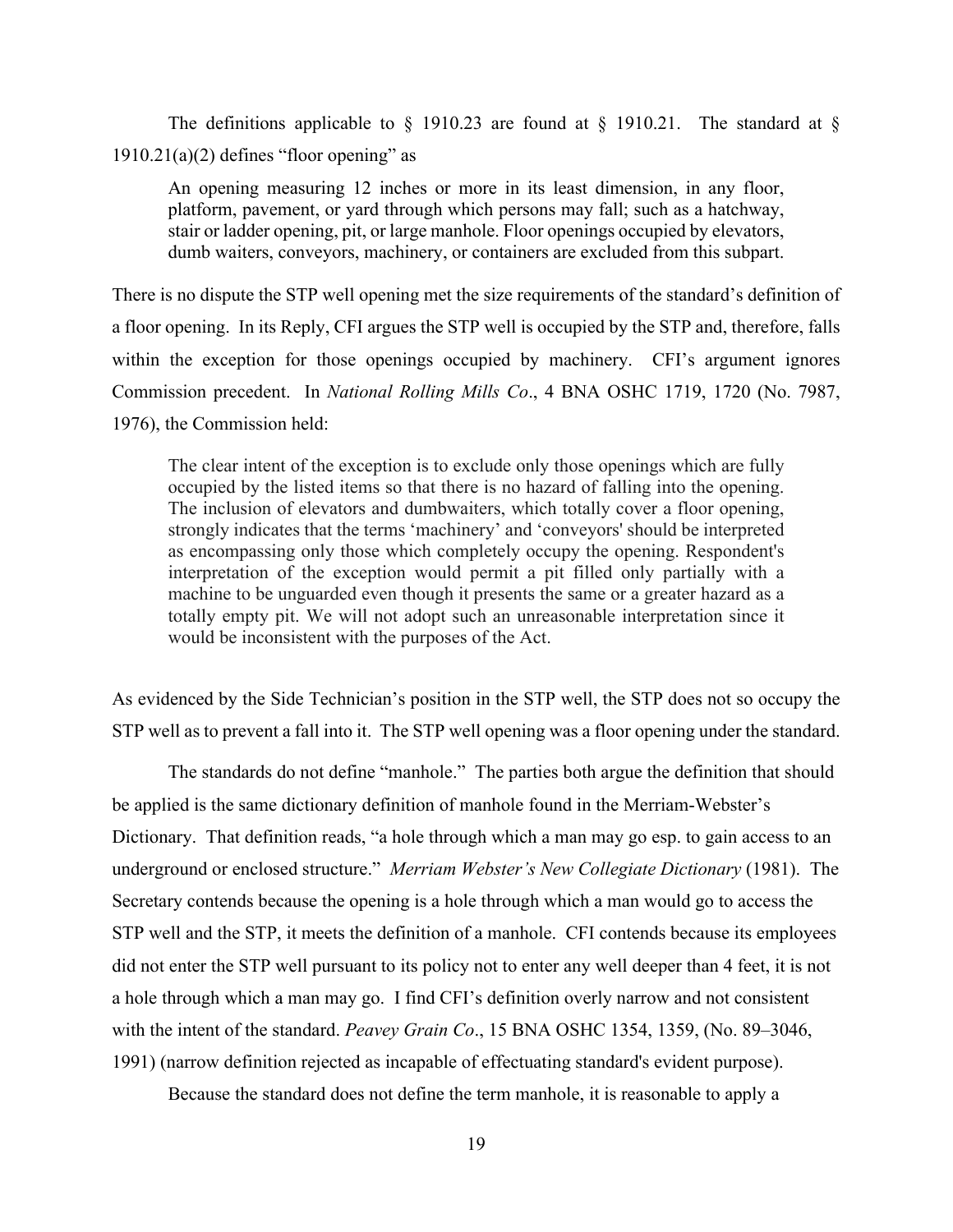common understanding or dictionary definition of the term. The definition referenced above is consistent with common usage of the term manhole<sup>[23](#page-19-0)</sup> and I agree with the parties it is applicable. The record establishes the STP well opening meets this definition. The purpose of the opening is to access the STP well.<sup>24</sup> The opening is large enough for a man to fit through and the well itself is large enough to hold a man as evidenced by the accident and subsequent rescue efforts. Even if CFI employees are prohibited from entering the well, others are not. Addam Vanover testified if CFI employees cannot remove the STP with their tools, a maintenance company would be called to do so (Tr. 359-60). In its post-hearing brief, CFI concedes some work in the STP well would require entry. Respondent's Post-Hearing Brief at p. 15. That CFI did not use the opening as a manhole does not mean it is not one.

 I am not persuaded because it prohibited its employees from entering the STP well, CFI lacked fair notice of the applicability of the standard. Constitutional due process requires only that the cited employer be given "a fair and reasonable warning;" it "does not demand that the employer be *actually aware* that the regulation is applicable to his conduct or that a hazardous condition exists." *Faultless Div., Bliss & Laughlin Indus., Inc. v. Secretary of Labor,* 674 F.2d 1177, 1185 (7th Cir.1982). Moreover, "a standard is not impermissibly vague simply because it is broad in nature." *J.A. Jones Constr. Co.,* 15 BNA OSHC 2201, 2205, (No. 87–2059, 1993). Instead, "a broad regulation must be interpreted in the light of the conduct to which it is being applied, and external objective criteria, including the knowledge and perceptions of a reasonable person, may be used to give meaning to such a regulation in a particular situation." *Id.* at 2205– 06. CFI cannot reasonably argue it could not have recognized the fall hazard created by a 26 inch floor opening of a 5 feet, 5 inch deep well. Nor do I find persuasive an argument it lacked warning the standard would be interpreted so as to give the term "manhole" its common, dictionary definition. CFI was well aware a man could enter the STP well through the opening. It gave its employees a specific prohibition against doing so and required its employees to call

<span id="page-19-0"></span><sup>&</sup>lt;sup>23</sup> As the Secretary points out, Chief Turner, a disinterested witness, referred to the STP well opening as a manhole (Tr. 81, 100-01).

<span id="page-19-1"></span> $24$  I find unpersuasive CFI's argument that the STP well is not a manhole because it does not provide access to any other area or structure. The STP well is an underground structure. The STP well's *opening* is a manhole through which a person gains access to it.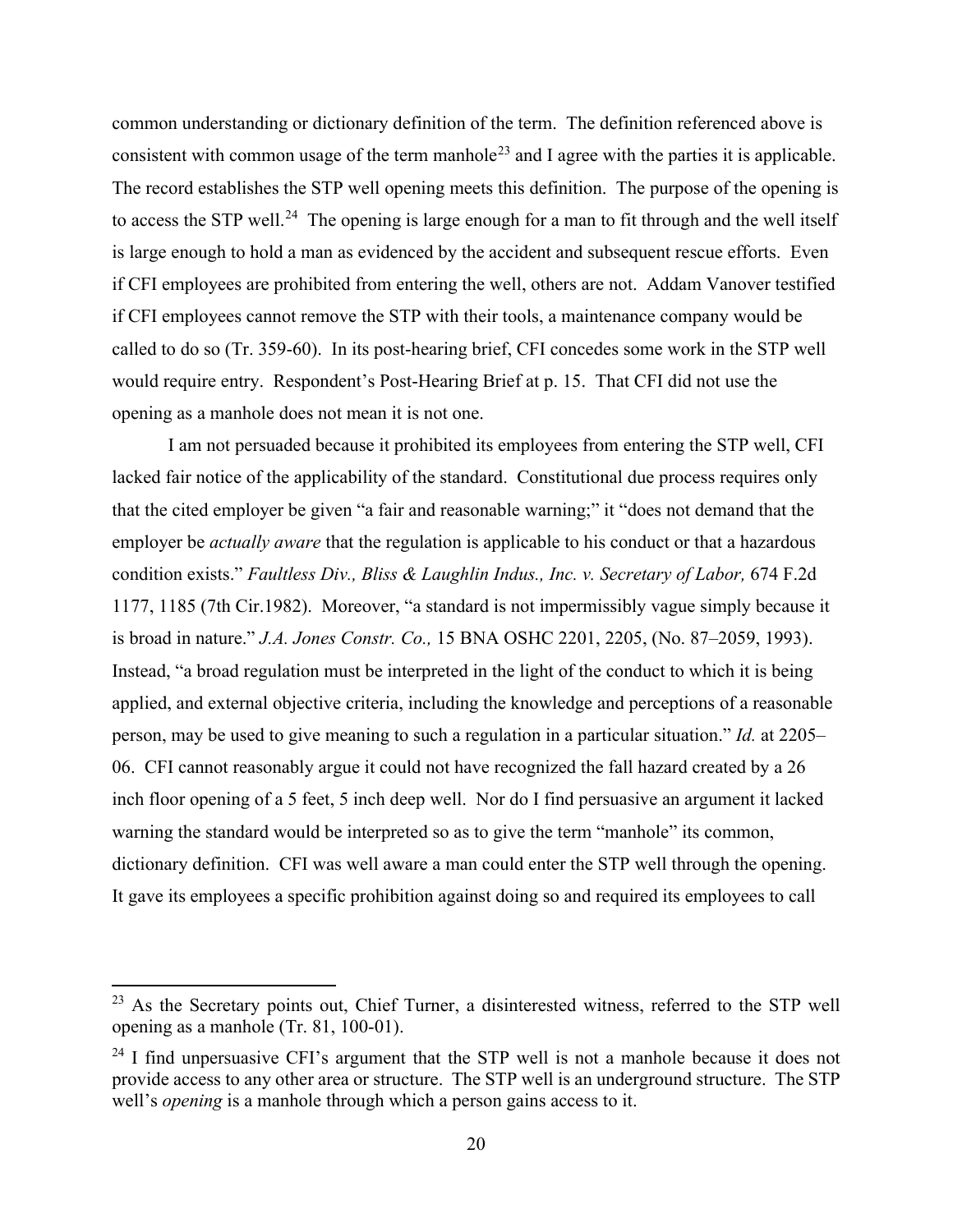someone else when entry was required. CFI's argument it lacked fair notice of the applicability of the standard is without merit.

# *Failure to Comply with the Terms of the Standard*

The standard allows for the employer to protect employees from accidental falls into the opening of a manhole by either a standard manhole cover, temporary guardrails, or by someone "constantly" attending it. 29 C.F.R. § 1910.23(a)(6). The Lead Fuel Technician admitted the manhole cover to the STP well remained off and no removable standard railings had been used (Tr. 82-83, 485; Exh. C-1 pp. 1-3). In failing to ensure the STP well manhole was guarded, CFI violated the cited standard.

CFI contends it was in compliance because the two crew members were constantly attending the manhole. This contention lacks merit. There is no Commission precedent addressing the meaning of the terms "constantly attended by someone." The plain meaning of the term "constant" is "invariable" or "unchanging." *See Merriam Webster's New Collegiate Dictionary* (1981). To attend means "to be present at" something. *Id*. Giving the terms their plain meaning, to constantly attend to something would be to be invariably present at it. I find an employee who is otherwise engaged in a work activity cannot be constantly attending an open manhole.<sup>25</sup> Both employees were engaged in their work activities while the STP well remained uncovered (Tr. 484). At the time of the accident, the Lead Fuel Technician was completing paperwork while the Side Technician moved hoses (Tr. 134, 211; Exh. C-13).<sup>[26](#page-20-1)</sup> At some point, the Lead Fuel Technician moved the truck while the Side Technician performed other work (Tr. 464). During this time, both men were focused on their tasks and neither was "constantly" attending the STP well opening.

CFI appears to concede both men were performing their work. In its post-hearing brief, CFI states "Given that no one else was present at the worksite, the mere moving of equipment to

<span id="page-20-0"></span><sup>25</sup> In so holding, I am guided by the reasoning of the ALJ in *Longhorn Service Company*, 25 BNA OSHC 1572 (No. 13-1458, 2015).

<span id="page-20-1"></span> $26$  On this issue I credit the statement given by the Lead Fuel Technician to CSHO Lincoln during the inspection (Exh. C-13). The Lead Fuel Technician's testimony on this issue was inconsistent with both his interview statement and his deposition testimony (Tr. 483-484). When confronted on cross examination, he became uncomfortable and evasive, hedging his testimony. Based on his inconsistencies and evasive demeanor, I find the Lead Fuel Technician's testimony less than credible on this issue.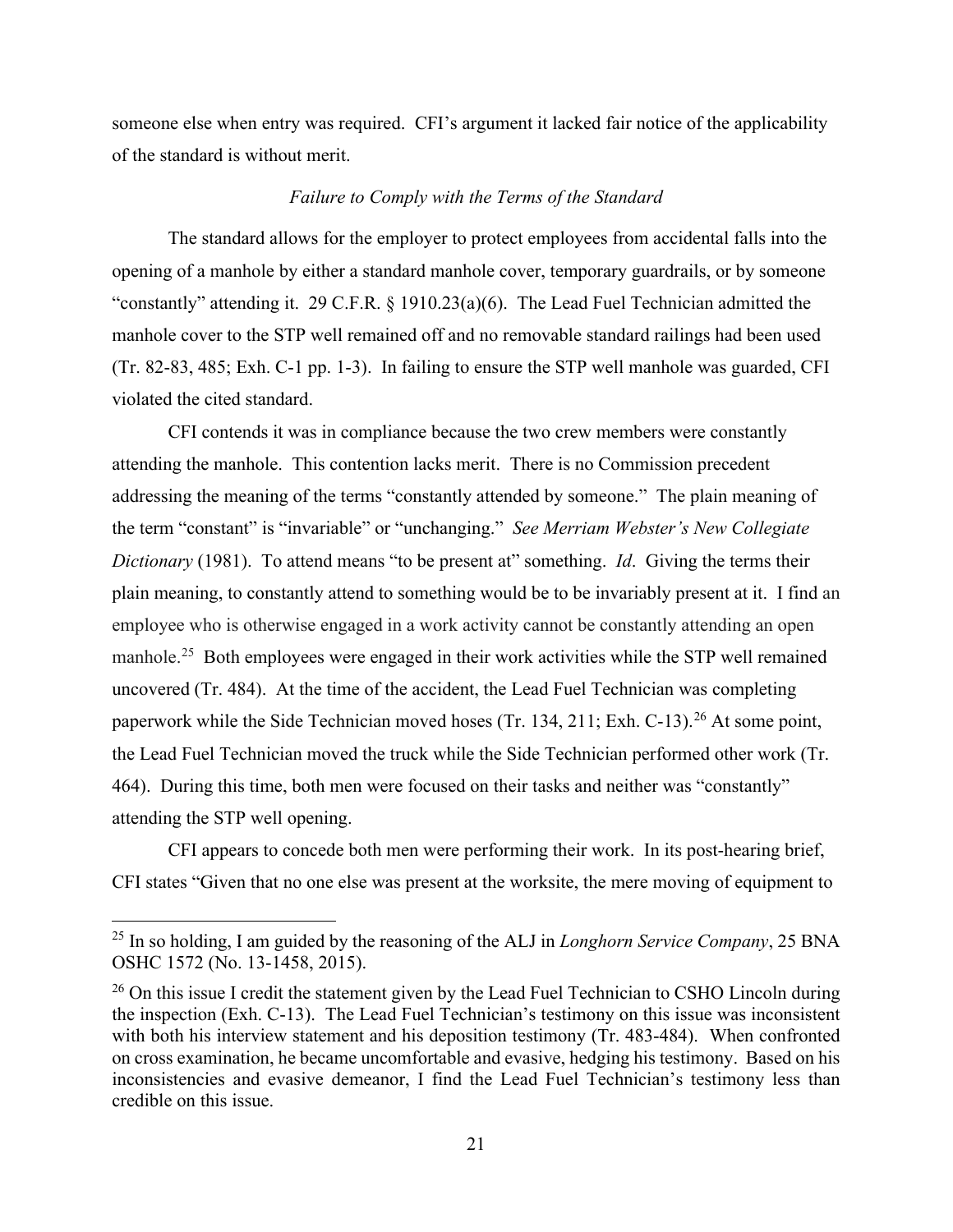a spot a few feet away from the openings cannot be considered leaving the STP well opening unattended." Respondent's Post-Hearing Brief at p.  $19<sup>27</sup>$  $19<sup>27</sup>$  $19<sup>27</sup>$  I disagree. In addressing a similar construction standard, the Commission has held that the purpose of such requirements is to ensure against "accidental situations when employees are not looking precisely where they are walking." *Stearns-Rogers, Inc.*, 7 BNA OSHC 1919, 1922 (No. 76-2326, 1979).<sup>28</sup> The purpose of the standard at  $\S$  1910.23(a)(6) is likewise to prevent accidental falls. That the employees are in a position to see the open manhole while performing their work duties is not the equivalent of being constantly mindful of their location. While performing their duties, the crew could not have been constantly aware of where they were walking; they would be exposed to exactly the hazard the standard was intended to address. Because both crew members were performing work duties, the open manhole to the STP well was not constantly attended. CFI was in violation of the 29 C.F.R. § 1910.23(a)(6).

### *Employee Exposure to a Hazard*

The standard presumes a hazard where its terms are not followed. To establish exposure to the hazard, "the Secretary ... must show that it is reasonably predictable either by operational necessity or otherwise (including inadvertence), that employees have been, are, or will be in the zone of danger." *Delek Ref., Ltd*., 25 BNA OSHC 1365, 1376 (No. 08-1386, 2015) (*citing Fabricated Metal Prods., Inc.*, 18 BNA OSHC 1072, 1074 (No. 93-1853, 1997)). The zone of danger is the "area surrounding the violative condition that presents the danger to employees." *Boh Bros. Constr. Co., LLC*, 24 BNA OSHC 1067, 1085 (No. 09-1072, 2013) (*citing RGM Constr. Co.*, 17 BNA OSHC 1229, 1234 (No. 91-2107, 1995)). The Lead Fuel Technician and the Side Technician worked throughout the tank pad in proximity to the STP well opening. While doing so, they were exposed to the hazard of falling into the STP well while performing their duties at the worksite. Nothing prevented either from accidentally falling into the STP well,

<span id="page-21-0"></span><sup>&</sup>lt;sup>27</sup> CFI makes a similar concession in its Reply, stating, "the employees were never more than 10 or 15 feet away from [the STP well opening], and then only briefly when moving equipment…" Respondent's Reply Brief at p. 9.

<span id="page-21-1"></span> $28$  CFI's reference in its Reply to the Secretary's interpretation of "unattended" in the context of the powered industrial truck standard is inapposite as the purpose of the two standards' requirements are not the same.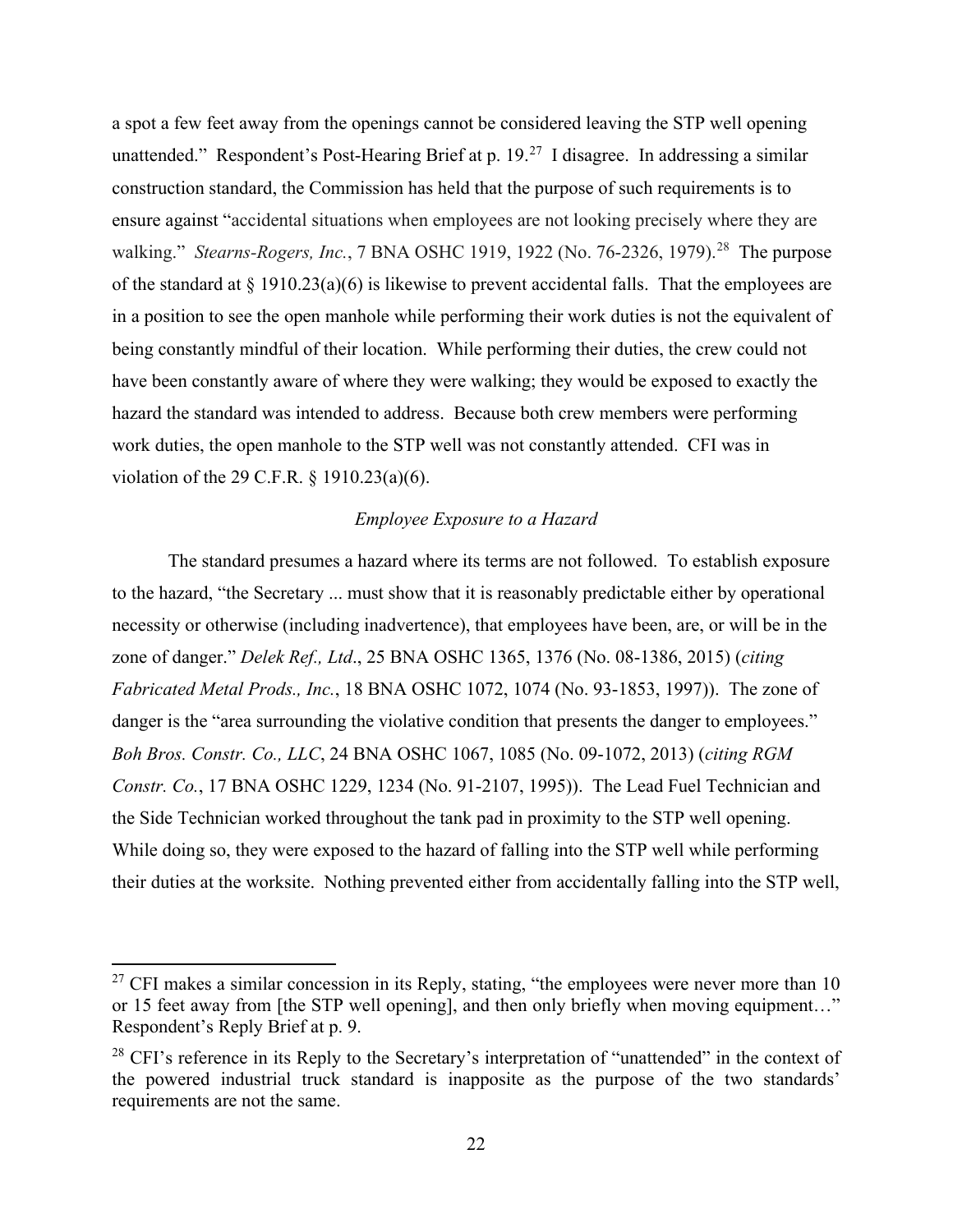particularly while they were attending to separate work duties. The Secretary has established employee exposure.

# *Employer Knowledge of the Violation*

The Secretary must establish CFI had knowledge of the violative condition. In order to establish employer knowledge of a violative condition, the Secretary must show that the employer knew, or with the exercise of reasonable diligence could have known of a hazardous condition. *Dun Par Eng'd Form Co.*[, 12 BNA OSHC 1962, 1965-66 \(No. 82-928,](https://a.next.westlaw.com/Link/Document/FullText?findType=Y&serNum=1986303456&pubNum=0003227&fi=co_pp_sp_3227_1965&originationContext=document&transitionType=DocumentItem&contextData=(sc.Search)#co_pp_sp_3227_1965) 1986). An employer is required to make a reasonable effort to anticipate the particular hazards to which its employees may be exposed during the course of their scheduled work. *[Automatic Sprinkler](https://a.next.westlaw.com/Link/Document/FullText?findType=Y&serNum=1980186065&pubNum=0003227&fi=co_pp_sp_3227_1387&originationContext=document&transitionType=DocumentItem&contextData=(sc.Search)#co_pp_sp_3227_1387)  Corporation of America*[, 8 BNA OSHC 1384, 1387 \(No 76-5089,](https://a.next.westlaw.com/Link/Document/FullText?findType=Y&serNum=1980186065&pubNum=0003227&fi=co_pp_sp_3227_1387&originationContext=document&transitionType=DocumentItem&contextData=(sc.Search)#co_pp_sp_3227_1387) 1980). Knowledge of a supervisory employee may be imputed to an employer. *ComTran Group, Inc., v. U.S. Dept. of*  Labor, 722 F.3d 1304 (11<sup>th</sup> Cir. 2013).<sup>[29](#page-22-0)</sup> An employee who has been delegated authority over another employee, even if only temporarily, is considered to be a supervisor for purposes of imputing knowledge to an employer. *American Engineering & Development Corp.*, 23 BNA OSHC 2093, 2012 (No. 10-0359, 2012); *Diamond Installations, Inc.*, 21 BNA OSHC 1688 (Nos. 02-2080 & 02-2081, 2006); *Tampa Shipyards, Inc.*, 15 BNA OSHC 1533 (Nos. 86-360 and 86- 469, 1992).

It is undisputed having the STP well manhole open is a necessary part of the fuel cleaning process and CFI would have been aware of that condition. CFI's safety and health program addresses floor openings on walking/working surfaces (Exh. C-9 pp. B20-1 - B20-3). In it, the company mandates the use of railings or covers for "Every temporary floor opening." (Exh. C-9 p. B20-2). The program makes no mention of the use of an attendant or allowing employees to attend floor openings as an alternative to guardrails. CFI did not contend it supplied its crews

<span id="page-22-0"></span><sup>&</sup>lt;sup>29</sup> Under the Act, an employer may seek review in the court of appeals in the circuit in which the violation occurred, the circuit in which the employer's principal office is located, or the District of Columbia Circuit. 29 U.S.C. § 660(a). The Secretary may seek review in the circuit in which the violation occurred or in which the employer has its principal office. 29 U.S.C. § 660(b). This case arose in Florida, which is in the 11th Circuit. CFI's principle place of business is in Indiana which is in the 7<sup>th</sup> Circuit. In general, where it is highly probable that a Commission decision would be appealed to a particular circuit, the Commission has applied the precedent of that circuit in deciding the case, "even though it may differ from the Commission's precedent." *Kerns Bros. Tree Serv.*, 18 BNA OSHC 2064, 2067 (No. 96- 1719, 2000).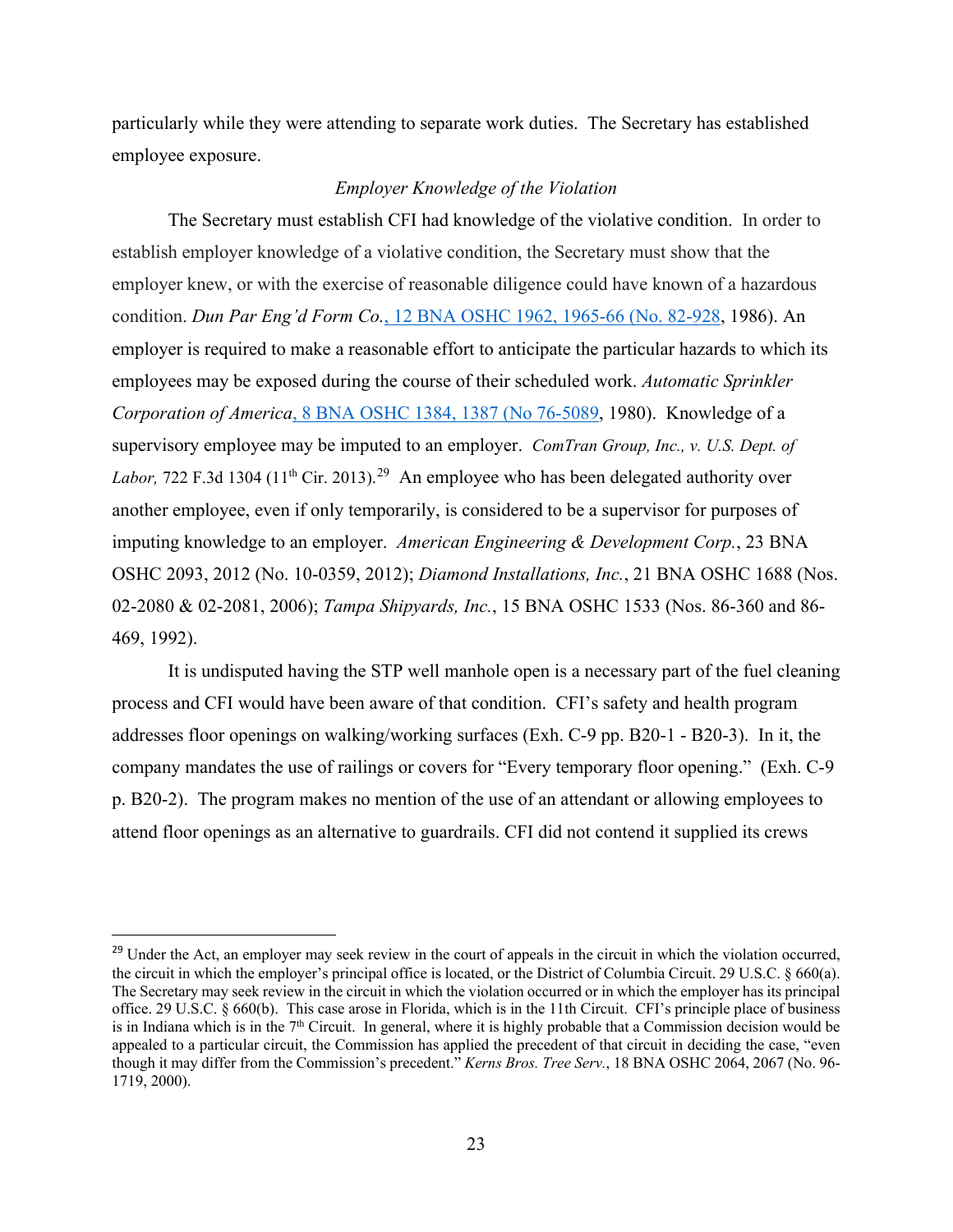with temporary guardrails to protect the open manhole openings.<sup>[30](#page-23-0)</sup> The Lead Fuel Technician testified it takes both crew members to move the hoses (Tr. 460-61). With the exercise of reasonable diligence, CFI should have been aware the STP well manhole is open during work operations and that it was not guarded by either temporary guardrails or an employee constantly attending it. $31$ 

In addition to constructive knowledge, the Lead Fuel Technician's actual knowledge of the worksite conditions is imputable to CFI. The Lead Fuel Technician was aware the STP well manhole was open and neither guarded with temporary guardrails nor constantly attended on the night of the accident. As previously discussed, the Lead Fuel Technician was aware the Side Technician was engaged in work activities on the tank pad while he attended to his paperwork and moved the truck. The duties of the Lead Fuel Technician include obtaining the crew's job assignment, directing the work of the Side Technician, and providing guidance on safety issues (Tr. 372-73, 392, 431-32). Under Commission precedent, the Lead Fuel Technician was a supervisor for purposes of imputing knowledge to CFI. The Lead Fuel Technician's actual knowledge of the violative condition is imputed to CFI. *See John H. Quinlan d/b/a Quinlan Enterprises v. Secretary of Labor*, 812 F.3d 832, 841-42 (11<sup>th</sup> Cir. 2016) (holding a supervisor's knowledge of his own and a subordinate's simultaneous misconduct is imputed to the employer).

# *Classification of Item 1*

The Secretary alleges Item 1 is a serious violation. A violation is serious when "there is a substantial probability that death or serious physical harm could result" from the hazardous condition at issue. 29 U.S.C.  $\S 666(k)$ . The Secretary need not show that there was a substantial probability that an accident would occur; only that if an accident did occur, death or serious physical harm would result. The STP well is over 5 feet deep. An employee inadvertently walking into the STP well would likely sustain serious physical injuries (Tr. 147). He could also be overcome by the oxygen-deficient atmosphere (Tr. 148). The Secretary has established a serious violation of 29 C.F.R. § 1910.23(a)(6).

<span id="page-23-0"></span> $30$  CFI presented testimony suggesting the use of temporary guardrails would impede the work. CFI ultimately abandoned its infeasibility affirmative defense.

<span id="page-23-1"></span> $31$  I find this to be the "ordinary" case referenced in the  $11<sup>th</sup>$  Circuit's decision in *ComTran* in which knowledge is established where a supervisory employee was or should have been aware of the exposure of his subordinate to the hazardous condition. *ComTran*, 722 F.3d at 1308, n. 2.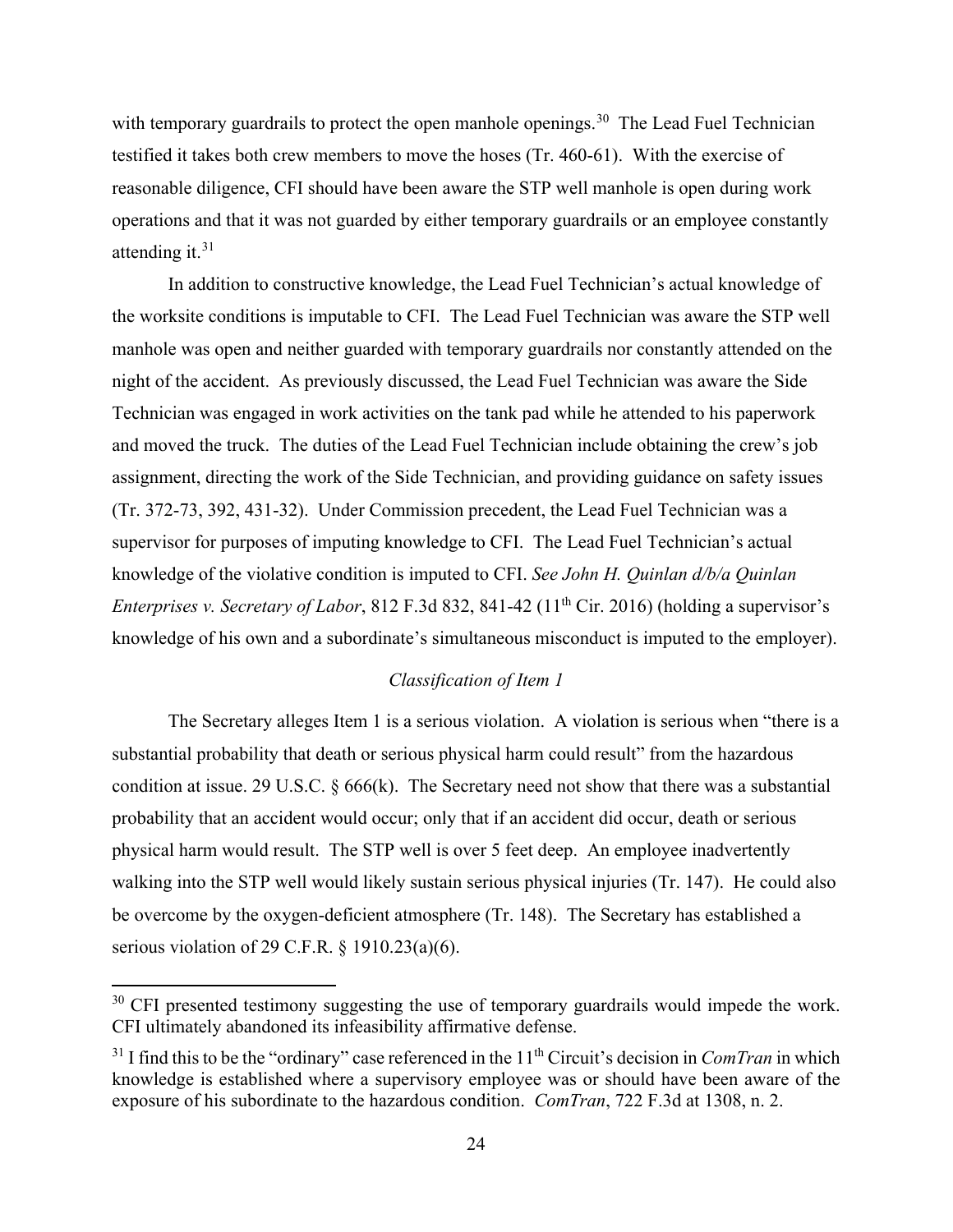# **Item 2a: Alleged Violation of 29 C.F.R. § 1910.134(c)(1)**

Item 2a alleges:

On or about December 29, 2014, at the RaceTrac Store number 2367 job site, the employer had not developed and implemented a written respiratory program for employees required to wear a tight fitting 3M model 6200 respirator during fuel tank cleaning operations while overexposed to toxic aromatic vapor components of gasoline. An employee died from an overexposure to benzene, ethyl benzene, xylene, acetaldehyde, and toluene. The required elements of items (i) through (ix) of the 29 CFR 1910.134(C)(1) standard were not in effect, specifically:

- **1. The employer had not established procedures for respirator selection based on contaminant concentration.**
- **2. The employer had not conducted medical evaluations of employees required to wear respirators.**
- **3. The employer had not developed written procedures for the use of respirators in routine and reasonably foreseeable emergency situations.**
- **4. The employer had not developed procedures for cleaning disinfecting, storing, inspection, repairing, discarding, and otherwise maintaining respirators.**
- **5. The employer had not developed procedures for evaluating the effectiveness of the program.**

The standard at 29 C.F.R.  $\S$  1910.134(c)(1) requires:

In any workplace where respirators are necessary to protect the health of the employee or whenever respirators are required by the employer, the employer shall establish and implement a written respiratory protection program with worksitespecific procedures. The program shall be updated as necessary to reflect those changes in workplace conditions that affect respirator use. The employer shall include in the program the following provisions of this section, as applicable:

 $1910.134(c)(1)(i)$ : Procedures for selecting respirators for use in the workplace;

 $1910.134(c)(1)(ii)$ : Medical evaluations of employees required to use respirators;

 $1910.134(c)(1)(iii)$ : Fit testing procedures for tight-fitting respirators;

 $1910.134(c)(1)(iv)$ : Procedures for proper use of respirators in routine and reasonably foreseeable emergency situations;

 $1910.134(c)(1)(v)$ : Procedures and schedules for cleaning, disinfecting, storing, inspecting, repairing, discarding, and otherwise maintaining respirators;

 $1910.134(c)(1)(vi)$ : Procedures to ensure adequate air quality, quantity, and flow of breathing air for atmosphere-supplying respirators;

1910.134(c)(1)(vii): Training of employees in the respiratory hazards to which they are potentially exposed during routine and emergency situations;

1910.134(c)(1)(viii): Training of employees in the proper use of respirators, including putting on and removing them, any limitations on their use, and their maintenance; and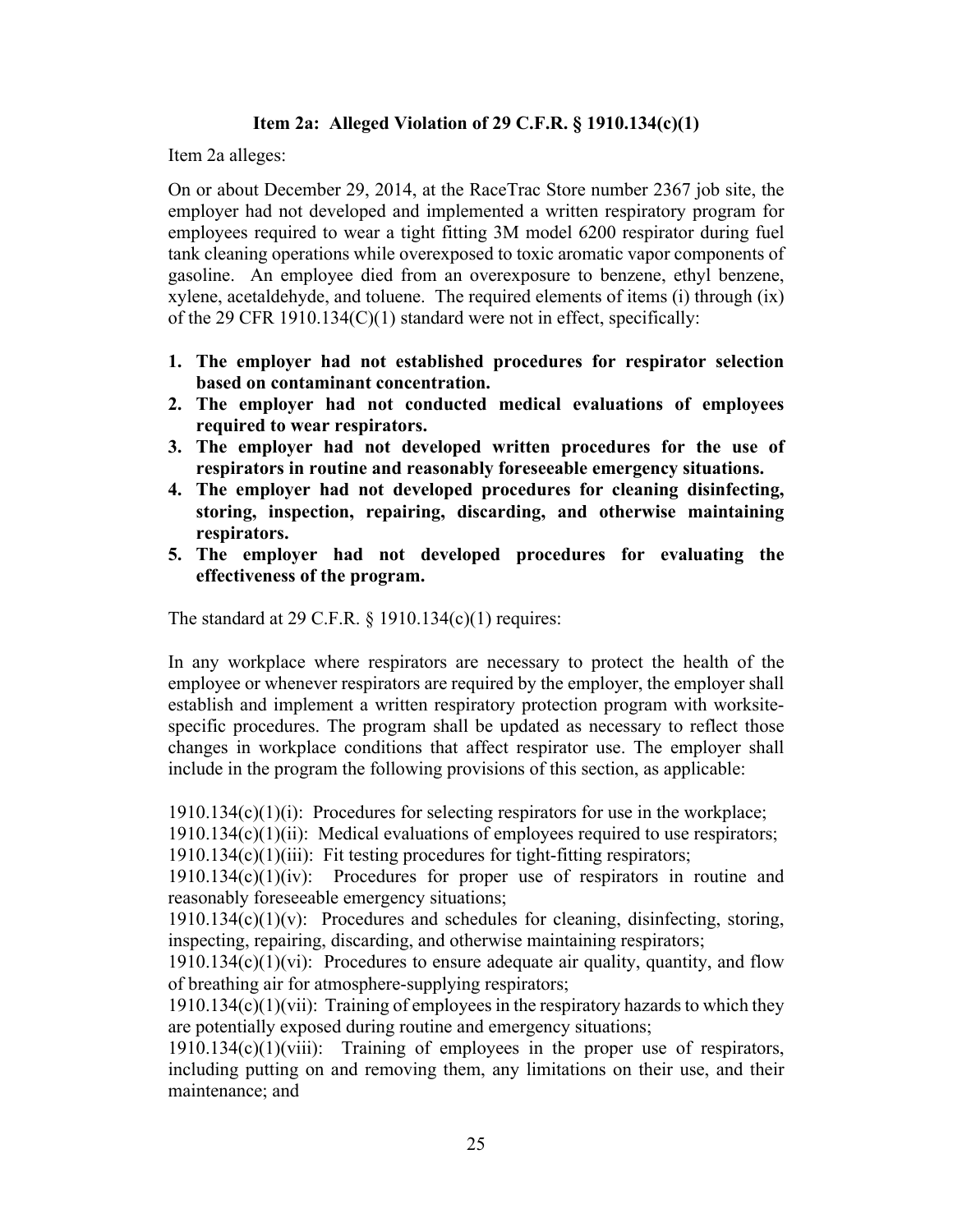$1910.134(c)(1)(ix)$ : Procedures for regularly evaluating the effectiveness of the program.

# *Applicability of the Standard*

The standard at 29 C.F.R.  $\S$  1910.134(c)(1) requires an employer to establish and implement a respiratory protection program where either "respirators are necessary to protect the health of the employees or whenever respirators are required by the employer..." CFI provided respirators to its fuel technicians and required their use whenever an employee was performing "a task that could generate vapors," such as changing filters on the equipment in the truck, or any time an employee smelled gasoline vapors (Tr. 346, 349, 378, 385, 410, 421, 478-79). The standard applies and CFI was required to establish and implement a written respiratory protection program.

#### *Failure to Comply with the Terms of the Standard*

The Secretary contends CFI's respiratory protection program was deficient because it was not site-specific and did not contain procedures for respirator selection; medical evaluations; emergency procedures; cleaning procedures; and did not contain procedures for regular evaluation of the program's effectiveness (Tr. 150-57). No respiratory protection program was provided to CSHO Lincoln upon request during his inspection (Tr. 143). The record contains what CFI purports to be its written respiratory protection program at Exhibit R-14. Robert Vanover testified he was informed by a consulting company he hired that Exhibit R-14 was obtained from the OSHA website. A cursory review of the document reveals it to be a PowerPoint presentation covering the contents of the standard at 29 C.F.R. § 1910.134.

 The standard at 29 C.F.R. § 1910.134 is a performance standard that must be interpreted in light of what is reasonable. Based upon my review of the contents of Exhibit R-14, I find no reasonable employer would conclude it was compliant with the cited standard. It is lacking the "worksite-specific procedures and elements required for respirator use" mandated by 29 C.F.R. § 1910.134(c). *See also* 63 Fed. Reg. 1152-01, 1187 (January 8, 1998). Much of the content is inapplicable to the conditions encountered by employees of CFI during their work activities or to the type of respirators used by employees of CFI. Among other deficiencies, the program does not contain a provision for medical evaluations and CFI concedes it did not conduct them. The program does not provide instruction on cleaning of respirators. It contains no information regarding selection of respirators. It lacks a schedule or rule for changing of the respirator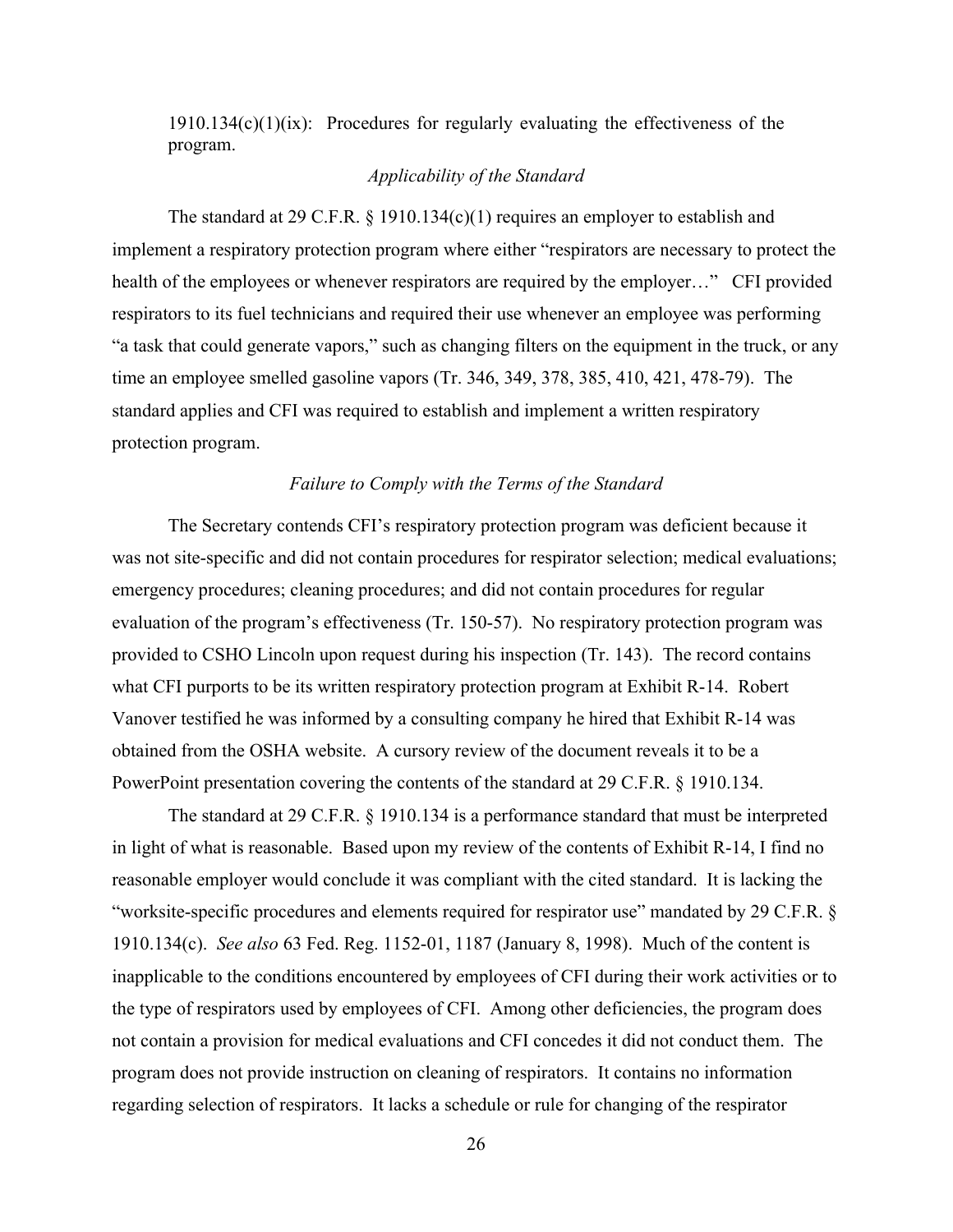cartridges. It does not contain a provision for evaluating the effectiveness of the program. To the extent Exhibit R-14 is CFI's written respiratory protection program, it fails to comply with the requirements of 29 C.F.R.  $\S$  1910.134(c)(1). To the extent CFI suggests because the PowerPoint was obtained from OSHA's website, it should be found compliant, I disagree. On the second page of the document is the following proviso:

This program is intended to be a resource for instructors of Occupational Safety and Health and not a substitute for any of the provisions of the Occupational Safety and Health Act of 1970 or for any standards issued by the United States Occupational Safety and Health Administration (OSHA).

(Exh. R-14 at p. 2). An employer reading this sentence could not reasonably conclude the document serves a substitute for a compliant respiratory protection program.

I disagree with CFI's contention the violations alleged in Items 2b-2g are mere duplications of the allegations in Item 2a. In the preamble to the standard, the Secretary emphasized the need for the respiratory protection program to be in writing:

OSHA's experience and that of the industrial hygiene community have demonstrated that health and safety programs can best be effectively implemented and evaluated when written. In addition, because workplaces differ substantially, each program must be tailored to the specific conditions of the workplace if it is to protect employee health, and developing a written program is the most efficient way of ensuring that the program reflects the unique characteristics of each workplace. Developing and writing down worksite-specific procedures requires employers to design their respiratory protection programs to address the respiratory hazards in their particular workplace, and this process requires employers to think about and document all relevant information pertaining to the hazardous atmospheres that their employees may encounter under normal operating conditions or during reasonably foreseeable emergencies that may occur in the workplace. Finally, OSHA's enforcement data indicate that compliance with the previous standard has not been optimal, particularly in smaller workplaces, and a written program will help employers, employees, and compliance officers gauge the adequacy of a given program.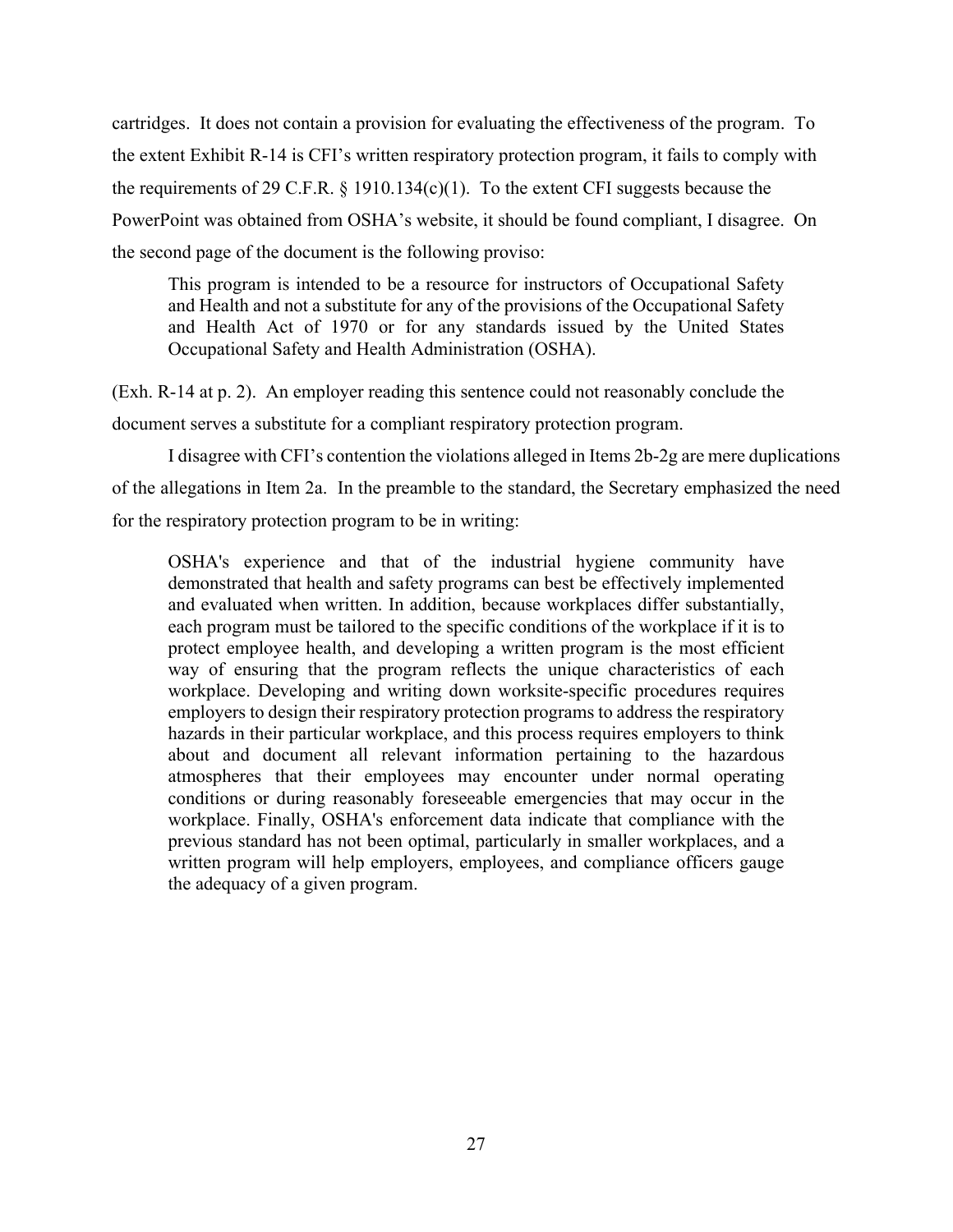63 Fed. Reg. 1152-01, 1187-88.[32](#page-27-0) Because of the importance of documentation of the program provisions, CFI's failure to have a compliant written program is a violation distinct from the failure to comply with the requirements of the standards cited in Items  $2b - 2g$ .

# *Employee Exposure to a Hazard*

A respiratory protection program is intended to ensure appropriate respirators are properly used in order to protect employees from inhalation hazards to which they may be exposed. CFI management conceded employees were exposed to gasoline vapors. On the night of the accident CFI's crew and rescue personnel smelled gasoline vapors. The Side Technician's autopsy report indicates he was exposed to fatal levels of some of the components of gasoline (Exh. C-14). According to the Material Safety Data Sheet for gasoline, gasoline poses an inhalation hazard to the "nose, throat, lungs and respiratory tract." (Exh. R-15 p. 2). It can also pose an inhalation hazard to the central nervous system (Exh. R-15 p. 2). The purpose of a written safety and health program is to ensure effective protection of employees. The Secretary has established employees of CFI were exposed to inhalation hazards associated with gasoline vapors as a result of CFI failure to develop and implement a respiratory protection program.

# *Employer Knowledge of the Violation*

 There is no dispute CFI was aware its employees were exposed to gasoline vapors and that there were occasions employees used respirators for respiratory protection. It is also undisputed CFI management was aware of the contents of its purported respiratory protection program. Robert Vanover testified he trained employees using the program contained in Exhibit R-14 (Tr. 398). Addam Vanover testified employees receive annual refresher training on the program (Tr. 349).

CFI contends it reasonably relied on the consultant it hired to develop a respiratory protection program. Such reliance was not reasonable under the circumstances. The program provided by the consultant was nothing more than a PowerPoint presentation summarizing the contents of the standard itself. It contains the proviso referenced above indicating it was not a

<span id="page-27-0"></span> $32$  The Commission has recognized the language in the preamble is "the best and most authoritative statement of the Secretary's legislative intent." *American Sterilizer Co.,* 15 BNA OSHC 1476, 1478 (No. 86-1179, 1992); *Phelps Dodge Corp.*, 11 BAN OSHC 11441, 1444 (No. 80-3203, 1983).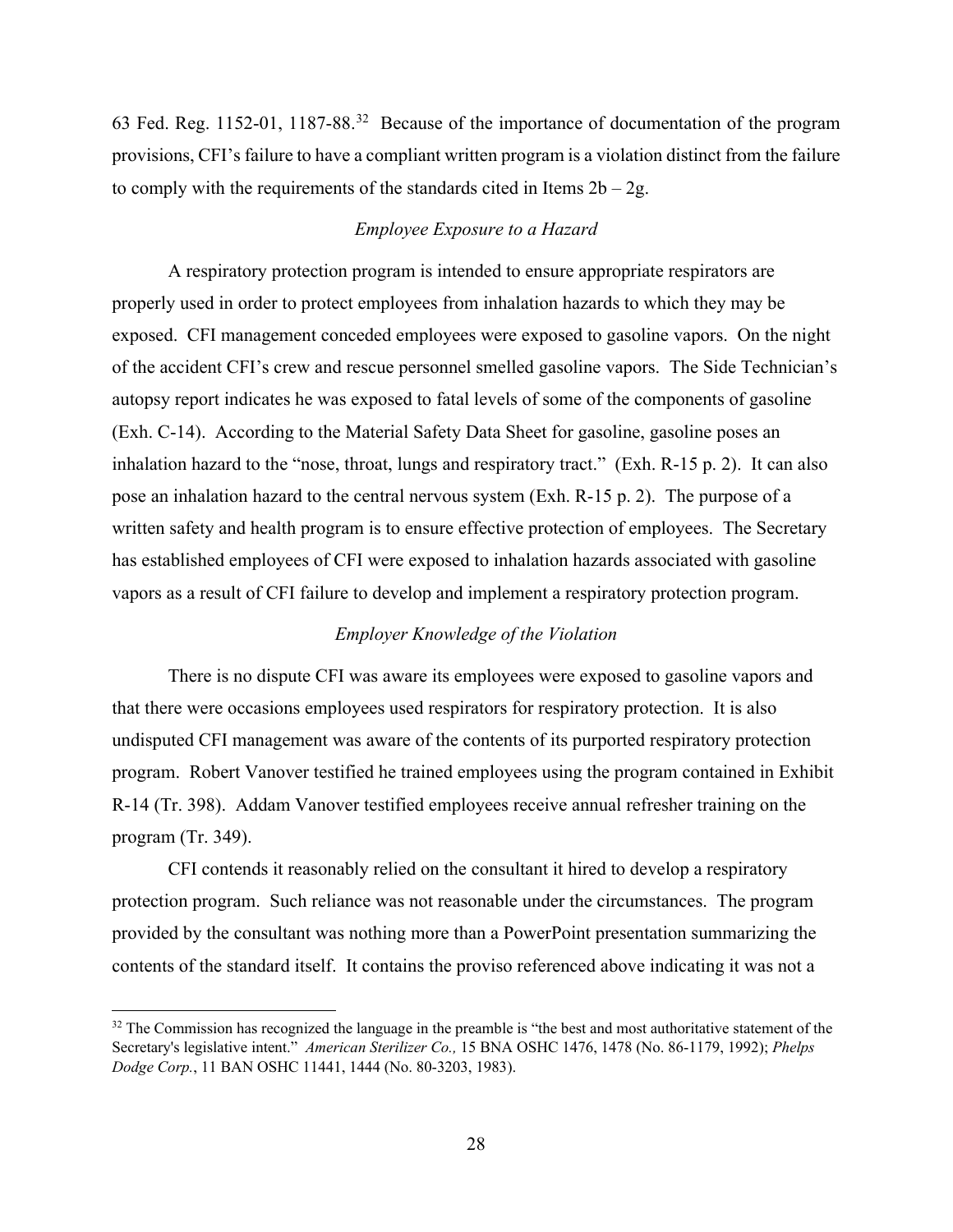substitute for compliance with the standard. Reasonable diligence requires an employer, at a minimum, read its safety programs before implementing them. Even a cursory review of the PowerPoint presentation would have lead to the conclusion it was not a substitute for the written program required under 29 C.F.R. § 1910.134(c)(1).<sup>33</sup> The Secretary has established CFI's knowledge of the violation.

# **Item 2b: Alleged Violation of 29 C.F.R. §1910.134(d)(1)(i)**

Item 2b alleges:

On or about December 29, 2014, the employer had not determined all respiratory hazards that would affect the selection, performance, and reliability of respirators worn by employees who were exposed to gasoline vapors and diesel exhaust gases while filtering fuel tanks.

The standard at 29 C.F.R. §1910.134(d)(1)(i) reads:

The employer shall select and provide an appropriate respirator based on the respiratory hazard(s) to which the worker is exposed and workplace and user factors that affect respirator performance and reliability.

# *Applicability of the Standard*

Like the requirements of 29 C.F.R. § 1910.134(c), the requirements of § 1910.134(d)(1) apply whenever an employer provides respirators to employees and requires their use. 63 Fed. Reg. 1152-01, 1196-97. CFI provided its employees with respirators and mandated use under certain conditions. The standard applies.

# *Failure to Comply with the Terms of the Standard*

The Secretary contends CFI failed to make an adequate assessment of the chemicals to which its employees were exposed before selecting the respirator for its employees to use (Tr. 159). CFI provided employees with half-face tight fitting respirators for use at the worksite (Tr. 138). According to Robert Vanover, he selected the 3M 6003 cartridge filter for use with the respirator based on the manufacturer's representation that the cartridge was suitable for use in

<span id="page-28-0"></span><sup>&</sup>lt;sup>33</sup> Addam Vanover, who currently performs the job of auditor, inspecting CFI worksites for compliance with the respiratory protection program, testified employees are to use respirators when "performing any of the listed tasks." (Tr. 349). He also testified the rule requiring the use of respirators when the employee smells gas is "in our training manual." (Tr. 378). This suggests Addam Vanover had not read the program, as it contains neither the rule regarding use of respirators when an employee smells gas nor a list of tasks requiring respirator use.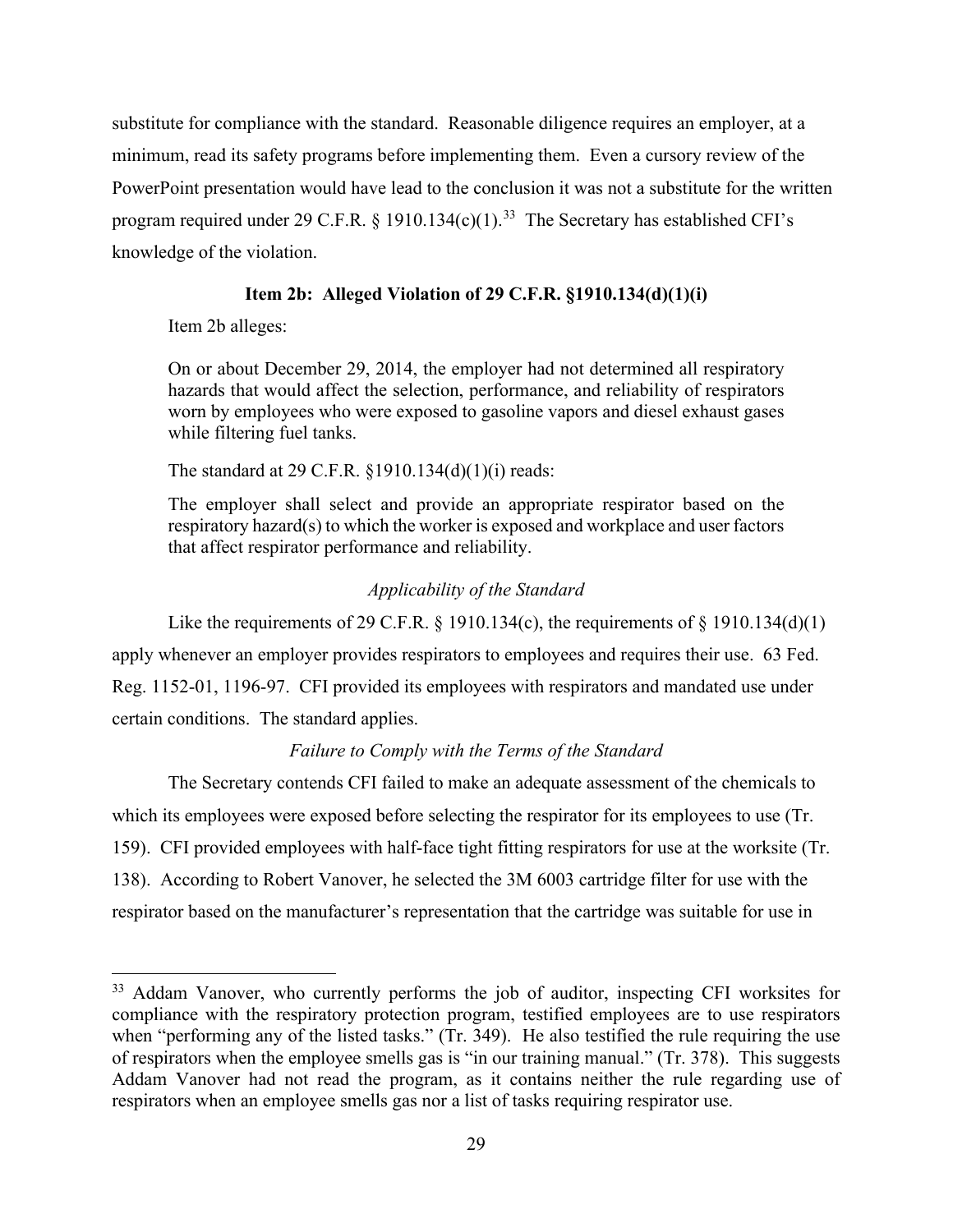"environments where petrochemicals would be present." (Tr. 411-12). He testified he consulted several manufacturer's documents found at Exhibits R-4; R-5; R-6; R-7; R-8; and R-9 (Tr. 412- 14). Robert Vanover had also performed atmospheric testing in the winter of 2013 at a worksite in Ohio (Tr. 408). On that occasion, he tested only for hexane (Tr. 408; Exh. C-15). He testified he could not recall specifically why he only tested for hexane, but believed it was because his review of the MSDS for gasoline lead him to conclude hexane was "more prevalent and presented more of a hazard." (Tr. 409-10). The Secretary contends this evaluation was inadequate because it did not take into account all of the components of gasoline or the different concentration levels that might be found at different worksites at different times. I agree with the Secretary that CFI did not comply with the requirements of the standard.

As noted in the preamble to  $\S$  1910.134(d)(1), the standard is intended to ensure that employers take into consideration "the context of the workplace and worker conditions that may reduce or impair the effectiveness of a respirator otherwise appropriate for the hazard" when selecting a respirator. 63 Fed. Reg. 1152-01, 1196. The preamble goes on:

There is general agreement that taking working conditions into account is crucial to proper respirator selection: a respirator that is protective under some conditions of wear will fail under others, while a respirator that is appropriate for a given hazard may not be workable in a particular workplace…

*Id.* Workplace factors such temperature and humidity may also affect the physiological stress on the wearer as well as the effectiveness of the filters and cartridges. *Id*. CFI failure to take into account the difference in workplace conditions between the tested workplace (a location in Ohio in the winter) and other workplaces (many of which are in southern states) violated the mandates of the standard. CFI's contention that providing respiratory protection that may be used for exposure to petrochemicals is sufficient simply ignores the provisions of the standard requiring the employer take into consideration "workplace and user factors that affect respirator performance and reliability." The Secretary has established CFI failed to comply with the cited standard.

 Nor could CFI have reasonably relied on the information it points to from the cartridge manufacturer to make its respirator selection. Robert Vanover did not explain how he used the documents referenced, he simply testified that he did. Upon careful review of these documents, I am unable to find a basis for Robert Vanover's reliance on these documents. The manufacturer's overview of the cartridge from its product catalog provides only a general description of the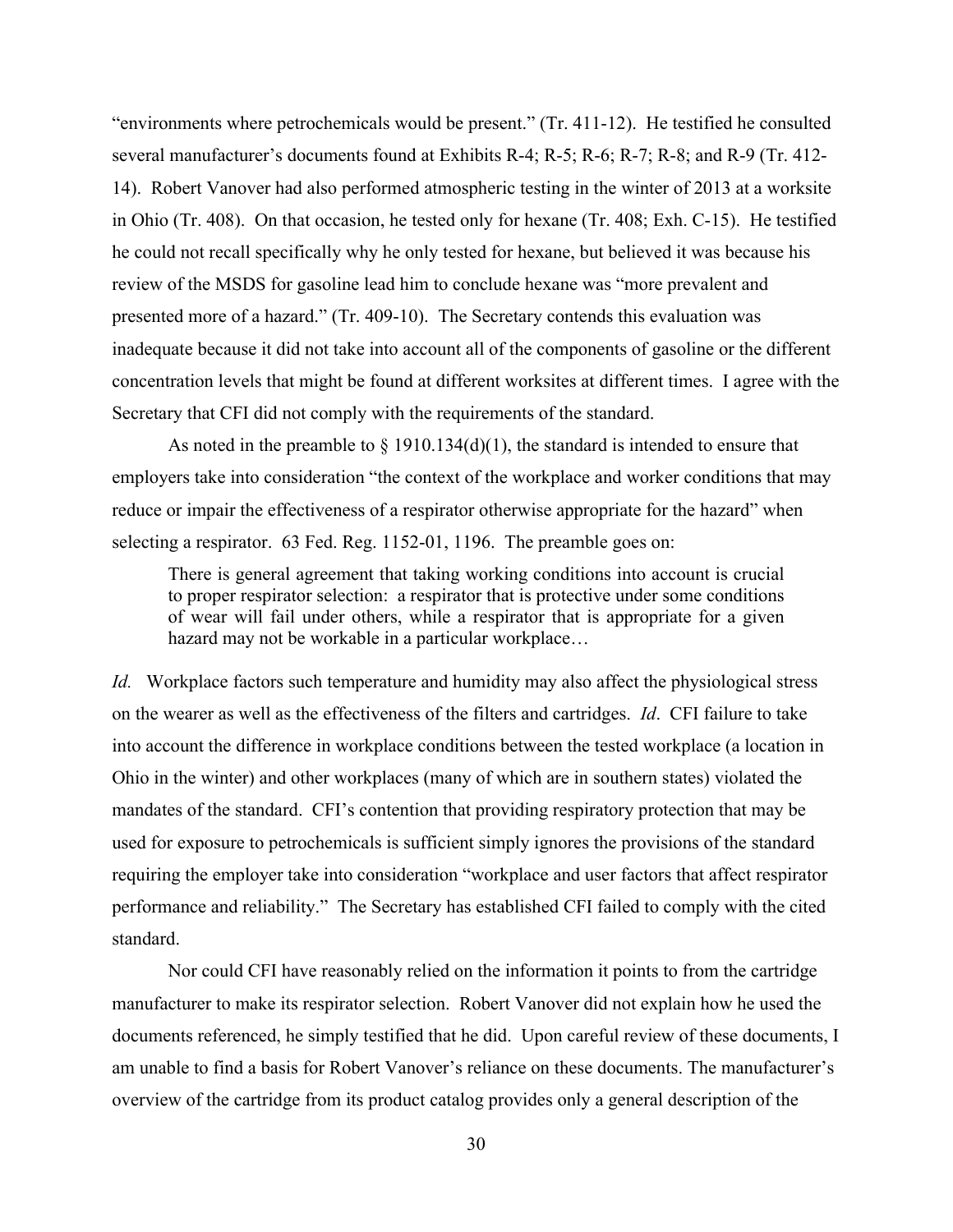types of respiratory irritants from which it may provide protection (Exh. R-4). The User Instructions provide even less information and prohibit use where concentrations of contaminants are unknown (Exh. R-5 at p. 3). Exhibit R-6 is an "Article Information Letter" that states "User is responsible for determining whether 3M product is fit for a particular purpose and suitable for user's method of use or application." The Selection Guide indicates the cartridge is approved for use to protect against "Certain Organic Vapors, Chlorine, Hydrogen Chloride, and Sulfur Dioxide or Hydrogen Sulfide or Hydrogen Fluoride and Particulates." (Exh. R-7). It does not specifically indicate approval for use with petrochemicals or all the chemical components of gasoline (*Compare* Exh. R-15 to R-7). The manufacturer's selection guide contained in Exhibit R-8 recommends air sampling and, if concentrations are unknown, it recommends air-supplied respirators be provided (Exh. R-8 at pp. 11, 13-14). It also recommends a full-face respirator for use with exposure to gasoline (Exh. R-8 at p. 57).<sup>34</sup> Exhibit R-9 summarizes the results of a study that gives no indication it is applicable to CFI's worksites or work activities. CFI's reliance on these documents to select respirators for use at its worksites does not meet the requirements of the standard.

# *Employee Exposure to a Hazard*

The proper selection of respirators ensures employees are protected from those hazards to which they may be exposed. Failing to take into consideration both the conditions of the worksite and the respiratory irritants to which employees may be exposed resulted in CFI employees being exposed to the hazards associated with inhalation of gasoline vapors previously discussed. In addition, respirators that are not appropriate to the environment can increase the stress level on employees wearing those respirators. 63 Fed. Reg. 1152-01, 1196. CFI required its employees to wear respirators despite having failed to ensure those respirators were appropriate for the worksite conditions. The Secretary has established employee exposure.

# *Employer Knowledge of the Violation*

 Robert Vanover made the selection of respirator for use by CFI employees. He did so without knowledge of exposure levels for all components of gasoline or all worksite conditions

<span id="page-30-0"></span> $34$  CFI points out the document contains a recommendation for the use of organic vapor cartridges which the company provided. While correct, this ignores that the document also contains a recommendation these be used with full-face respirators, which it did not provide.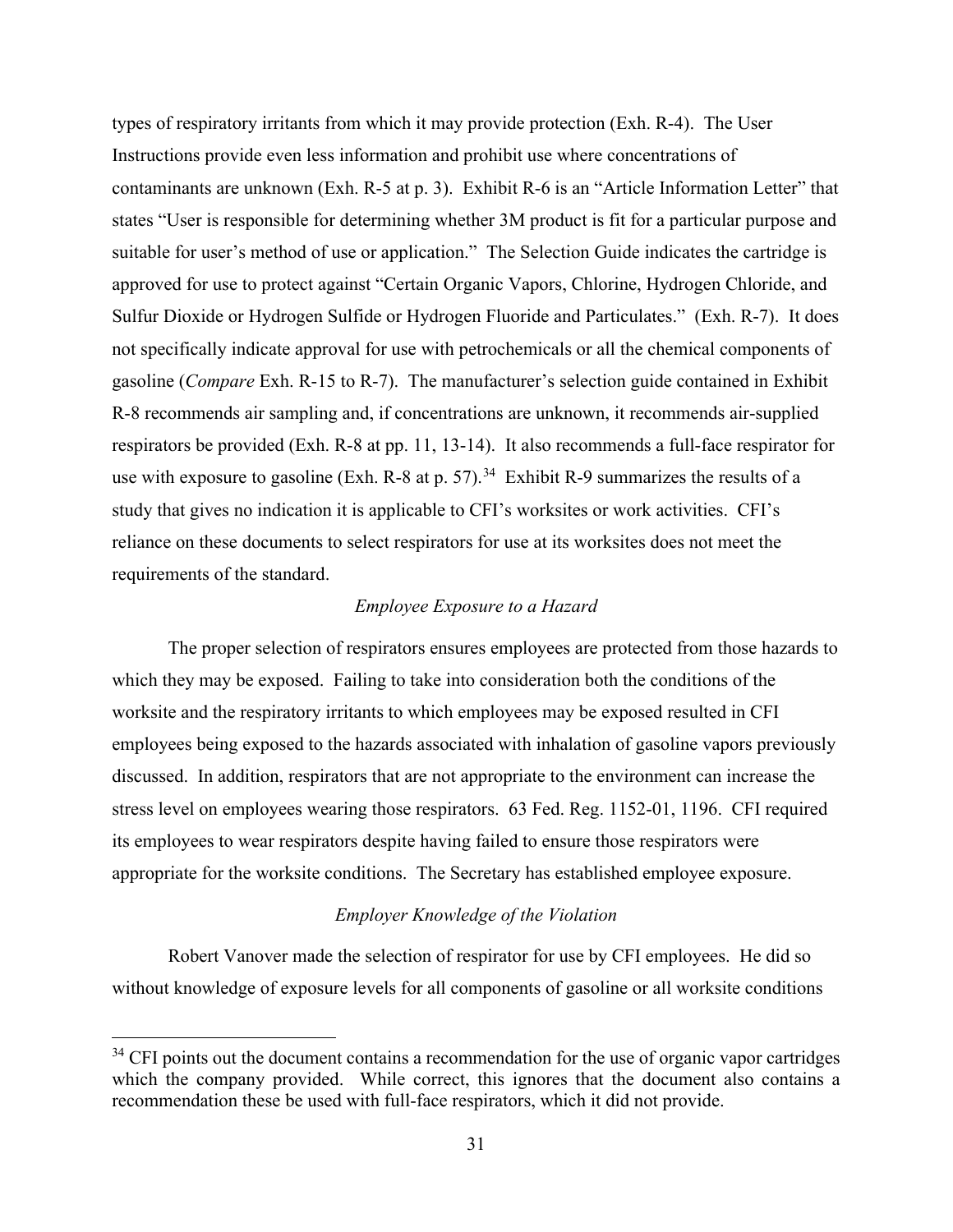that affect exposure to respiratory hazards. He also made the determination based on documentation that did not contain sufficient information. CFI had knowledge of the inadequacy of its respirator selection process.

# **Item 2c: Alleged Violation of 29 C.F.R. § 1910.134(d)(3)(iii)(B)(2)**

Item 2c alleges:

On or about December 29, 2104, employees wearing tight-fitting respirators with 3M 6003 organic vapor cartridges while exposed to gasoline vapors were not provided a change schedule by the employer for replacement of the cartridges.

The Standard at 29 C.F.R. § 1910.134(d)(3)(iii)(B)(2) reads:

If there is no ESLI appropriate for conditions in the employer's workplace, the employer implements a change schedule for canisters and cartridges that is based on objective information or data that will ensure that canisters and cartridges are changed before the end of their service life. The employer shall describe in the respirator program the information and data relied upon and the basis for the canister and cartridge change schedule and the basis for reliance on the data.

# *Applicability of the Standard*

 The standard applies where air purifying respirators that do not contain ESLI (end of service life indicator) are used by employees. CFI provided its employees with respirators and mandated their use. The respirators used by CFI employees were air purifying respirators and did not have an ESLI (Tr. 375). The standard applies and CFI was required to implement a change schedule for its respirator cartridges, and to include the basis for that change schedule in its written respirator program.

#### *Failure to Comply with the Terms of the Standard*

The standard at  $\S 1910.134(d)(3)(iii)(B)$  specifies the conditions under which airpurifying respirators may be used. Among those conditions is the requirement the employer implement a change schedule and document the basis for that schedule in its written respiratory protection program. 63 Fed. Reg. 1152-01, 1206-07. As explained in the preamble:

Developing a filter change schedule involves a number of decisions. The employer must evaluate the hazardous exposure level, performance capacity of the filters being used, and the duration of employee use of the respirator, which impact on the service life calculations. *Id*.

CFI's change schedule consisted of an unwritten rule. According to Addam and Robert Vanover, employees were instructed to change the cartridges a minimum of three months "or if it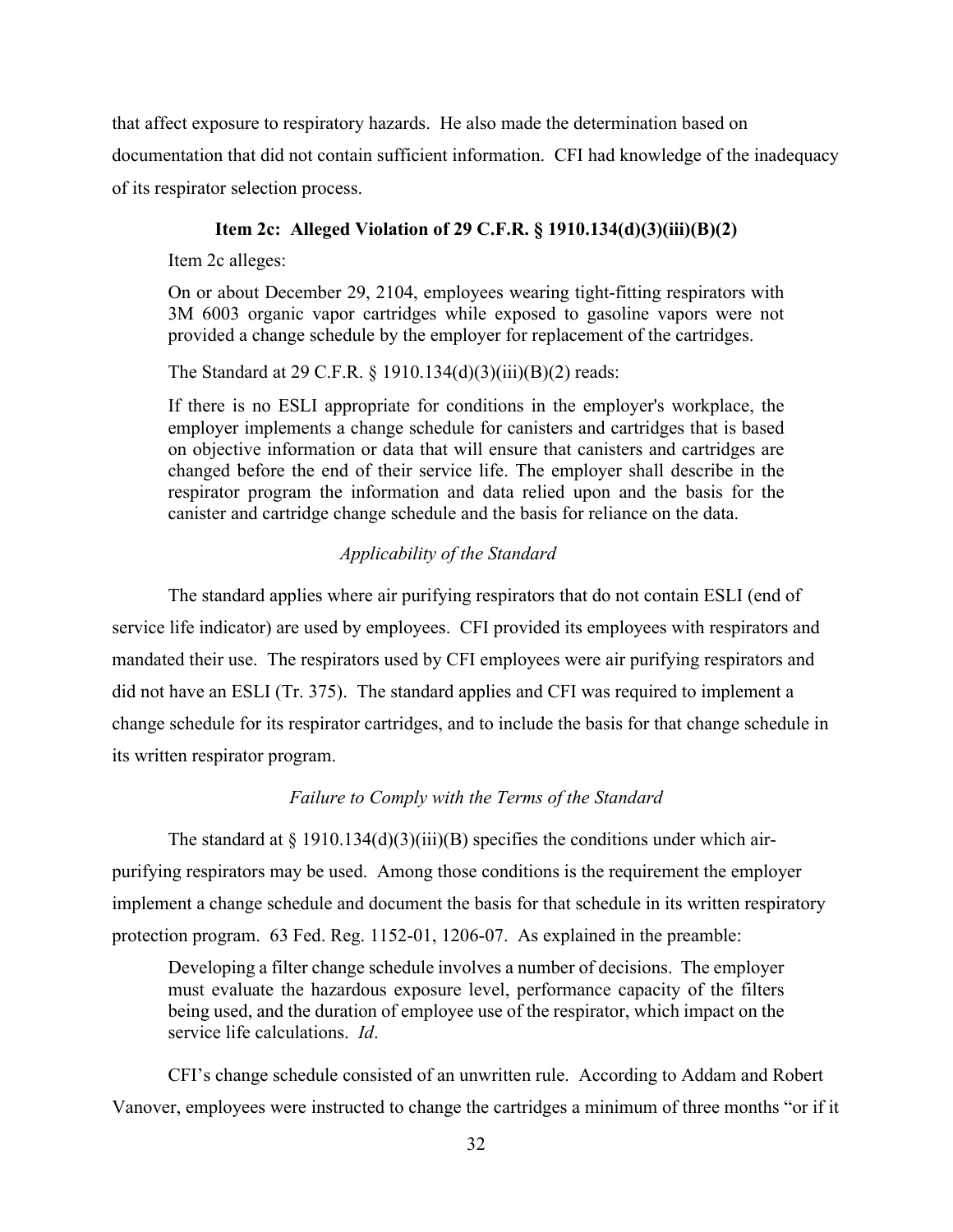quits working." (Tr. 353; 375; 420). Employees know the cartridge has quit working if he or she can "smell gas when you put it on." (Tr. 354; 420). Robert Vanover could not recall the "exact" calculation that went into the company's three month rule (Tr. 421). He testified it was based on the time it took to perform those jobs for which the company anticipated employees would be exposed to gasoline vapors (Tr. 421-22). The Secretary contends CFI policy is inadequate because it did not include an evaluation of the exposure time or concentration (Tr. 164). As a result, CFI would not know the rate at which the cartridges are absorbing the air contaminants to which its employees may be exposed. I agree with the Secretary, CFI did not comply with the standard's requirements.

CFI's respiratory protection program contains no instruction on its cartridge change schedule. Nor does it contain any information regarding the objective basis for development of its unwritten schedule. The record is devoid of such evidence. CFI conducted no testing of the components of gasoline vapors to which its employees were exposed and therefore, could not have known whether its rule was adequate to ensure continued protection. Addam Vanover testified to significant variance from job to job in the amount of time respirators would be worn (Tr. 347). There was no credible evidence regarding how employees were to track the three month schedule.<sup>[35](#page-32-0)</sup>

 The only instruction contained in the documents upon which Robert Vanover testified he relied indicate 3M P-series particulate filters should be disposed of when damaged, soiled, or if breathing becomes difficult or, when used in environments containing only oil aerosols, after 40 hours of use or 30 days, whichever is first (Exh. R-9). To the extent Robert Vanover relied on this document, it does not support his conclusion that a filter change every three months was appropriate.

<span id="page-32-0"></span><sup>&</sup>lt;sup>35</sup> The Lead Fuel Technician testified he goes by the date on the bag (Tr. 495). He explained the bag containing the cartridge is dated "when they're sent to you, it's dated before they get sent." (Tr. 495). It is not apparent from looking at the photograph of the bag whether it is dated (Exh. C-11 p. 6). The Lead Fuel Technician's testimony is not consistent with other testimony regarding how employees obtain the cartridges. Robert Vanover testified employees access cartridges from a storage unit and that they are encouraged to keep two or three spare on their trucks (Tr. 424). Addam Vanover also testified when he audits a worksite, he checks the employees' safety bag to ensure "that they have extra cartridges on them." (Tr. 350). Reliance on the date of the packaging "when it is sent" under such circumstances would not provide a reliable method to track the three month change schedule.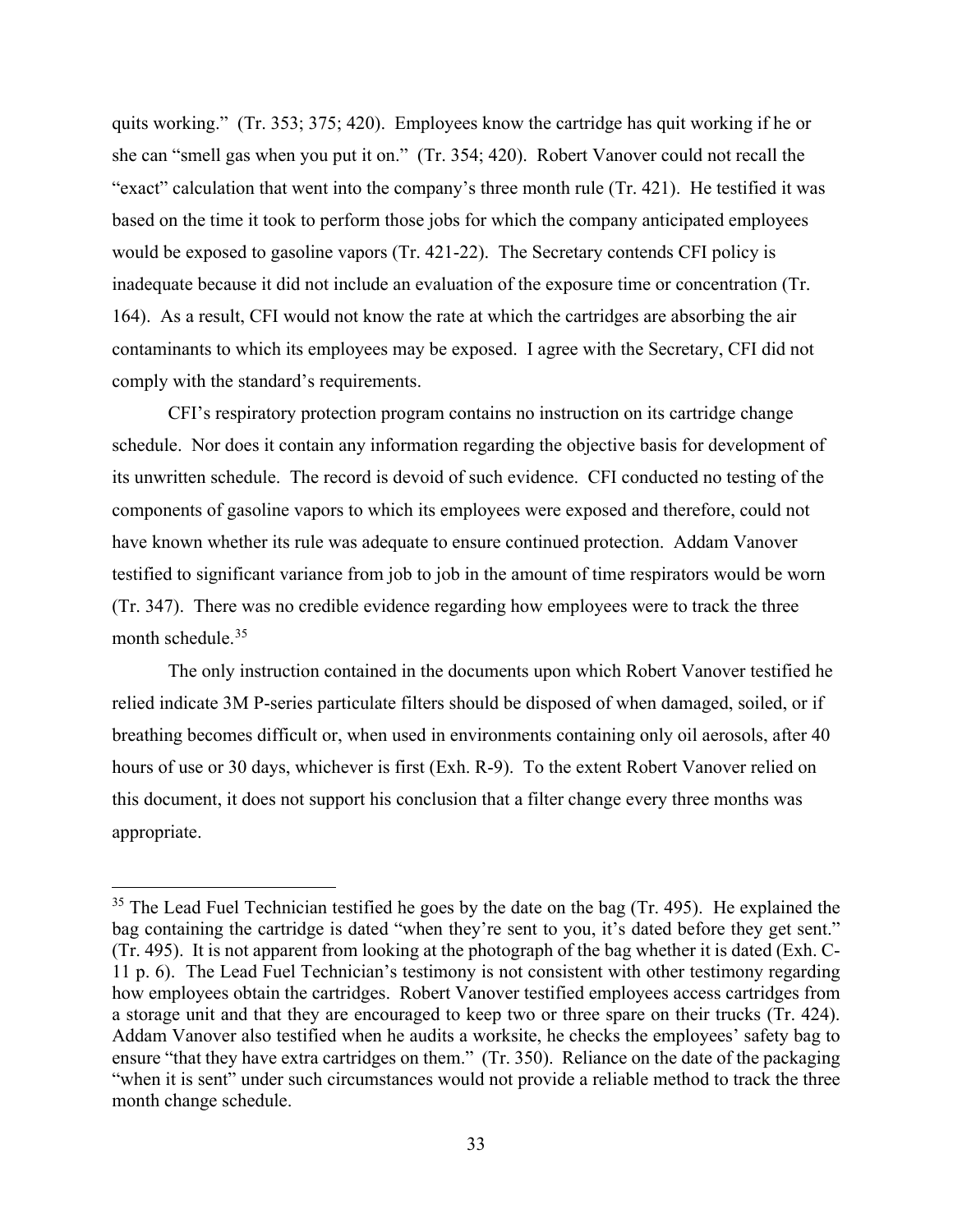Based upon the totality of the evidence, I find CFI's policy to change respirator cartridges every three months was arbitrarily adopted. CFI has not developed a respirator change schedule in accordance with the requirements of 29 C.F.R.  $\S$  1910.134(d)(3)(iii)(B)(2).

#### *Employee Exposure to a Hazard*

A respirator change schedule ensures respirators are not used beyond their effective life. Failing to ensure respirators were not used after they had become ineffective resulted in CFI employees being potentially exposed to the hazards associated with inhalation of gasoline vapors previously discussed. CFI required its employees to wear respirators despite having failed to ensure those respirators were appropriate for the worksite conditions. The Secretary has established employee exposure.

# *Employer Knowledge of the Violation*

 Robert Vanover was aware of the contents of CFI respiratory protection program. He should have been aware it did not contain documentation of a respirator change schedule or the objective basis for that schedule. He could neither recall the calculations upon which the schedule was purportedly developed, nor did the documentation on which he relied comport with CFI's unwritten schedule. CFI had knowledge of the inadequacy of its respirator change schedule.

# **Item 2d: Alleged Violation of 29 C.F.R. § 1910.134(e)(1)**

Item 2d alleges: "On or before December 29, 2014, the employer had not provided medical evaluations to employees required to wear tight fitting respirators while exposed to gasoline vapors."

 The standard at 29 C.F.R. § 1910.134(e)(1) requires the employer to "provide a medical evaluation to determine the employee's ability to use a respirator, before the employee is fit tested or required to use the respirator in the workplace."

# *Applicability of the Standard*

The standard at  $\S$  1910.134(e)(1) requires a medical evaluation prior to fit testing or respirator use. The standard applies regardless of duration of use. 63 Fed. Reg. 1152-01, 1209. CFI provided employees with respirators, fit tested those employees for their respirators, and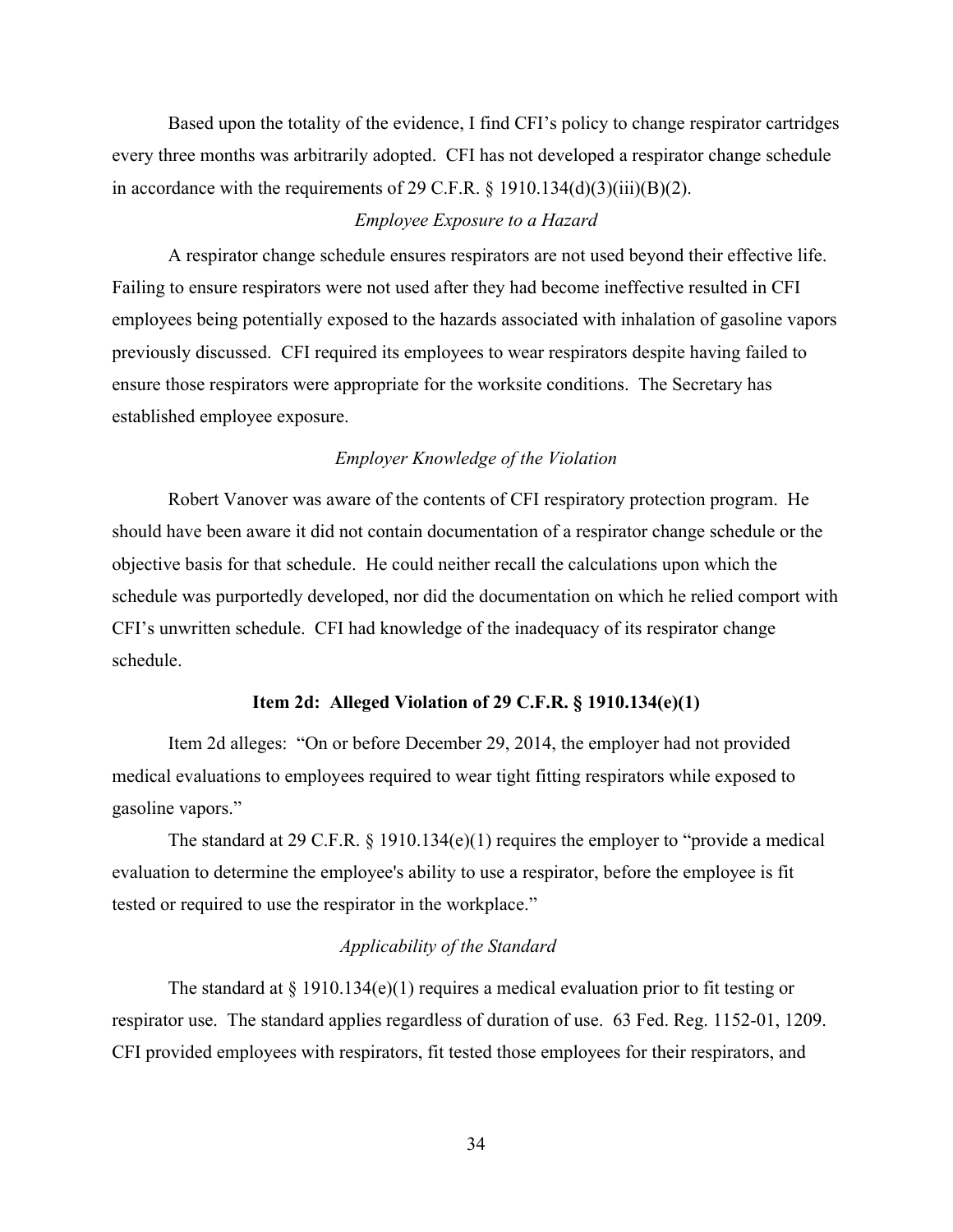mandated their use. The standard applies and CFI was required to provide its employees with medical evaluations.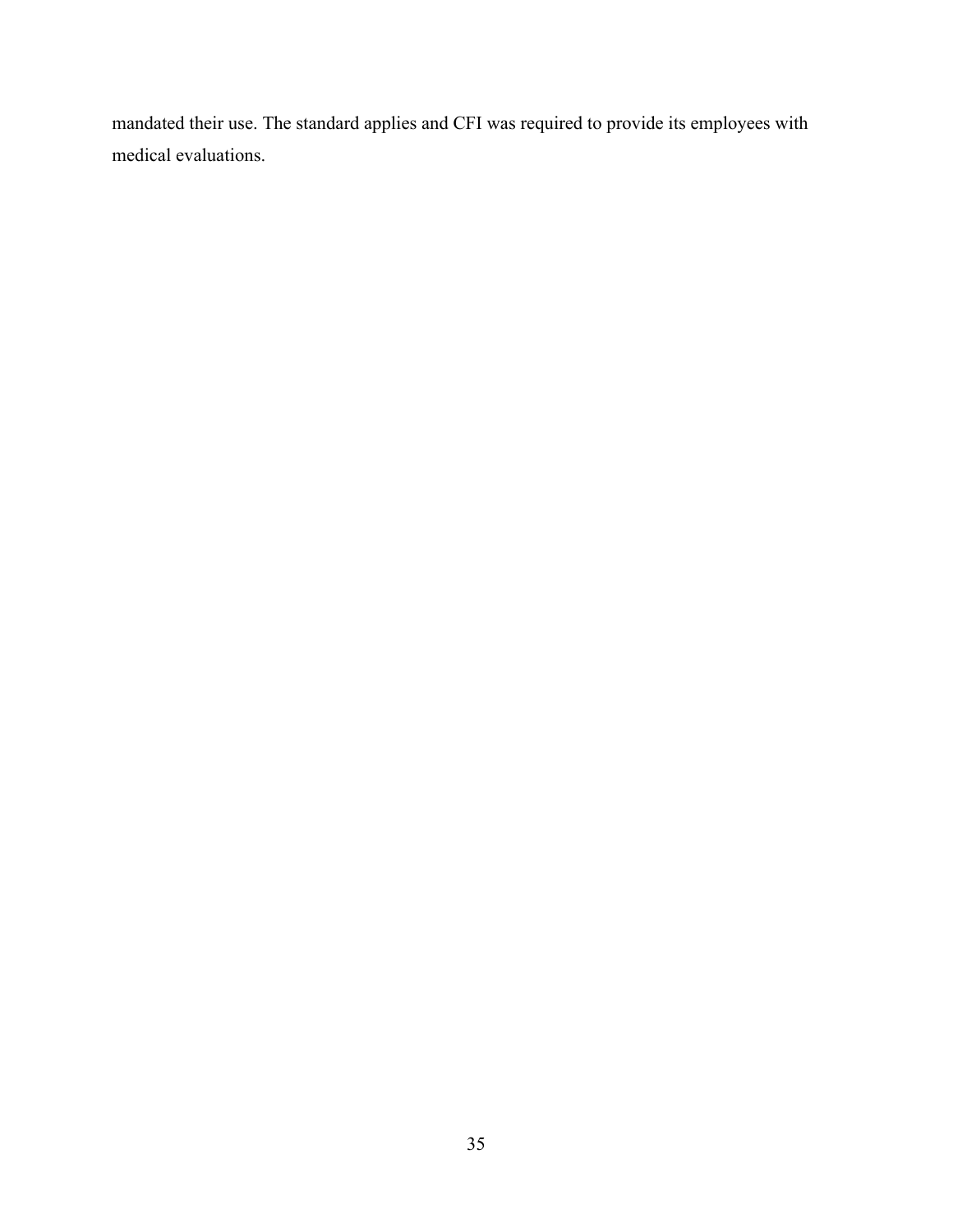# *Failure to Comply with the Terms of the Standard*

CFI does not dispute it did not provide employees with medical screenings before providing them with respirators and requiring their use (Tr. 435). When interviewed by CSHO Lincoln, employees could not recall having had such evaluations before using company supplied respirators (Tr. 165). CFI violated the cited standard.

# *Employee Exposure to a Hazard*

The Lead Fuel Technician testified he used his respirator on December 29<sup>th</sup>, prior to the accident, when changing a filter on the filtration system (Tr. 479). He had not undergone a medical evaluation to determine whether he was able to wear a respirator prior to that date. The purpose of the medical evaluation is to ensure employees do not have a medical condition that could compromise his ability to tolerate the physiological burden imposed by respirator use (Tr. 165). 63 Fed. Reg. 1152-01, 1208. The record establishes employees were exposed to hazards associated with this physiological burden.

# *Employer Knowledge of the Violation*

It is undisputed CFI was aware it had not provided its employees with medical evaluations. CFI was aware its employees had been fit tested, were provided with respirators, and expected employees to use them. CFI had knowledge of the violation.

# **Item 2e: Alleged Violation of 29 C.F.R. § 1910.134(h)(1)**

Item 2e alleges:

On or about December 29, 2014, employees performing fuel tank filtration wore respirators that had not been properly cleaned following use with gasoline vapors, allowing migration of contaminants throughout the respirators.

The standard at 29 C.F.R. § 1910.134(h)(1) states:

The employer shall provide each respirator user with a respirator that is clean, sanitary, and in good working order. The employer shall ensure that respirators are cleaned and disinfected using the procedures in Appendix B-2 of this section, or procedures recommended by the respirator manufacturer, provided that such procedures are of equivalent effectiveness.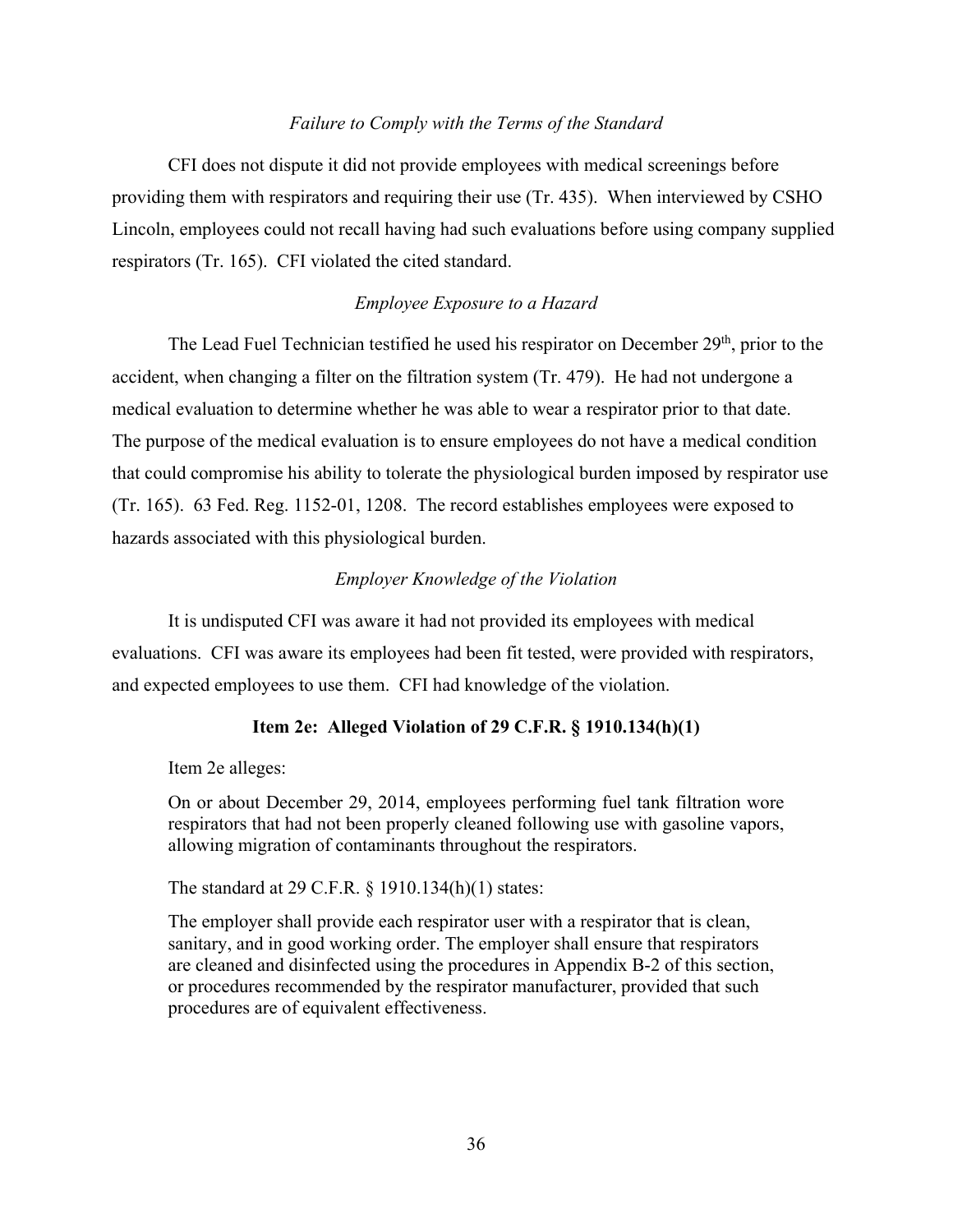# *Applicability of the Standard*

 The standard requires where employees use respirators, the employer is required to provide them in a clean, sanitary and working condition. The standard applies whenever respirators are provided or used. CFI provided employees with respirators and mandated their use. The standard applies.

# *Failure to Comply with the Terms of the Standard*

The Secretary contends CFI did not comply with the terms of the standard because the company did not have written procedures for cleaning respirators, did not store the respirators in a manner that ensured no cross contamination, and used only wipes to clean out respirators (Tr. 166-68). During the inspection, CFI did not provide CSHO Lincoln with any written procedures for cleaning respirators. The Lead Fuel Technician told CSHO Lincoln he was storing his respirator in a bag on the side of his truck (Tr. 167). CSHO Lincoln found this inadequate because the company had not instituted any procedures to ensure the respirator was not subject to contamination during storage (Tr. 167). The Lead Fuel Technician told CSHO Lincoln he was provided wipes to use for cleaning the respirator (Tr. 168). The procedures CFI had in place for cleaning of respirators did not comply with the requirements of the cited standard.

Robert Vanover testified CFI respirator cleaning procedures were contained in the company's respiratory protection program or Exhibit R-14 (Tr. 416-19). According to Robert Vanover, in addition to the procedures contained on page 60 of the Exhibit R-14, employees were verbally "encouraged to clean [their respirator] as often as they feel comfortable doing so" or at a minimum every time it is used and before putting in storage (Tr. 420). The Lead Fuel Technician testified it was "drilled into" him that he was to clean his respirator every two or three times it was used or if it was visually dirty (Tr. 476).

 The procedures described in Appendix B-2 include washing the respirator with warm water and a mild cleanser after disassembling it. The section of Exhibit R-14 to which CFI points contains no specific instructions. It simply reads: "Use procedures in Appendix B-2 or the equivalent manufacturer's instructions." (Exh. R-14 at p. 60). It does not specify the frequency with which respirators are to be cleaned. Rather, it reads: "as often as necessary when issued for exclusive use." *Id*. There was no showing that the use of wipes is the equivalent of the procedures contained in Appendix B-2 or recommended by the manufacturer. The inconsistencies in the testimony of Robert Vanover and the Lead Fuel Technician belie

37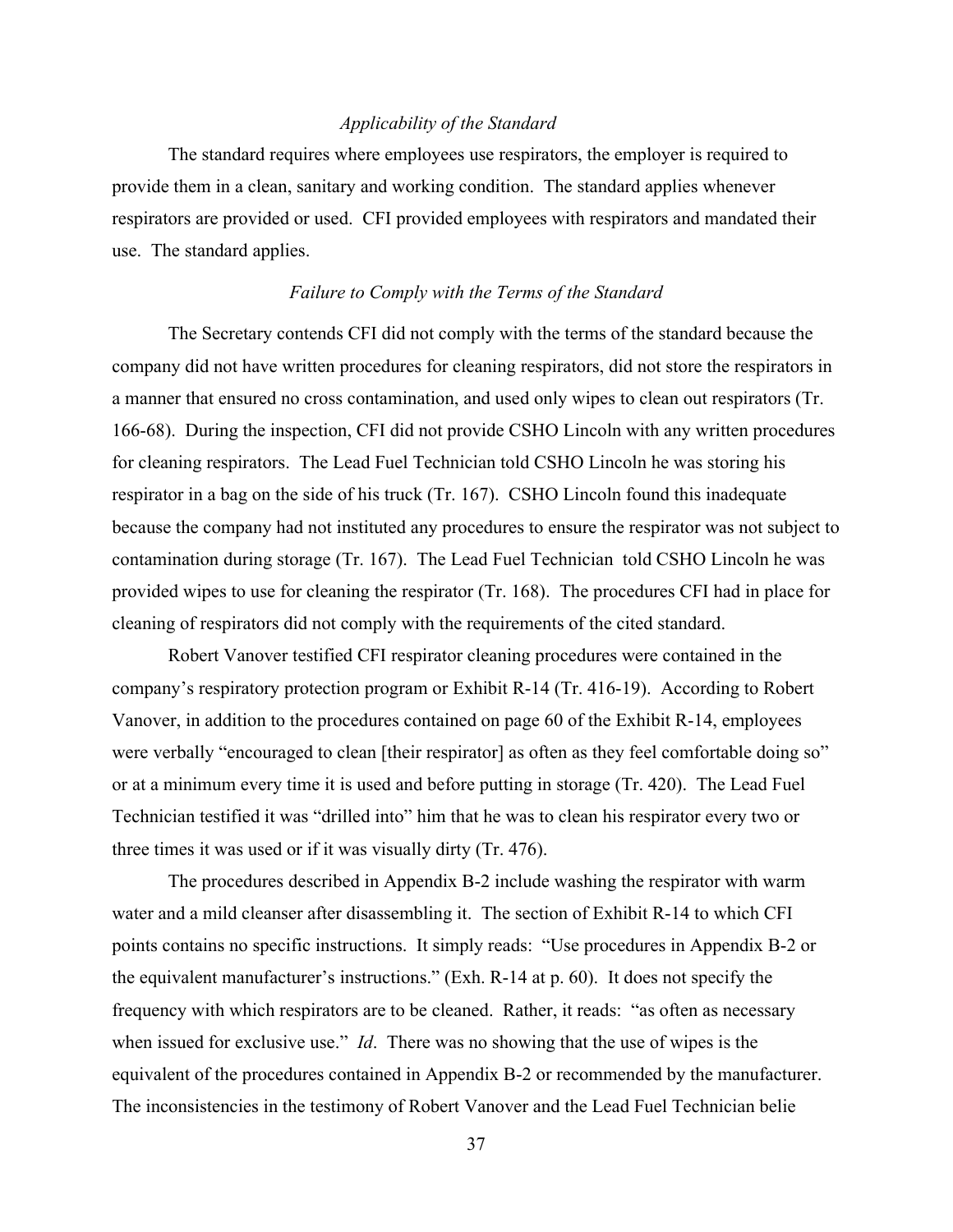CFI's contention it verbally instructed its employee to clean their respirators consistent with Appendix B-2, the manufacturer's instructions, or any other procedure. That is provided employees with only wipes to clean the respirators establishes CFI's procedures were inadequate. I find the preponderance of the evidence establishes CFI did not have procedures to ensure respirators were maintained in a clean condition consistent with the requirements of 29 C.F.R.  $§$  1910.134(h)(1).<sup>[36](#page-37-0)</sup>

# *Employee Exposure to a Hazard*

 Procedures for proper cleaning and storage of respirators ensures respirators remain effective for employee protection. Allowing the use of respirators that have not been properly cleaned resulted in CFI's employees being exposed to the hazards associated with inhalation of gasoline vapors previously discussed. CFI required its employees to wear respirators despite having failed to ensure those respirators were appropriately maintained. The Secretary has established employee exposure.

# *Employer Knowledge of the Violation*

Robert Vanover was aware of the contents of CFI respiratory protection program. He should have been aware it did not contain documentation of respirator cleaning procedures. I find CFI's contention employees were verbally instructed on proper cleaning procedures not credible. CFI had knowledge of the inadequacy of its respirator cleaning procedures.

# **Item 2f: Alleged Violation of 29 C.F.R. § 1910.134(k)(1)**

Item 2f alleges:

On or about December 29, 2014, employees required to wear respirators when exposed to gasoline vapors while performing fuel tank filtration had not been trained on proper respirator cleaning, storage, filter replacement, and all chemical inhalation exposure hazards.

The standard at 29 C.F.R. § 1910.134(k) requires an employer to provide training to employees required to wear respirators on, among other things, the capabilities, proper fit, and

<span id="page-37-0"></span><sup>&</sup>lt;sup>36</sup> I do not agree with CFI's contention the Secretary was required to establish employees used an unclean respirator to show non-compliance with the standard. The preponderance of the evidence establishes CFI did not have procedures that complied with, or were the equivalent of, Appendix B-2 of the standard. Failure to follow those procedures is sufficient to establish improper cleaning of respirators as referenced in the violation description.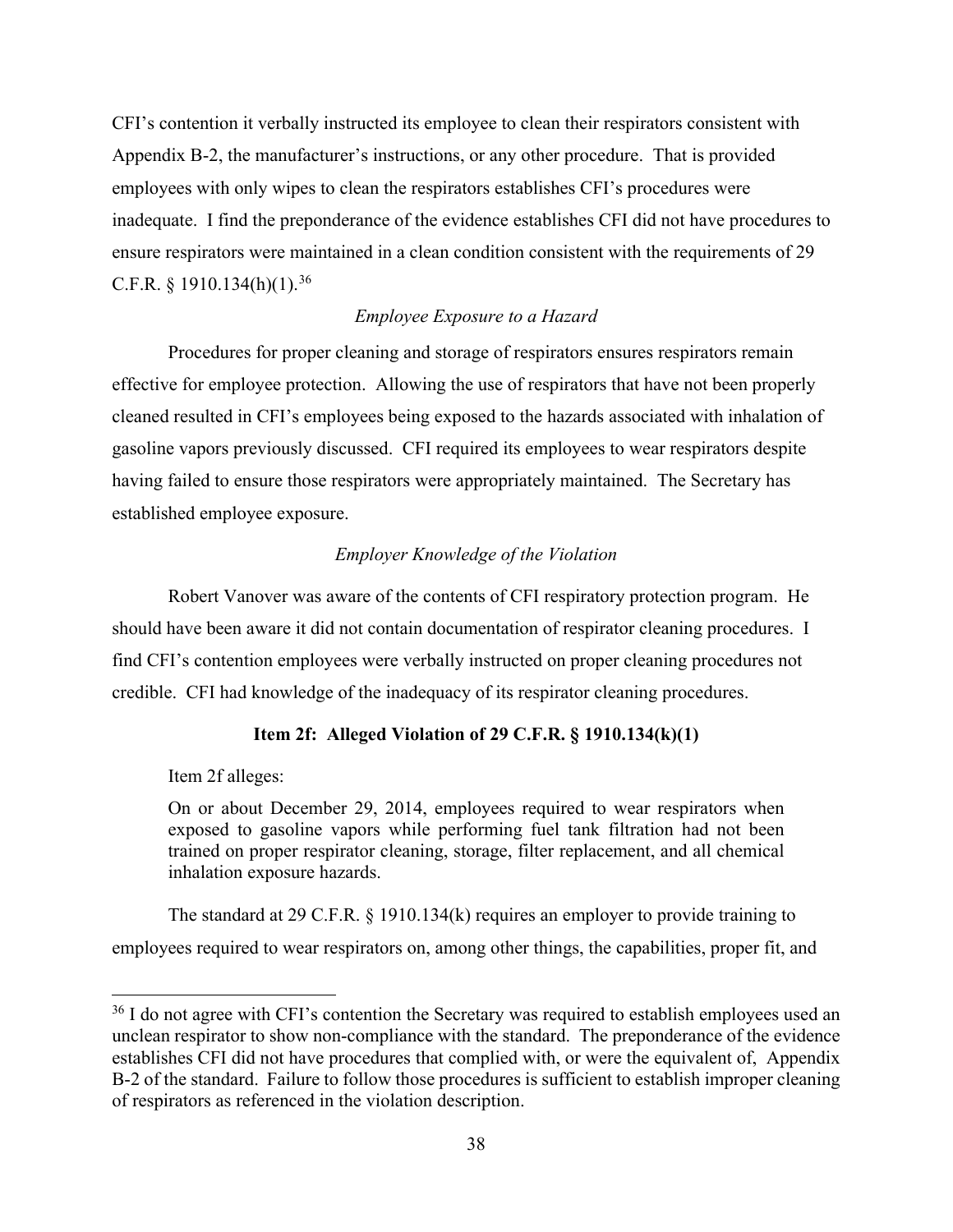maintenance of respirators. The standard at 29 C.F.R. 1910.134(k)(1) specifically requires the employee be able to demonstrate knowledge of the information required to be covered in the training.

# *Applicability of the Standard*

The training requirements of 29 C.F.R. § 1910.134(k) apply whenever employees are required to wear respirators. It is undisputed CFI required its employees to use respirators. The standard applies.

#### *Failure to Comply with the Terms of the Standard*

The Secretary contends CFI violated the standard based on statements made by Addam Vanover, the Lead Fuel Technician, and the documentation provided during the inspection. CSHO Lincoln testified at the time of the inspection, Addam Vanover had a growth of facial hair (Tr. 140). When asked, Addam Vanover told CSHO Lincoln he believed he could use a respirator with facial hair as long as he could obtain an adequate seal (Tr. 140-41; 355-56). CSHO Lincoln testified when asked, Addam Vanover did not appear to understand what a medical screening was (Tr. 141-42). CSHO Lincoln testified the answers given by the Lead Fuel Technician regarding the cartridge change schedule led him to conclude he had not been properly instructed on that component of a respiratory protection program (Tr. 169). Because the company had not done air sampling for all the components of gasoline, CSHO Lincoln concluded it could not have provided training to employees on their potential exposure (Tr. 169).

I find the evidence establishes CFI did not train its employees consistent with the requirements of the standard. The cited standard requires not only that an employer provide training, but that it ensure that the employees to whom the training is provided can demonstrate knowledge of the components of that training. The Lead Fuel Technician could not provide a definitive answer as to when the company required respirators be used. In response to the question "How do you know when you need to use a respirator?" he responded, "Common sense mostly." (Tr. 478-79). He provided incorrect information regarding the requirements for cleaning his respirator. Addam Vanover's testimony regarding the use of respirators with facial hair directly contradicted CFI's program which reads: "Respirators with tight-fitting facepieces must not be worn by employees who have facial hair." (Exh. R-14 at p. 54; see also Exh. R-8 at

39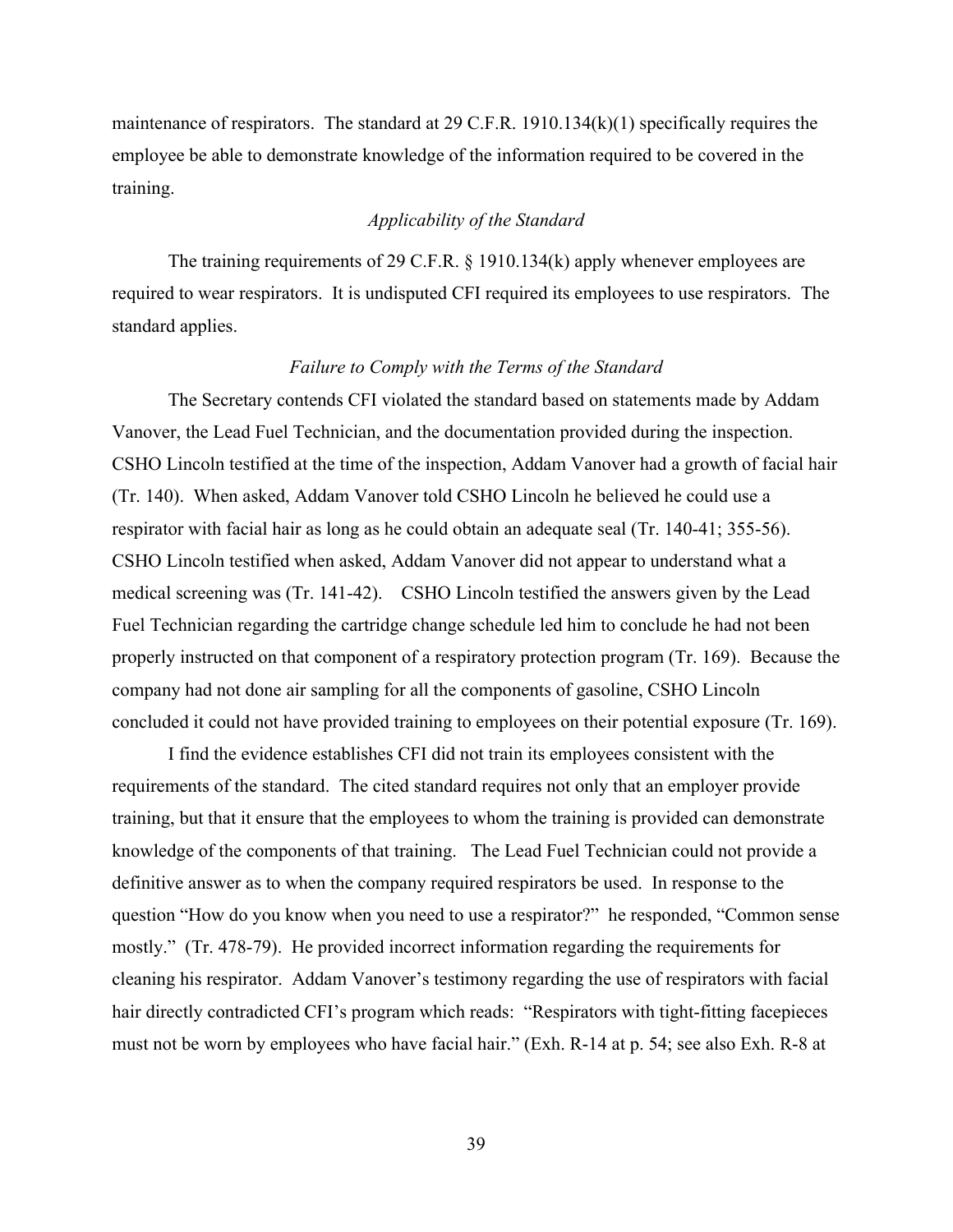p. 4).[37](#page-39-0) Neither employee had the demonstrated understanding of the components of CFI's respiratory protection program mandated by the standard. I find it particularly telling Addam Vanover, who is responsible for auditing worksites for proper respirator use (Tr. 349), was unable to state definitively whether company rules regarding respirator use were in the written program or only verbally explained to employees:

Q: And is that –is that a rule that is communicated verbally to Clean Fuels' technicians?

A: It is both verbally –and I believe it's in our –it's in our training manual.

Q: Okay. And when you say, "it's in our training," would that be in Exhibit R-14?

A: It might be. Or it might just have been something we covered verbally. I'm not an expert on the safety program.

(Tr. 378).

 Robert Vanover testified he provided training to CFI employees on the contents of the company's respiratory protection program. He testified he goes through the contents of Exhibit R-14 with the employees and allows them to ask questions (Tr. 418). He initially testified he goes through "several PowerPoints" at the time individuals are hired (Tr. 394). He did not testify he covers the respiratory protection program during this initial training. CFI training records indicate the Lead Fuel Technician and Side Technician were not trained on the contents of the respiratory protection program until November 14, 2014 – several months after being hired (Exh. R-17 p. 6). The Lead Fuel Technician was unable to recall whether there was a written respiratory protection program at the worksite (Tr. 487). When pressed, he admitted he did not know what a written respiratory protection program was and that he had only received onsite training on respirator use (Tr. 487-88). The Lead Fuel Technician's testimony contradicts Robert Vanover's testimony about training of employees on the respiratory protection program.

CFI admits it did not train employees on its respiratory protection program upon hire and prior to starting work. In an attempt to explain away this shortcoming, Robert Vanover testified neither the Lead Fuel Technician nor the Side Technician would have used a respirator prior to the November 2014 training and fit testing (Tr. 406). This statement is so implausible as to lack

<span id="page-39-0"></span><sup>&</sup>lt;sup>37</sup> CFI notes the standard at 29 C.F.R. § 1910.134(g)(1)(i)(A) allows an employee using a respirator to have facial hair as long as the facial hair does not "come[] between the sealing surface of the facepiece and the face.." Although Addam Vanover's testimony is a correct recitation of the standard, it is not a correct recitation of either the company's program or manufacturer's information.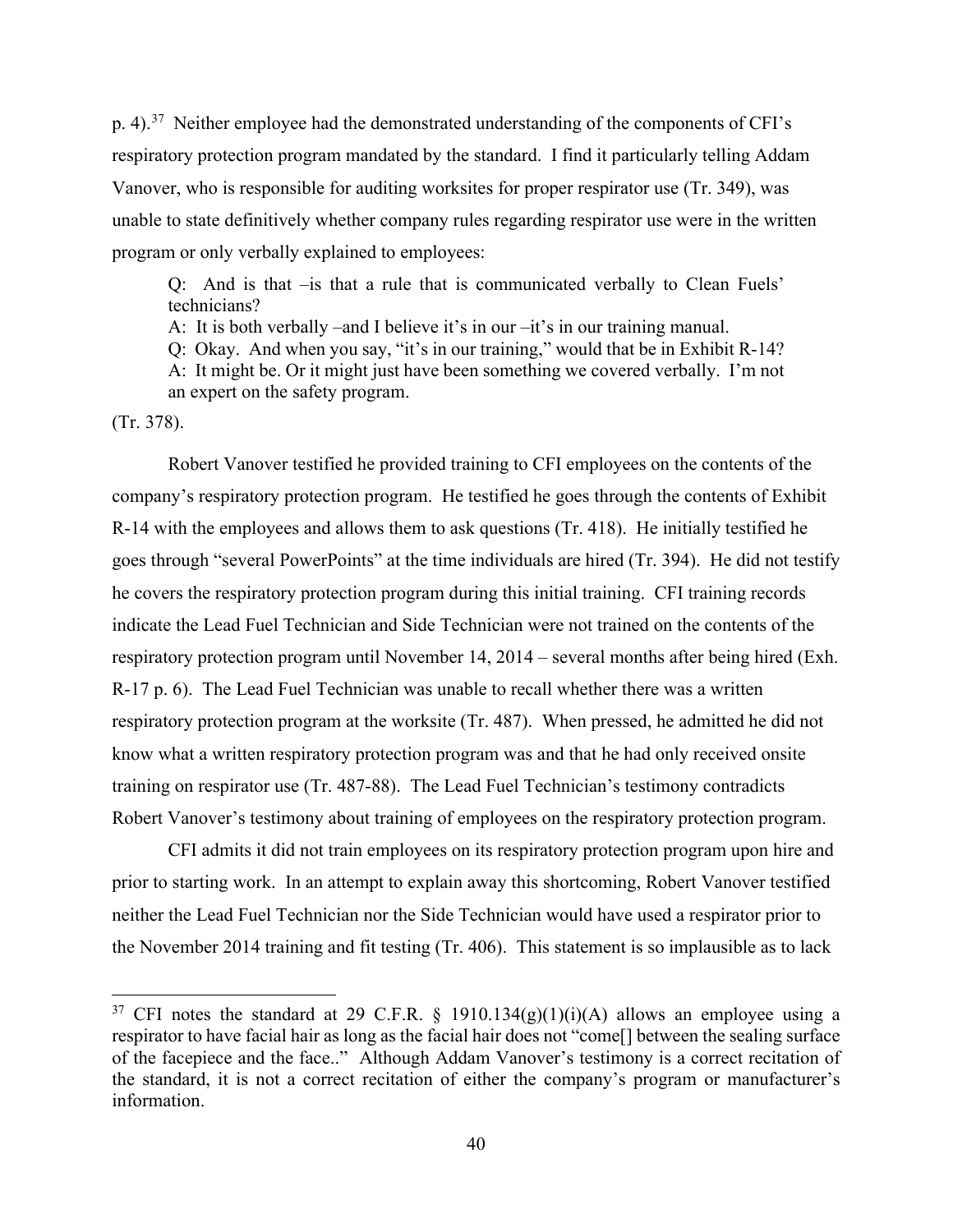credibility. The Lead Fuel Technician testified he had been hired in June of 2014 (Tr. 445). He testified he worked with Addam Vanover as a side technician before being promoted to a lead fuel technician sometime in August or September of 2014 (Tr. 446). During that period of time, he testified he did "everything" including changing filters – a task for which employees were required to wear respirators (Tr. 444). Addam Vanover testified the Lead Fuel Technician would have undergone extensive training in Indiana before being promoted (Tr. 373). To suggest the Lead Fuel Technician would not have worn a respirator during this period is disingenuous. His willingness to tell such an obvious falsehood draws into question all of Robert Vanover's testimony regarding the training he purportedly provided.

The preponderance of the credible evidence establishes CFI did not adequately train its employees in respirator fit and maintenance. CFI was in violation of the standard.

# *Employee Exposure to a Hazard*

Effective training is necessary to ensure employees use respirators properly and the respirators are providing protection. The Lead Fuel Technician testified he used a respirator on the day of the accident. His testimony indicated he did so without the sufficient understanding of its proper use. The evidence establishes employees at the worksite were exposed to hazardous levels of gasoline vapors. The Secretary has established employee exposure.

# *Employer Knowledge of the Violation*

 Robert Vanover was responsible for training employees on the company's respiratory protection program. He would have been aware whether the training was provided and of the contents of that training. As previously discussed, I find incredible his claim he was unaware the Lead Fuel Technician would have worn a respirator prior to being trained. Given the nature of the work and the company's policy regarding when respirators are to be worn, Robert Vanover should have been aware employees would be using respirators. The Secretary has established employer knowledge of the violation.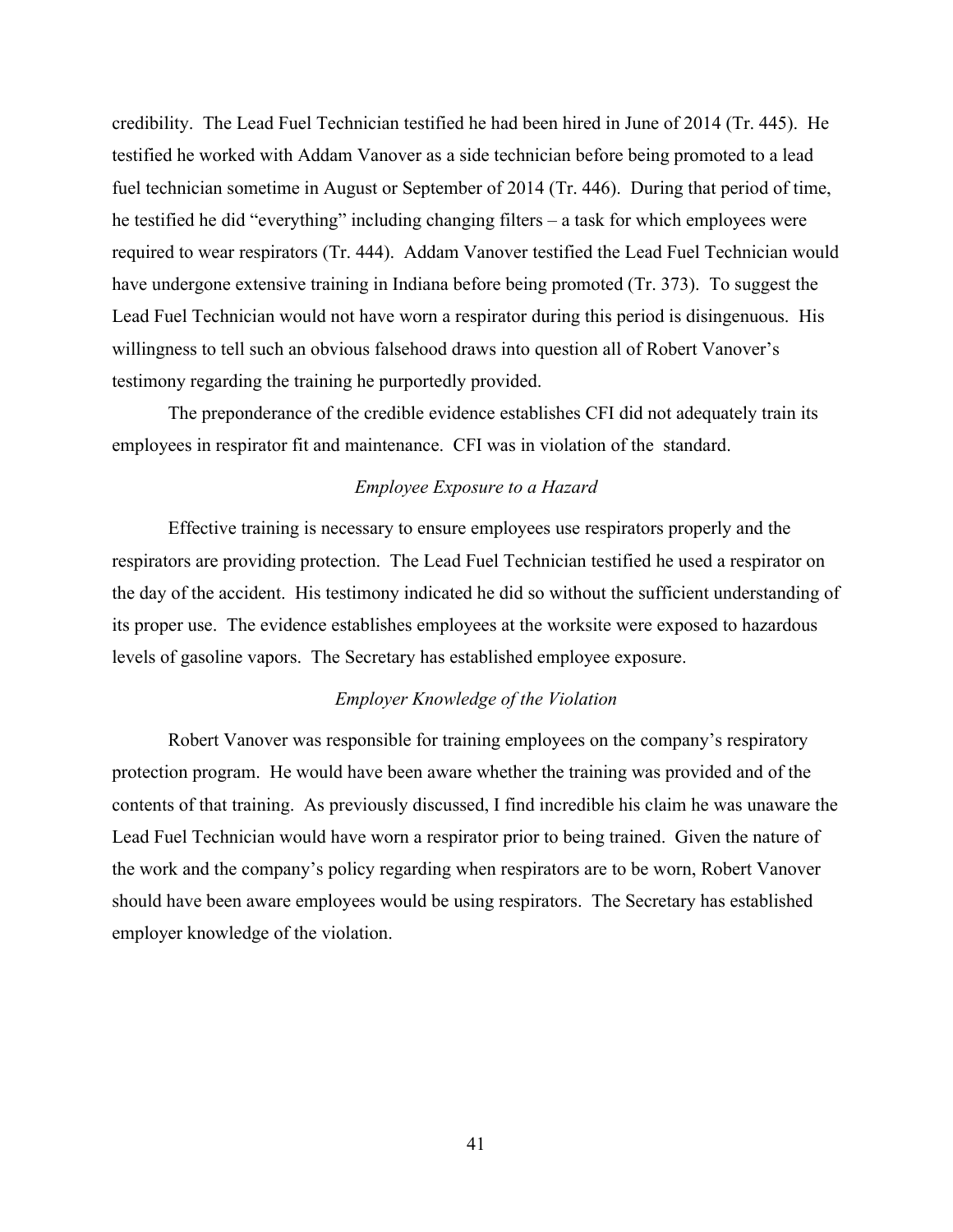### **Item 2g: Alleged Violation of 29 C.F.R. § 1910.134(l)(1)**

Item 2g alleges:

On or about December 29, 2014, the employer had not performed an evaluation to determine the effectiveness of the 3M 6200 half-face respirators with organic cartridge filters that employees were required to wear when exposed to gasoline vapors while performing fuel tank filtration at RaceTrac store number 2367.

The standard at 29 C.F.R. § 1910.134(1)(1) requires the employer to "conduct evaluations of the workplace as necessary to ensure that the provisions of the current written program are being effectively implemented and that it continues to be effective."

# *Applicability of the Standard*

CFI provided respirators to its fuel technicians and required their use whenever an employee was performing "a task that could generate vapors," such as changing filters on the equipment in the truck, or any time an employee smelled gasoline vapors (Tr. 346, 349, 378, 385, 410, 421, 478-79). CFI was required to establish and implement a written respiratory protection program. The standard applies and CFI was required to perform an evaluation of that program.

# *Failure to Comply with the Terms of the Standard*

The Secretary contends CFI did not comply with the terms of the standard because the company's program did not contain procedures for reviewing the effectiveness of its respirator selection or training (Tr. 170). CSHO Lincoln testified to comply with the standard the company could have conducted sampling or used a questionnaire (Tr. 170). As previously noted, CFI's respiratory protection program does not contain such procedures and there is no evidence such procedures were undertaken by the company. Robert Vanover admitted the company had done no job hazard analysis at the sited worksite (Tr. 433). He testified the company would become aware of overexposure of its employees through employee "feedback." (Tr. 438). Addam Vanover testified he does audits of worksites in his new position to ensure compliance.

 Section 1910.134(l) requires the evaluation contain two components – an evaluation of the worksite and consultation with employees – both with the purpose of ensuring the respiratory protection program is being effectively implemented. The cited standard at  $\S$  1910.134(1)(1) addresses the worksite evaluation. It does not prescribe the manner in which such evaluations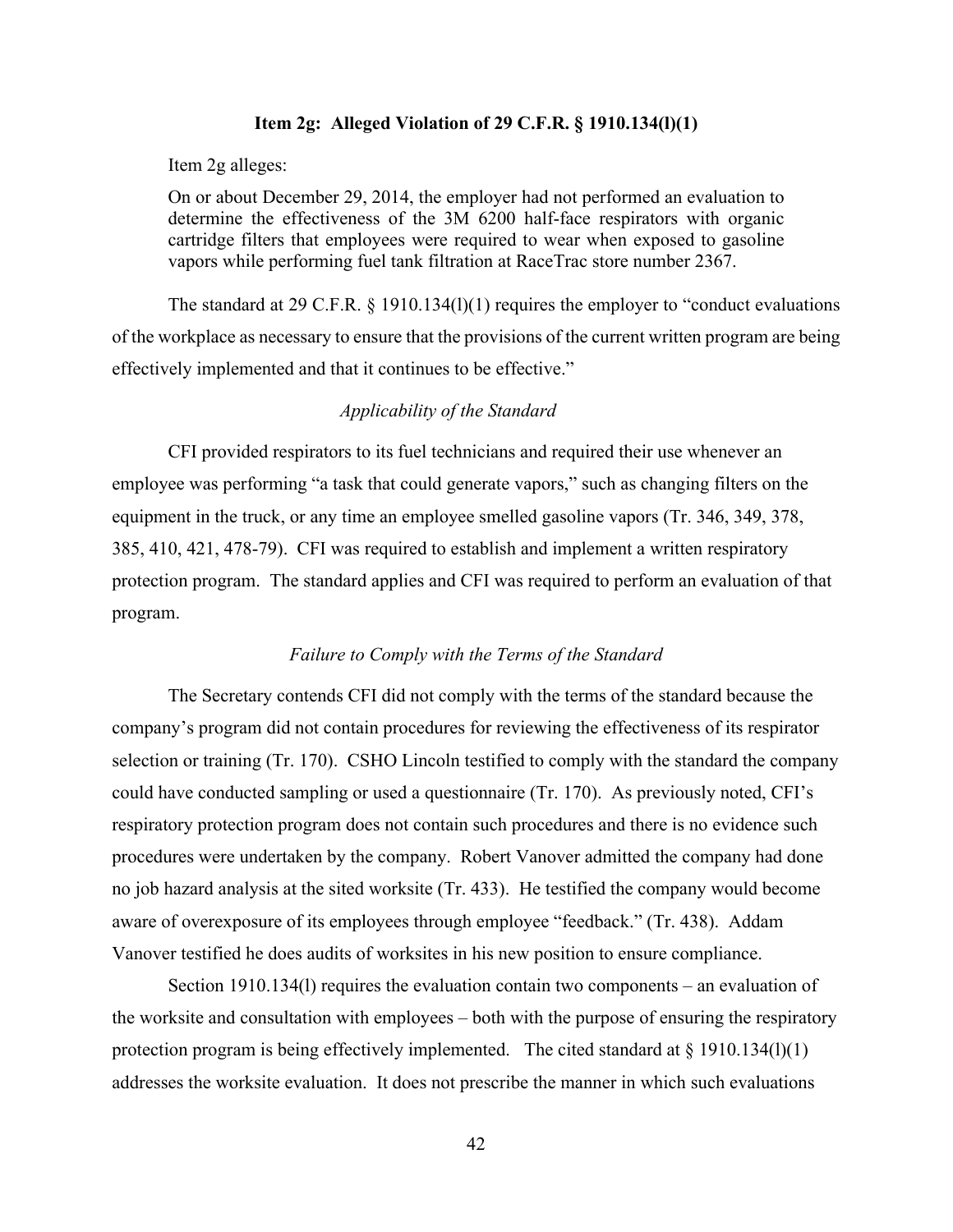are to be conducted and does not require air sampling. In adopting the final rule, the Secretary determined a more "performance-oriented" standard was appropriate and eliminated from the proposed rule specific references to annual evaluations and random worksite audits. 63 Fed. Reg. 1152-01, 1263. Under the final rule, such evaluations must be conducted "as necessary." The standard does not define "as necessary." The preamble indicates factors to consider include,

…the nature and extent of workplace hazards, types of respirators in use, variability of workplace processes and operations, number of respirator users, and worker experience in the use of respirators.

63 Fed. Reg. 1152-01, 1263. The Secretary appears to argue because CFI did not perform a jobsite hazard analysis specific to each worksite, it failed to comply with the terms of the standard. The Secretary did not explain how the factors discussed in the preamble necessitate an evaluation of every worksite to which CFI crews may be dispatched. Because the cited standard is a performance standard, the Secretary has the burden to prove not only what a reasonable evaluation of a respiratory protection program would include, but also when one is necessary under the particular circumstances of the worksite and work activities. The Secretary did not present such evidence. For that reason, I find the Secretary has not met his burden to establish CFI violated the standard.<sup>[38](#page-42-0)</sup> Item 2g of Citation 1 is vacated.

# *Classification of Items 2a – 2f*

The Secretary contends the violations alleged in Items 2a through 2f are serious. As previously noted, the MSDS for gasoline indicates exposure from inhalation can result in irritation to the respiratory and central nervous system. Effects to the central nervous system "may include headache, dizziness, loss of balance and coordination, unconsciousness, coma, respiratory failure, and death." (Exh. R-15 p. 2). Based on the evidence discussed herein, I find the Secretary has established a serious injury could result from failure to use, or improper use of, respiratory protection. The inadequacies in CFI's respiratory protection program discussed herein exposed its employees to a serious hazard. In addition, failure to ensure employees are physically capable of using a respirator can pose a serious hazard to employees due to the

<span id="page-42-0"></span><sup>&</sup>lt;sup>38</sup> In so holding, I note that the lack of procedures for such evaluations in CFI's written respiratory protection program was addressed in Item 2a.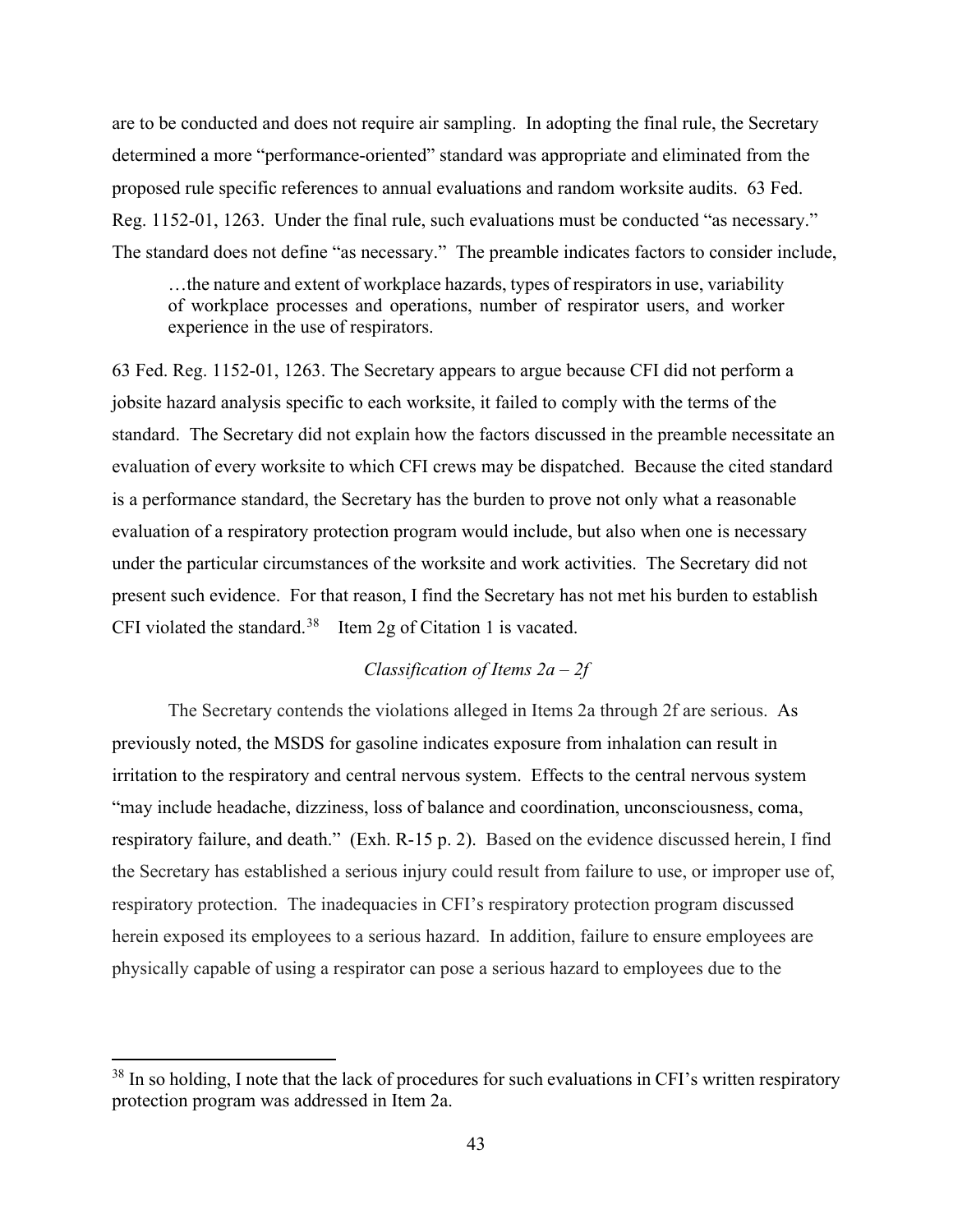increased physiological load associated with respirator use. The Secretary has met his burden to establish Items 2a through 2f are serious violations.

# **Item 3a: Alleged Violation of 29 C.F.R. § 1910.146(c)(1)**

Item 3a alleges:

On or about December 29, 2014, at RaceTrac Store 2367, the employer did not evaluate the job site to determine that the Submersible Turbo Pump wells were permit-required confined spaces, exposing employees to a toxic atmosphere.

The standard at 29 C.F.R. § 1910.146(c)(1) requires: "The employer shall evaluate the workplace to determine if any spaces are permit-required confined spaces."

# *Applicability of the Standard*

In order for the standard to apply, the employer's workplace must first contain confined spaces that have the potential to be permit-required. Section 1910.146(b) defines a "confined space" as one that

- **(1) Is large enough and so configured that an employee can bodily enter and perform assigned work; and**
- **(2) Has limited or restricted means for entry or exit (for example, tanks, vessels, silos, storage bins, hoppers, vaults, and pits are spaces that may have limited means of entry): and**
- **(3) Is not designed for continuous employee occupancy.**

All three listed conditions must be met for a space to qualify as a confined space. CSHO Lincoln testified the STP well met the criteria for a confined space because an employee could enter the well, access in and out of the well was limited, and employees did not normally work in the well (Tr. 172). There is little dispute the STP well was a confined space. Employees could enter the well through the manhole, and, as previously discussed, the well would be entered by contractors in the event CFI's tools were inadequate to remove the STP. Entry into and out of the well could only be made via the manhole which measured 26 inches at its inner opening. Although some work might be performed in the well, it was intended to house the STP and not designed for continuous occupancy by employees. The standard applies and CFI was required to conduct an evaluation to determine whether the STP well was a permit-required confined space.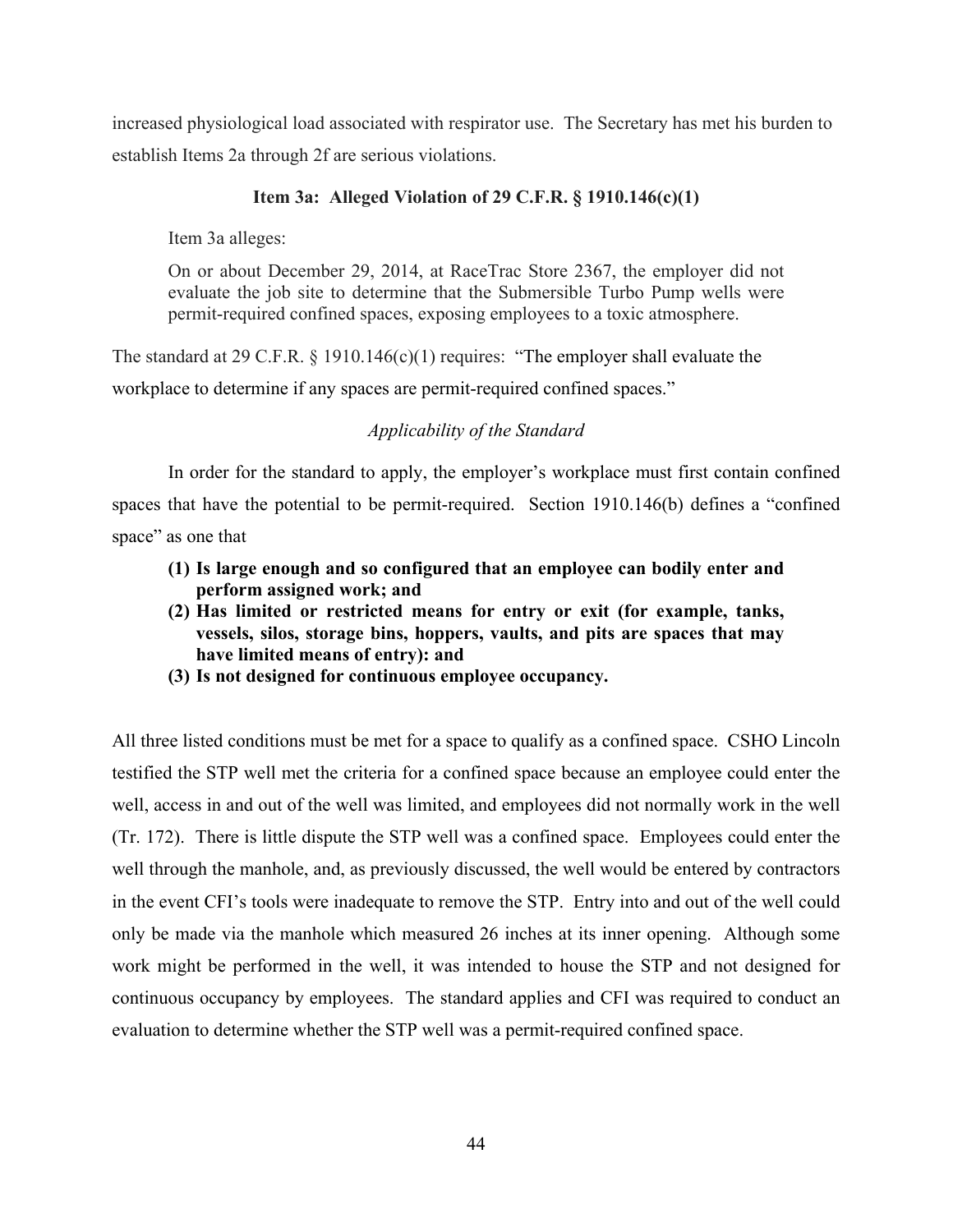# *Failure to Comply with the Terms of the Standard*

The Secretary contends CFI violated the standard because the Lead Fuel Technician failed to evaluate the cited worksite to determine whether the STP well was a permit-required confined space. CFI contends it complied with the terms of the standard because it evaluated the STP well, determined it was over 4 feet deep and, as a permit-required confined space, was not to be entered by employees (Tr. 424-26). The Lead Fuel Technician measured the STP well before commencing work and determined it was greater than 4 feet (Tr. 382-83; 448-49). The Lead Fuel Technician testified in doing so, he determined the company policy to not enter the well applied (Tr. 449). The Secretary contends because CFI does not specifically train its employees that doing so is determining whether the space meets the definition of a permitrequired confined space, it has not complied with the terms of the standard. I disagree.

The citation specifically addresses only CFI's failure to evaluate the cited worksite to determine whether the STP well was a permit-required confined space. CSHO Lincoln was told during the inspection about CFI's policy prohibiting entry into the STP well if it was over 4 feet deep (Tr. 217-18). That policy is documented in a memorandum to employees dated April 4, 2013 (Exh. R-13). The Lead Fuel Technician measured the STP well to determine whether entry was prohibited. In the preamble to the confined space standard, the Secretary clarified § 1910.146(c)(1) "requires only the identification of permit spaces. The detailed evaluation and classification of hazards found within the space is addressed by paragraph (d)(2)." 58 Fed. Reg. R 4462, 4481 (January 14, 1993). There is no requirement the evaluation be reduced to writing. Given the minimal requirements of the standard, the Lead Fuel Technician's measuring of the STP well to determine whether it was more than 4 feet deep was sufficient to comply with CFI's obligation to evaluate the worksite.<sup>39</sup> The Secretary has failed to meet his burden to establish CFI violated the cited standard and Item 3a is vacated.

<span id="page-44-0"></span><sup>&</sup>lt;sup>39</sup> In so holding, I make no finding with regard to the validity of CFI's determination only those STP wells in excess of 4 feet deep are permit-required confined spaces or that shallower STP wells are not permit-required. The record contains no evidence regarding how CFI reached that conclusion. The citation only alleges CFI failed to evaluate the worksite at which the accident occurred and, specifically, the STP well. I am constrained by the specific allegations in the citation. The Lead Fuel Technician did make an evaluation of the worksite and the STP well. *See Drexel Chemical Co*., 17 BAN OSHC 1908 (No. 94-1460, 1997)(holding failure to identify all permit-required confined spaces in a worksite does not necessarily establish failure to conduct an evaluation in violation of 29 C.F.R.  $\S$  1910.146(c)(1).)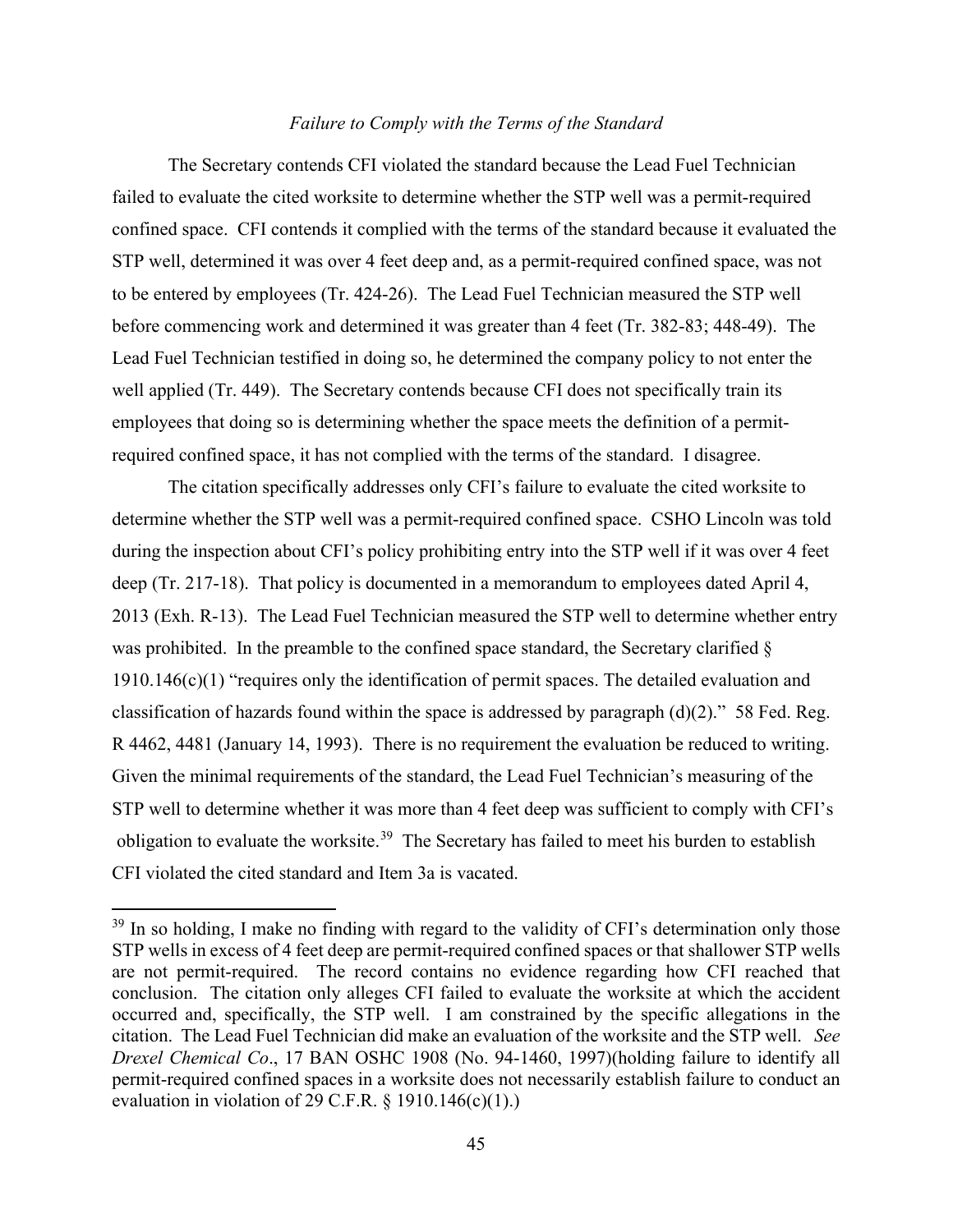# **Item 3b: Alleged Violation of 29 C.F.R. § 1910.146(c)(2)**

Item 3b alleges:

On or about December 29, 2014, at RaceTrac store 2367, the employer did not post danger signs or provide other effective means of alerting employees to the danger posed by toxic atmosphere in the Submersible Turbine Pump wells, exposing employees to a toxic atmosphere.

The standard at 29 C.F.R. § 1910.146(c)(2) reads:

If the workplace contains permit spaces, the employer shall inform exposed employees, by posting danger signs or by any other equally effective means, of the existence and location of and the danger posed by the permit spaces.

NOTE: A sign reading DANGER -- PERMIT-REQUIRED CONFINED SPACE, DO NOT ENTER or using other similar language would satisfy the requirement for a sign.

# *Applicability of the Standard*

The cited standard applies where a worksite contains a permit-required confined space.

As previously discussed, the STP well meets the regulatory definition of a confined space. For that well to be a "permit space" it must also meet the regulatory definition of permit-required confined space. The regulation defines a permit-required confined space as one that has one or more of the following characteristics:

- **(1) Contains or has a potential to contain a hazardous atmosphere;**
- **(2) Contains a material that has the potential for engulfing an entrant;**
- **(3) Has an internal configuration such that an entrant could be trapped or asphyxiated by inwardly converging walls or by a floor which slopes downward and tapers to a smaller cross-section; or**
- **(4) Contains any other recognized serious safety or health hazard.**

29 C.F.R. § 1910.146(b). A hazardous atmosphere is defined as one "that may expose employees to the risk of death, incapacitation, impairment of ability to self-rescue (that is, escape unaided from a permit space), injury, or acute illness from" among other causes, "atmospheric oxygen concentration below 19.5 percent or above 23.5 percent." 29 C.F.R. § 1910.146(b). Testing performed by the Daytona Beach Fire Department showed the STP well to contain an atmosphere containing an oxygen concentration below 19.5 percent (Tr. 96-97; 112). The Secretary has established the STP well was a permit space and the standard applies.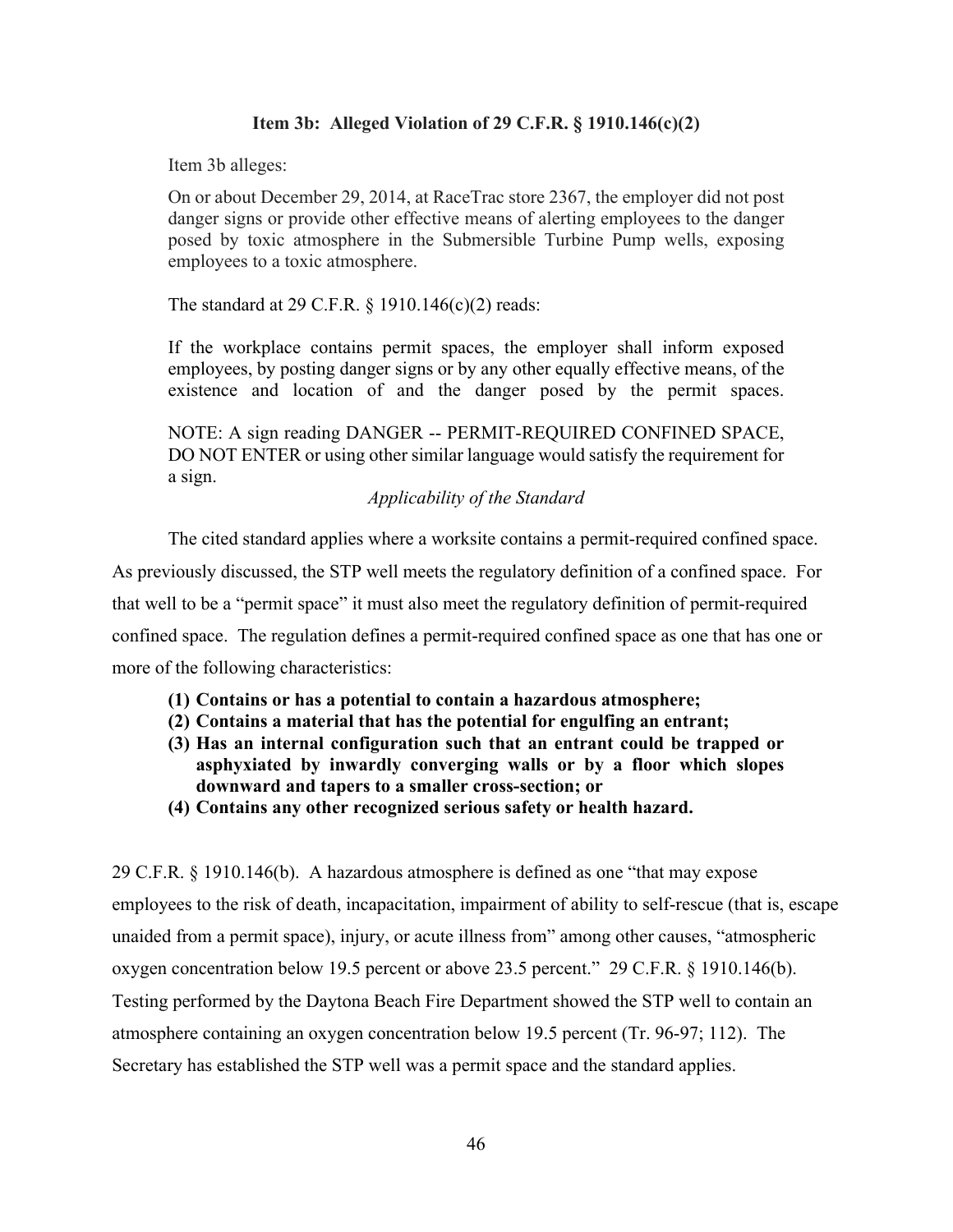# *Failure to Comply with the Terms of the Standard*

 There is no dispute CFI did not post signs warning employees of the hazards of the STP wells (Tr. 178; Exh. C-1). CFI contends it complied with the standard because it informed employees not to enter any well in excess of 4 feet deep.<sup>40</sup> In consideration of commentators' objections to the proposed standard, the Secretary wrote in the preamble to the standard:

OSHA believes that this language will require employers to protect their employees but will also allow them to use the most cost-effective method available. For example, employers who are already providing sufficient training to protect their employees effectively need not purchase and maintain unnecessary signs. On the other hand, employers can choose to post danger signs to protect employees if they desire. Whatever method is used, the standard requires it to inform employees exposed to the hazards posed by permit-required confined spaces of the existence, location, and danger of those spaces. Additionally, the provision in the final rule makes it clear that the sign is to indicate the danger involved in permit space entry, not to list all the specific hazards that might be encountered…

In enforcing this provision, OSHA will check to ensure that methods other than warning signs are truly effective in imparting the required information to employees. General training in the OSHA standard, for example, cannot be expected to adequately inform employees of the location of permit spaces in the workplace. The final rule places the burdens of identifying the spaces and of controlling the resultant hazards on the employer not on the employee.

58 Fed. Reg. 4462, 4483. The alternative to posting of signs contained in the standard is not met by merely telling employees not to enter permit spaces. Addam Vanover admitted CFI's training did not include training on the definition or hazards of a permit required confined space (Tr. 381- 83). CFI violated the requirements of 29 C.F.R. § 1910.146(c)(2).

# *Employee Exposure to a Hazard*

Failure to place employees on notice of the hazards of permit-required confined spaces exposes them to the hazards associated with entry. As previously noted, entry into the STP well exposed CFI employees to an oxygen deficient atmosphere. Employees had not been trained on those hazards, only that they were not to enter the STP well if it was deeper than 4 feet. As previously discussed, that notice was insufficient. Based on Addam Vanover's testimony, the

<span id="page-46-0"></span><sup>&</sup>lt;sup>40</sup> CFI also argues no signs were required because tools were needed to remove the STP well covers. In so arguing, CFI relies on an OSHA Directive and Interpretative Letter, neither of which are in the record. CFI's argument is unavailing because the STP well cover was off. It is axiomatic a secure cover prevents entry only when it is on.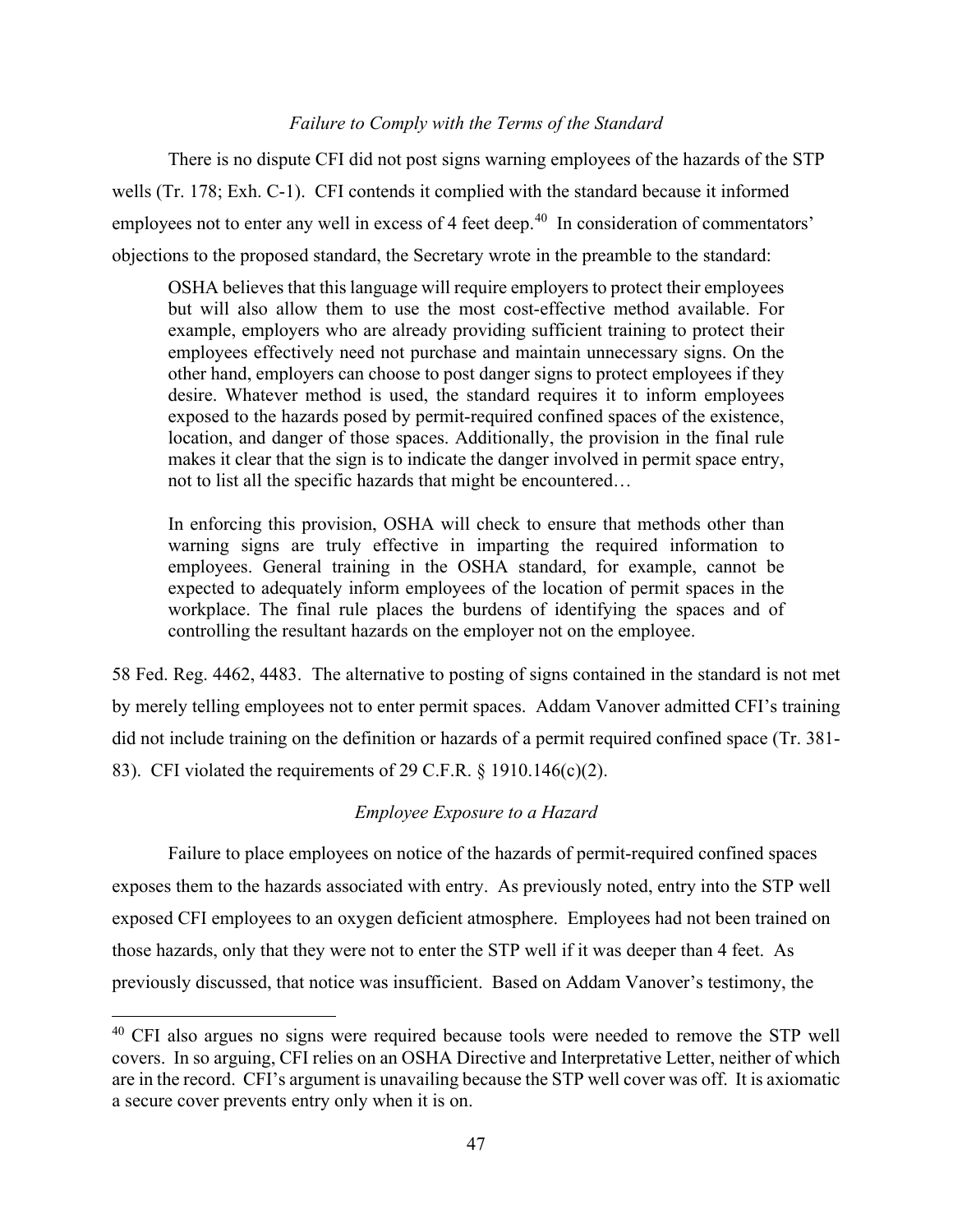Side Technician would not have been trained on the hazards of permit-required confined spaces. There is no evidence he was warned about the hazards he might encounter if he entered the STP well. The record contains no evidence the Lead Fuel Technician told the Side Technician the depth of the STP well or warned him not to enter it. The memorandum regarding CFI's policy on entry into wells deeper than 4 feet was issued in 2013, a year before the Side Technician began work for CFI and there is no evidence he was ever provided the memorandum. The Secretary has established the Side Technician was exposed to the hazard addressed in the cited standard.

# *Employer Knowledge of the Violation*

There is no evidence indicating whether CFI provided signs to its employees to post at any worksite. The Lead Fuel Technician was aware no signs were posted.The Lead Fuel Technician's actual knowledge of the violation is imputed to CFI.

Contrary to Robert Vanover's testimony, Addam Vanover admitted employees were not trained in permit-required confined space entry. Both Robert and Addam Vanover were aware of the contents of employee training. CFI had knowledge signs were not posted at the STP wells and that employees had not been informed of the hazards of the STP wells by other effective means within the meaning of the standard.

#### **Item 3(c): Alleged Violation of 29 C.F.R. § 1910.146(c)(3)**

Item 3(c) alleges "On or about December 29, 2014, at RaceTrac store 2367, the employer had not prevented employees from entering the permit-required confined spaces of the Submersible Turbine Pump wells."

Section  $1910.146(c)(3)$  requires:

If the employer decides that its employees will not enter permit spaces, the employer shall take effective measures to prevent its employees from entering the permit spaces and shall comply with paragraphs  $(c)(1)$ ,  $(c)(2)$ ,  $(c)(6)$ , and  $(c)(8)$  of this section.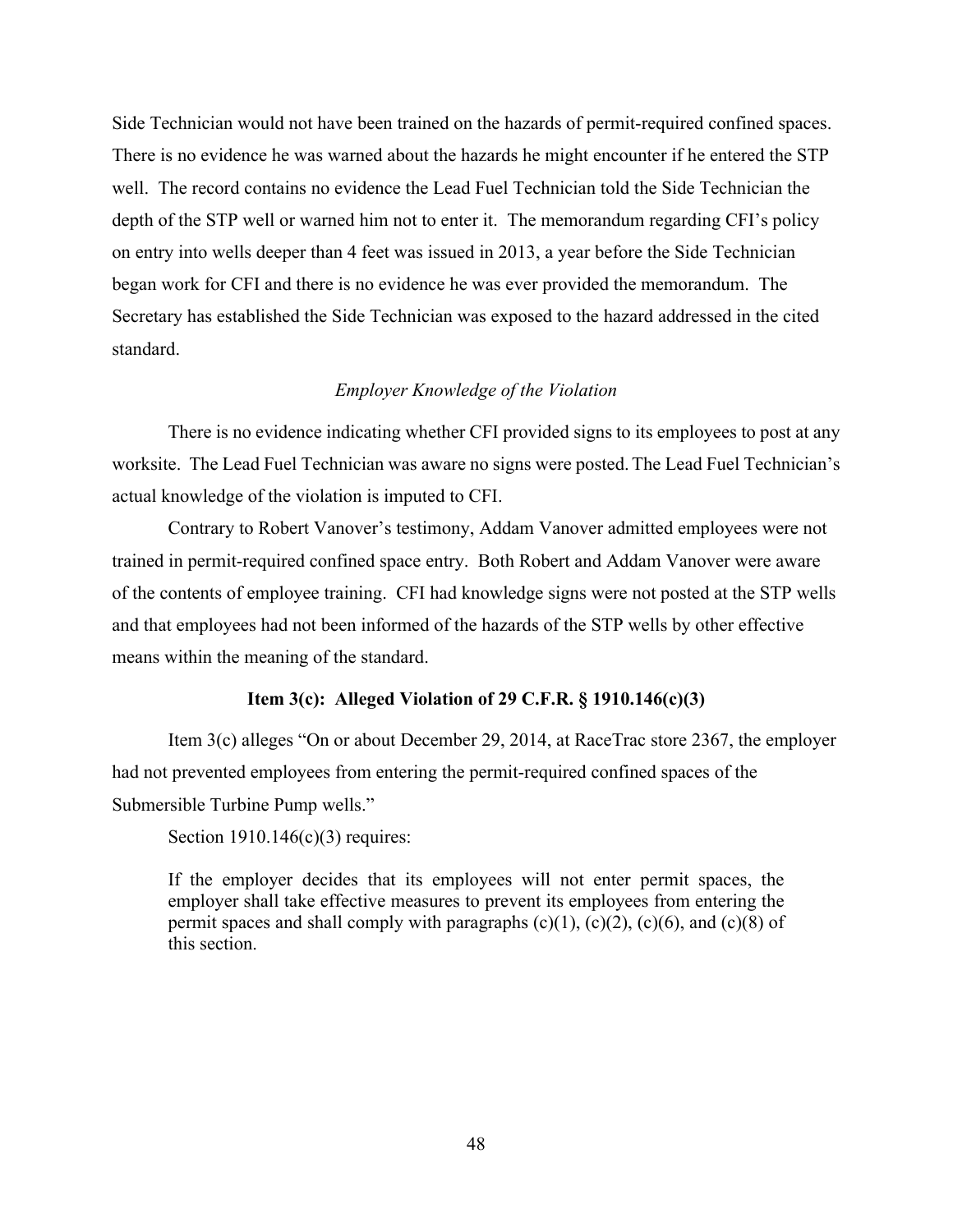# *Applicability of the Standard*

As previously discussed, the STP well was a permit-required confined space. CFI does not dispute its policy was to prohibit employees from entry into the STP well. The standard applies and CFI was required to take effective measures to prevent employee entry into the STP well.

# *Failure to Comply with the Terms of the Standard*

 The purpose of the cited standard is to prevent accidental or inadvertent entry into permitrequired confined spaces. In the preamble to the standard, the Secretary noted,

OSHA also agrees with these comments. Paragraphs  $(c)(3)$  and  $(d)(1)$  require the employer to take steps to prevent unauthorized entry into permit-required confined spaces. These steps are intended to include measures, such as guarding and barricading, necessary to protect employees from accidentally entering a permit space. In order to ensure that employees are adequately protected against falling into or otherwise inadvertently entering a permit space, the Agency has revised the language in the proposed definition to include unintentional as well as intentional entry.

58 Fed. Reg. 4462, 4472. The Secretary went on to clarify that compliance

could include permanently closing the space and barriers, supplemented by training employees and posting danger signs. In any event, the steps taken by the employer must be effective in preventing employee entry into permit spaces.

58 Fed. Reg. 4462, 4483.

 While the Side Technician moved the hoses from one tank to the next and the Lead Fuel Technician completed his paperwork, the STP well cover remained off and the STP well remained unguarded. The Side Technician was found at the bottom of the open STP well. Although it will never be known why the Side Technician entered the STP well, whether his entry was intentional or accidental is not dispositive. The standard requires measures be taken to prevent both. Informing employees not to enter the STP well that is more than 4 feet deep does nothing to prevent accidental entry. To the extent CFI did anything, those measures were not effective under the standard.<sup>[41](#page-48-0)</sup>

<span id="page-48-0"></span> $41$  As previously noted, the fact the STP well covers can be bolted down is irrelevant. At the time of the unauthorized entry, the well was open.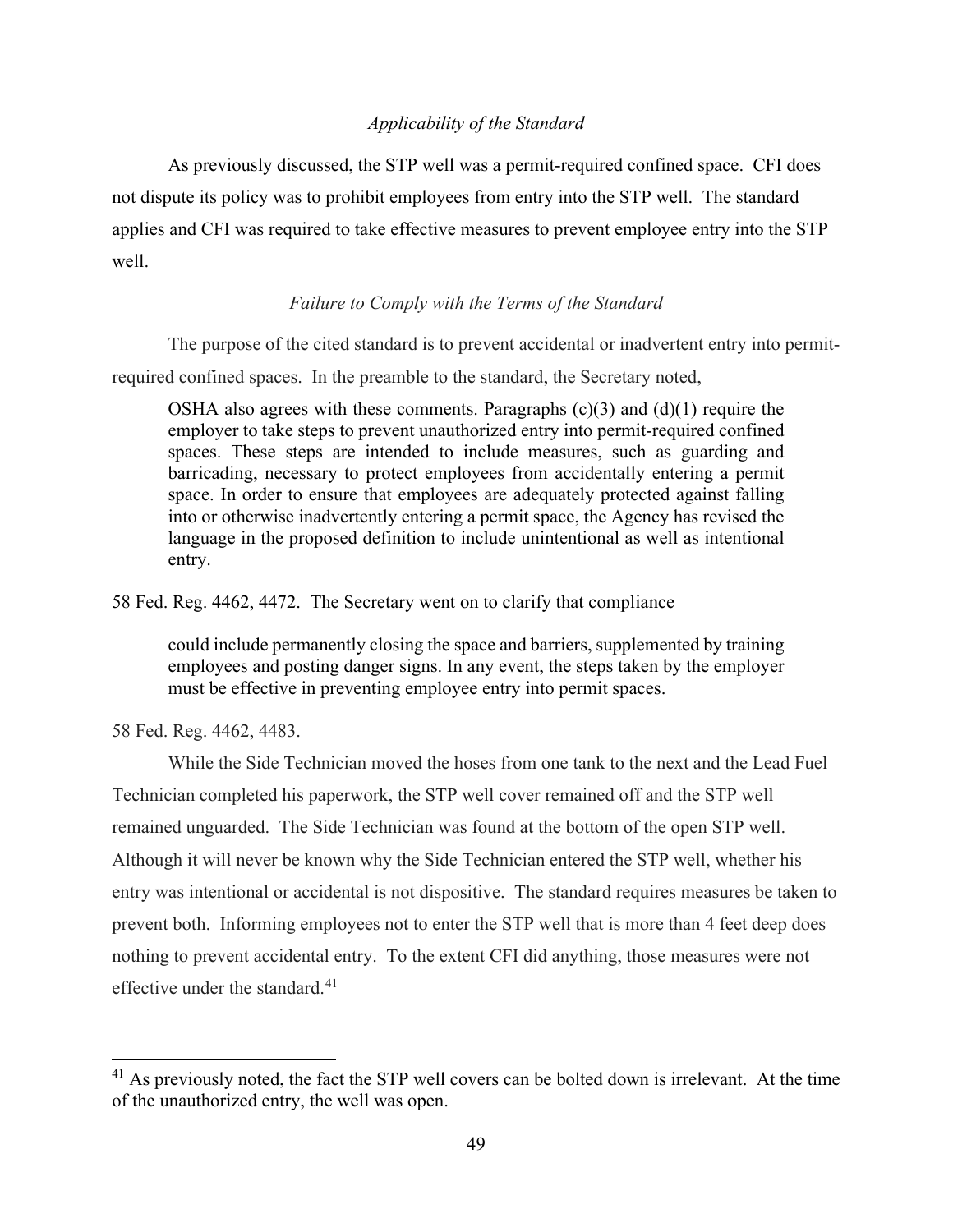#### *Employee Exposure to the Hazard*

 The Side Technician was exposed to the hazard posed by unauthorized entry into the STP well. The STP well contained an oxygen deficient atmosphere to which the Side Technician was exposed. The autopsy report also shows the Side Technician had been exposed to toxic levels of gasoline vapors (Exh. C-14). The Secretary has established employee exposure to the hazard.

# *Employer Knowledge*

The Lead Fuel Technician was aware the STP well remained open while he and the Side Technician continued work at the site. The Lead Fuel Technician's knowledge of the worksite conditions is imputed to CFI. CFI has no rule requiring guarding or otherwise preventing unauthorized entry into the STP well. The Secretary has established CFI knew, or with the exercise of reasonable diligence should have known of the violation.

# *Classification of Items 3b and 3c*

The Secretary alleges Items 3b and 3c are serious violations of the confined space standard. As discussed herein, accidental or inadvertent entry into the STP well exposed employees to the atmospheric hazards within it. An oxygen deficient atmosphere can result in an individual losing consciousness to death. As evidenced by the MSDS for gasoline, inhalation of gasoline vapors can result in serious respiratory irritation, central nervous system impairment, and ultimately, death. The Secretary has established the violations of 29 C.F.R. § 1910.146 were serious.

# **Penalty Determination**

The Commission, in assessing an appropriate penalty, must give due consideration to the gravity of the violation and to the size, history and good faith of the employer. *See* § 17(j) of the Act. The Commission is the final arbiter of penalties. *Hern Iron Works, Inc.*, 16 BNA OSHC 1619, 1622, (No. 88-1962, 1994), *aff'd*, 937 F.2d 612 (9th Cir. 1991) (table); *see Valdak Corp.*, 17 BNA OSHC 1135, 1138 (No. 93-0239, 1995) ("The [OSH] Act places limits for penalty amounts but places no restrictions on the Commission's authority to raise or lower penalties within those limits."), *aff'd*, 73 F.3d 1466 (8th Cir. 1996). In assessing a penalty, the Commission gives due consideration to all of the statutory factors with the gravity of the violation being the most significant. OSH Act § 17(j), 29 U.S.C. § 666(j); *Capform Inc.*, 19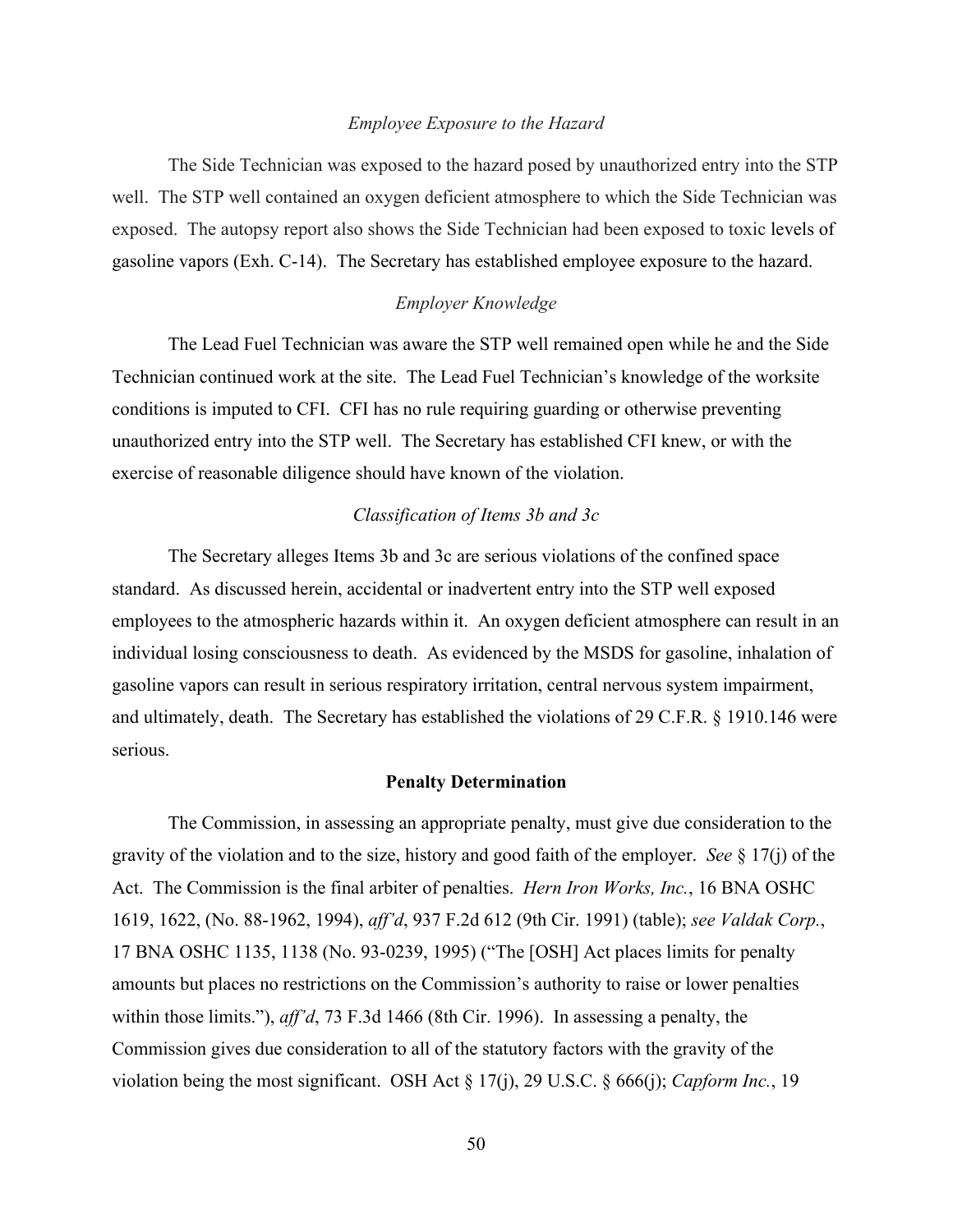BNA OSHC 1374, 1378 (No. 99-0322, 2001), *aff'd*, 34 F. App'x 152 (5th Cir. 2002) (unpublished). "Gravity is a principal factor in a penalty determination and is based on the number of employees exposed, duration of exposure, likelihood of injury, and precautions taken against injury." *Siemens Energy and Automation, Inc.,* 20 BNA OSHC 2196, 2201 (No. 00- 1052, 2005).

The Secretary proposed a penalty of \$7,000.00 for Item 1. Both employees on the worksite were exposed to the hazard of falling into the unguarded STP wells. The well remains open for the duration of the tank cleaning process which was approximately 2  $\frac{1}{2}$  hours. Two wells were open while the Side Technician moved the hoses and the Lead Fuel Technician was otherwise occupied (Exh. C-13). During this period, the Side Technician was particularly vulnerable to an accidental fall into one of the STP wells. A high gravity-based penalty is warranted. CFI is a small employer. The was no evidence the company has a significant history of OSHA violations or other accidents. CFI is entitled to a reduction in the gravity-based penalty. A penalty of \$5,000.00 is assessed for Item 1.

The Secretary proposed a total grouped combined penalty of \$5,000.00 for Items  $2a - 2g$ . Item 2g was vacated. My penalty assessment takes into consideration only Items  $2a - 2f$ . At various times throughout the workday, employees at CFI's worksite were exposed to the hazards associated with inhalation of gasoline vapors. CFI's poor implementation of its program and inadequate training made it more likely employees would either not use respirators when required or use them improperly. A high gravity-based penalty is warranted. For the reasons discussed previously, CFI is entitled to a reduction in the gravity-based penalty for its small size and lack of significant violation history. A penalty of \$5,000.00 is assessed.

The Secretary proposed a total combined penalty of  $$1,600.00$  for Items  $3a - 3c$ . Item  $3a$ was vacated. My penalty assessment takes into consideration only Items 3b and 3c. Both the Side Technician and Lead Fuel Technician were exposed throughout the workday to the open STP well. Although entry was not necessary to perform their work and the crew members were aware of the location of the open STP wells, an accidental fall by either crew member was possible. CFI's small size and lack of history merit a reduction in the gravity based penalty. A penalty of \$1,600.00 is assessed.

I do not find CFI entitled to a reduction in any of the penalties for good faith. CFI had a written safety and health program (Exh. C-9), but had failed to implement many of its provisions

51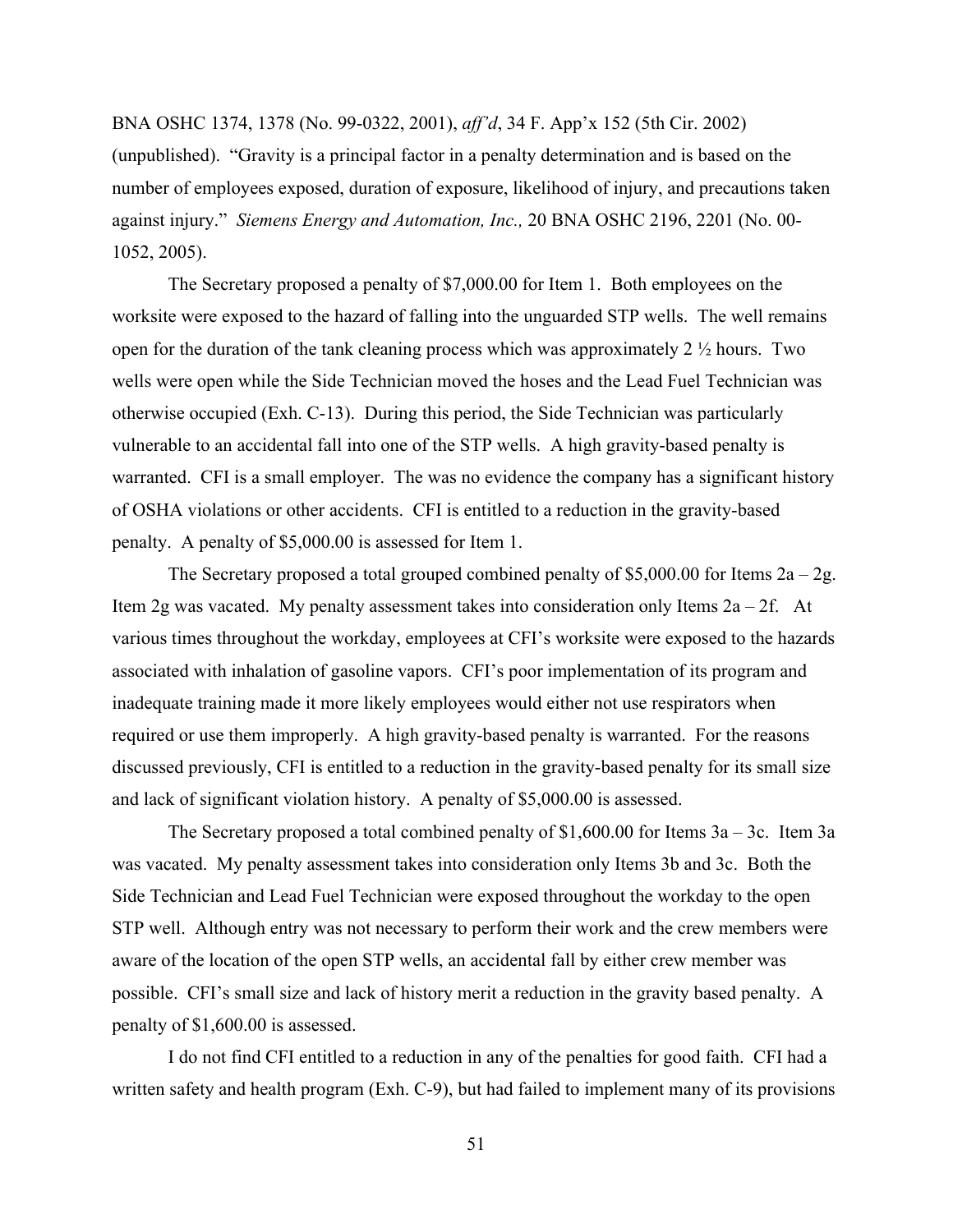at its jobsites. Although Robert Vanover testified he provided training to employees on the program, the record makes clear this testimony was not credible. CFI's respiratory protection program is deficient for the reasons discussed herein. The Side Technician and Lead Fuel Technician were not provided with training on that program nor fit tested for their respirator until months after starting work and using respirators at jobsites. The Lead Fuel Technician felt he could ignore the requirement to use respirators when it was too time consuming to do so. Due to these deficiencies, CFI is not entitled to a reduction in the penalties for good faith.

Considering all of the statutory factors, it is determined that a penalty of \$5,000.00 for Item 1, \$5,000.00 for Items  $2a - 2f$ , and \$1,600.00 for Items 3b and 3c, for a total penalty of \$11,600.00 is appropriate.

# **FINDINGS OF FACT AND CONCLUSIONS OF LAW**

The foregoing decision constitutes the findings of fact and conclusions of law in accordance with Rule 52(a) of the Federal Rules of Civil Procedure.

#### **ORDER**

Based upon the foregoing decision, it is ORDERED that:

- 1. Item 1, Citation 1, alleging a violation of 29 CFR  $\S$  1910.23 (a)(6), is affirmed as a serious violation and a penalty of \$5,000.00 is assessed;
- 2. Item 2a, Citation 1, alleging violation of 29 C.F.R. § 1910.134(c)(1), is affirmed as a serious violation;
- 3. Item 2b, Citation 1, alleging violation of 29 C.F.R. § 1910.134 (d)(1)(i), is affirmed as a serious violation;
- 4. Item 2c, Citation 1, alleging violation of 29 C.F.R. § 1910.134 (d)(3)(iii)(B)(2), is affirmed as a serious violation;
- 5. Item 2d, Citation 1, alleging violation of 29 C.F.R. § 1910.134 (e)(1), is affirmed as a serious violation;
- 6. Item 2e, Citation 1, alleging violation 29 C.F.R. § 1910.134 (h)(1), is affirmed as a serious violation;
- 7. Item 2f, Citation 1, alleging violation 29 C.F.R.  $\S$  1910.134 (k)(1), is affirmed as a serious violation;